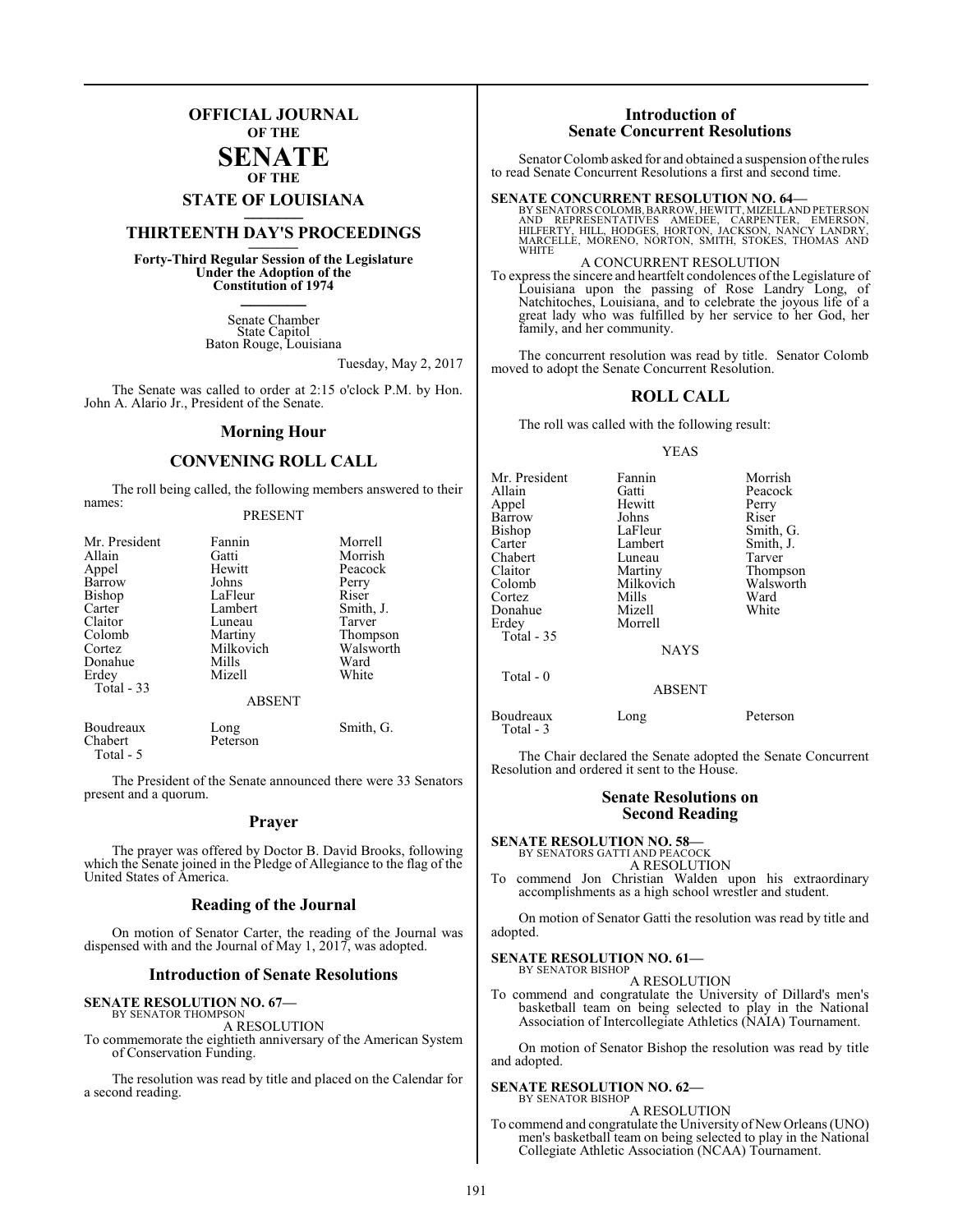On motion of Senator Bishop the resolution was read by title and adopted.

#### **SENATE RESOLUTION NO. 63—** BY SENATOR BOUDREAUX

A RESOLUTION

To recognize and commend the Louisiana Sports Hall of Fame Foundation and its board members.

On motion of Senator Boudreaux the resolution was read by title and adopted.

#### **SENATE RESOLUTION NO. 64—** BY SENATOR BOUDREAUX

A RESOLUTION

To commend Reverend Borgia Aubespin, SVD, pastor of Holy Family Church in Lawtell, Louisiana, and St. Ann Church in Mallet, Louisiana, upon the fifty-second anniversary of his ordination to the priesthood.

On motion of Senator Boudreaux the resolution was read by title and adopted.

# **SENATE RESOLUTION NO. 65—** BY SENATOR PERRY

A RESOLUTION

To express the sincere and heartfelt condolences of the Senate of the Legislature of Louisiana to the family of Louisiana Army National Guard Sergeant Charles Voisin upon his death.

On motion of Senator Perry the resolution was read by title and adopted.

### **Senate Concurrent Resolutions on Second Reading**

#### **SENATE CONCURRENT RESOLUTION NO. 54—** BY SENATOR CHABERT

A CONCURRENT RESOLUTION

To recognize Monday, May 22, 2017, as "LUMCON Day" at the Louisiana State Capitol and to commend the members of the Louisiana Universities Marine Consortium for Research and Education.

The concurrent resolution was read by title. Senator Chabert moved to adopt the Senate Concurrent Resolution.

## **ROLL CALL**

The roll was called with the following result:

#### YEAS

| Mr. President<br>Allain<br>Appel<br>Barrow<br><b>Bishop</b><br>Carter<br>Chabert<br>Claitor<br>Colomb<br>Cortez<br>Donahue<br>Erdey<br>Total - 34 | Fannin<br>Gatti<br>Hewitt<br>Johns<br>LaFleur<br>Lambert<br>Martiny<br>Milkovich<br>Mills<br>Mizell<br>Morrell<br>Morrish<br><b>NAYS</b> | Peacock<br>Perry<br>Riser<br>Smith, G.<br>Smith, J.<br>Tarver<br>Thompson<br>Walsworth<br>Ward<br>White |
|---------------------------------------------------------------------------------------------------------------------------------------------------|------------------------------------------------------------------------------------------------------------------------------------------|---------------------------------------------------------------------------------------------------------|
| Total $-0$                                                                                                                                        | <b>ABSENT</b>                                                                                                                            |                                                                                                         |
| Boudreaux<br>Long<br>Total - 4                                                                                                                    | Luneau<br>Peterson                                                                                                                       |                                                                                                         |

# **Page 2 SENATE 13th DAY'S PROCEEDINGS**

The Chair declared the Senate adopted the Senate Concurrent Resolution and ordered it sent to the House.

#### **SENATE CONCURRENT RESOLUTION NO. 55—**

BY SENATORS COLOMB, BARROW, HEWITT, MIZELL AND PETERSON<br>AND REPRESENTATIVES AMEDEE, CARPENTER, DAVIS, EMERSON,<br>HILFERTY, HILL, HODGES, HORTON, NANCY LANDRY, MARCELLE,<br>MORENO, NORTON, SMITH, STOKES, THOMAS AND WHITE<br>A CONCU

To commend Mackenzie Kay Andrews upon her receipt of a 2017 Women of Excellence Award from the Louisiana Legislative Women's Caucus Foundation in the category of High School Women of Excellence and upon being a recipient of a Louisiana Legislative Women's Caucus Foundation Scholarship.

The concurrent resolution was read by title. Senator Colomb moved to adopt the Senate Concurrent Resolution.

## **ROLL CALL**

The roll was called with the following result:

#### YEAS

| Mr. President<br>Allain<br>Appel<br>Barrow<br>Boudreaux<br>Carter<br>Chabert<br>Claitor<br>Colomb<br>Cortez<br>Donahue<br>Total - 32 | Erdey<br>Fannin<br>Gatti<br>Hewitt<br>Johns<br>LaFleur<br>Lambert<br>Martiny<br>Milkovich<br>Mills<br>Mizell<br><b>NAYS</b> | Morrish<br>Peacock<br>Perry<br>Riser<br>Smith, G.<br>Smith, J.<br>Thompson<br>Walsworth<br>Ward<br>White |
|--------------------------------------------------------------------------------------------------------------------------------------|-----------------------------------------------------------------------------------------------------------------------------|----------------------------------------------------------------------------------------------------------|
| Total $-0$                                                                                                                           | <b>ABSENT</b>                                                                                                               |                                                                                                          |
| <b>Bishop</b><br>Long                                                                                                                | Luneau<br>Morrell                                                                                                           | Peterson<br>Tarver                                                                                       |

The Chair declared the Senate adopted the Senate Concurrent Resolution and ordered it sent to the House.

Total - 6

**SENATE CONCURRENT RESOLUTION NO. 56—**<br>BY SENATORS COLOMB, BARROW, HEWITT, MIZELL AND REPRESON AND REPRESON FOR THE REPART OF HILL FREEN AND REPART HULL FREEN DOGES, HORTON, JACKSON, NANCY LANDRY, MARCELLE, MORENO, NORTON,

To commend Bria Janai Williams upon her receipt of a 2017 Women of Excellence Award from the Louisiana Legislative Women's Caucus Foundation in the category of College Women of Excellence and upon being a recipient of a Louisiana Legislative Women's Caucus Foundation Scholarship.

The concurrent resolution was read by title. Senator Colomb moved to adopt the Senate Concurrent Resolution.

### **ROLL CALL**

The roll was called with the following result:

#### YEAS

| Mr. President | Donahue | Mizell    |
|---------------|---------|-----------|
| Allain        | Erdey   | Morrish   |
| Appel         | Fannin  | Peacock   |
| <b>Barrow</b> | Gatti   | Perry     |
| Bishop        | Hewitt  | Riser     |
| Boudreaux     | Johns   | Smith, G. |
| Carter        | LaFleur | Smith, J. |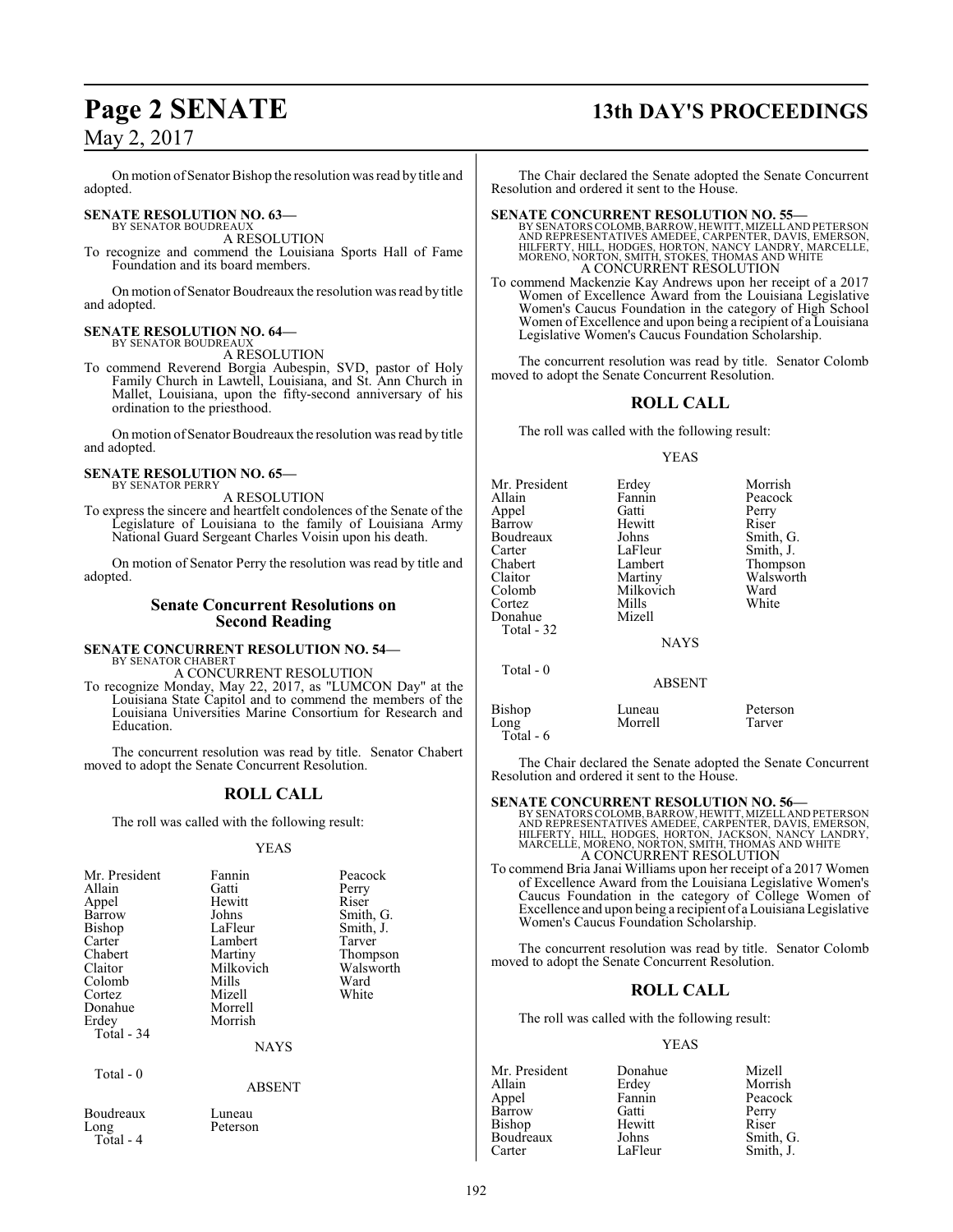# **13th DAY'S PROCEEDINGS Page 3 SENATE**

| Chabert<br>Claitor<br>Colomb<br>Cortez<br>Total $-33$ | Lambert<br>Martiny<br>Milkovich<br>Mills<br><b>NAYS</b> | Thompson<br>Walsworth<br>Ward<br>White |  |
|-------------------------------------------------------|---------------------------------------------------------|----------------------------------------|--|
| Total - 0                                             | <b>ABSENT</b>                                           |                                        |  |
| Long<br>I uneau                                       | Morrell<br>Peterson                                     | Tarver                                 |  |

Total - 5

The Chair declared the Senate adopted the Senate Concurrent Resolution and ordered it sent to the House.

**SENATE CONCURRENT RESOLUTION NO. 57—**<br>BY SENATORS COLOMB, BARROW, HEWITT, MIZELLAND PETERSON<br>AND REPRESENTATIVES AMEDEE, CARPENTER, DAVIS, EMERSON,<br>HILFERTY, HILL, HODGES, HORTON, JACKSON, NANCY LANDRY, MARCELLE, MORENO, NORTON, SMITH, STOKES, THOMAS AND WHITE

#### A CONCURRENT RESOLUTION

To commend Malori Dawn Dupree upon her receipt of a 2017 Women of Excellence Award from the Louisiana Legislative Women's Caucus Foundation in the category of High School Women of Excellence and upon being a recipient of a Louisiana Legislative Women's Caucus Foundation Scholarship.

The concurrent resolution was read by title. Senator Colomb moved to adopt the Senate Concurrent Resolution.

## **ROLL CALL**

The roll was called with the following result:

#### YEAS

| Mr. President<br>Allain<br>Appel<br>Barrow<br>Bishop<br>Boudreaux<br>Carter<br>Chabert<br>Claitor<br>Colomb<br>Cortez<br>Donahue | Erdey<br>Fannin<br>Gatti<br>Hewitt<br>Johns<br>LaFleur<br>Lambert<br>Martiny<br>Milkovich<br>Mills<br>Mizell<br>Morrish | Peacock<br>Perry<br>Riser<br>Smith, G.<br>Smith, J.<br>Tarver<br>Thompson<br>Walsworth<br>Ward<br>White |
|----------------------------------------------------------------------------------------------------------------------------------|-------------------------------------------------------------------------------------------------------------------------|---------------------------------------------------------------------------------------------------------|
| Total - 34                                                                                                                       | <b>NAYS</b>                                                                                                             |                                                                                                         |
| Total $-0$                                                                                                                       | <b>ABSENT</b>                                                                                                           |                                                                                                         |

| Long      | Morrell  |  |
|-----------|----------|--|
| Luneau    | Peterson |  |
| Total - 4 |          |  |

The Chair declared the Senate adopted the Senate Concurrent Resolution and ordered it sent to the House.

#### **SENATE CONCURRENT RESOLUTION NO. 58—** BY SENATOR MILLS

#### A CONCURRENT RESOLUTION

To commend the Southern Mutual Help Association for its support in disaster recovery.

The concurrent resolution was read by title. Senator Mills moved to adopt the Senate Concurrent Resolution.

# May 2, 2017

Smith, G. Smith, J. Tarver Thompson Walsworth<br>Ward

### **ROLL CALL**

The roll was called with the following result:

YEAS

| Mr. President | Erdey         | Peacock       |
|---------------|---------------|---------------|
| Allain        | Fannin        | Perry         |
| Appel         | Gatti         | Riser         |
| Barrow        | Hewitt        | Smith, C      |
| Bishop        | Johns         | Smith, J.     |
| Boudreaux     | LaFleur       | Tarver        |
| Carter        | Lambert       | <b>Thomps</b> |
| Chabert       | Martiny       | Walswor       |
| Claitor       | Milkovich     | Ward          |
| Colomb        | Mills         | White         |
| Cortez        | Mizell        |               |
| Donahue       | Morrish       |               |
| Total - 34    |               |               |
|               | <b>NAYS</b>   |               |
| Total $-0$    |               |               |
|               | <b>ABSENT</b> |               |
| Long          | Morrell       |               |
| Luneau        | Peterson      |               |

Peterson Total - 4

The Chair declared the Senate adopted the Senate Concurrent Resolution and ordered it sent to the House.

## **SENATE CONCURRENT RESOLUTION NO. 59—**

BY SENATOR PERRY AND REPRESENTATIVE HENSGENS A CONCURRENT RESOLUTION

To commend Randall Bertrand, coach of the girls' basketball team at Gueydan High School, upon the occasion of being named Louisiana Class 1A Coach of the Year in girls' basketball for the 2016-2017 season.

The concurrent resolution was read by title. Senator Perry moved to adopt the Senate Concurrent Resolution.

#### **ROLL CALL**

The roll was called with the following result:

#### YEAS

| Mr. President | Erdey         | Peacock   |
|---------------|---------------|-----------|
| Allain        | Fannin        | Perry     |
| Appel         | Gatti         | Riser     |
| Barrow        | Hewitt        | Smith, G. |
| Bishop        | Johns         | Smith, J. |
| Boudreaux     | LaFleur       | Tarver    |
| Carter        | Lambert       | Thompson  |
| Chabert       | Martiny       | Walsworth |
| Claitor       | Milkovich     | Ward      |
| Colomb        | Mills         | White     |
| Cortez        | Mizell        |           |
| Donahue       | Morrish       |           |
| Total - 34    |               |           |
|               | <b>NAYS</b>   |           |
| Total - 0     |               |           |
|               | <b>ABSENT</b> |           |
| Long          | Morrell       |           |
| Luneau        | Peterson      |           |
| Total - 4     |               |           |

The Chair declared the Senate adopted the Senate Concurrent Resolution and ordered it sent to the House.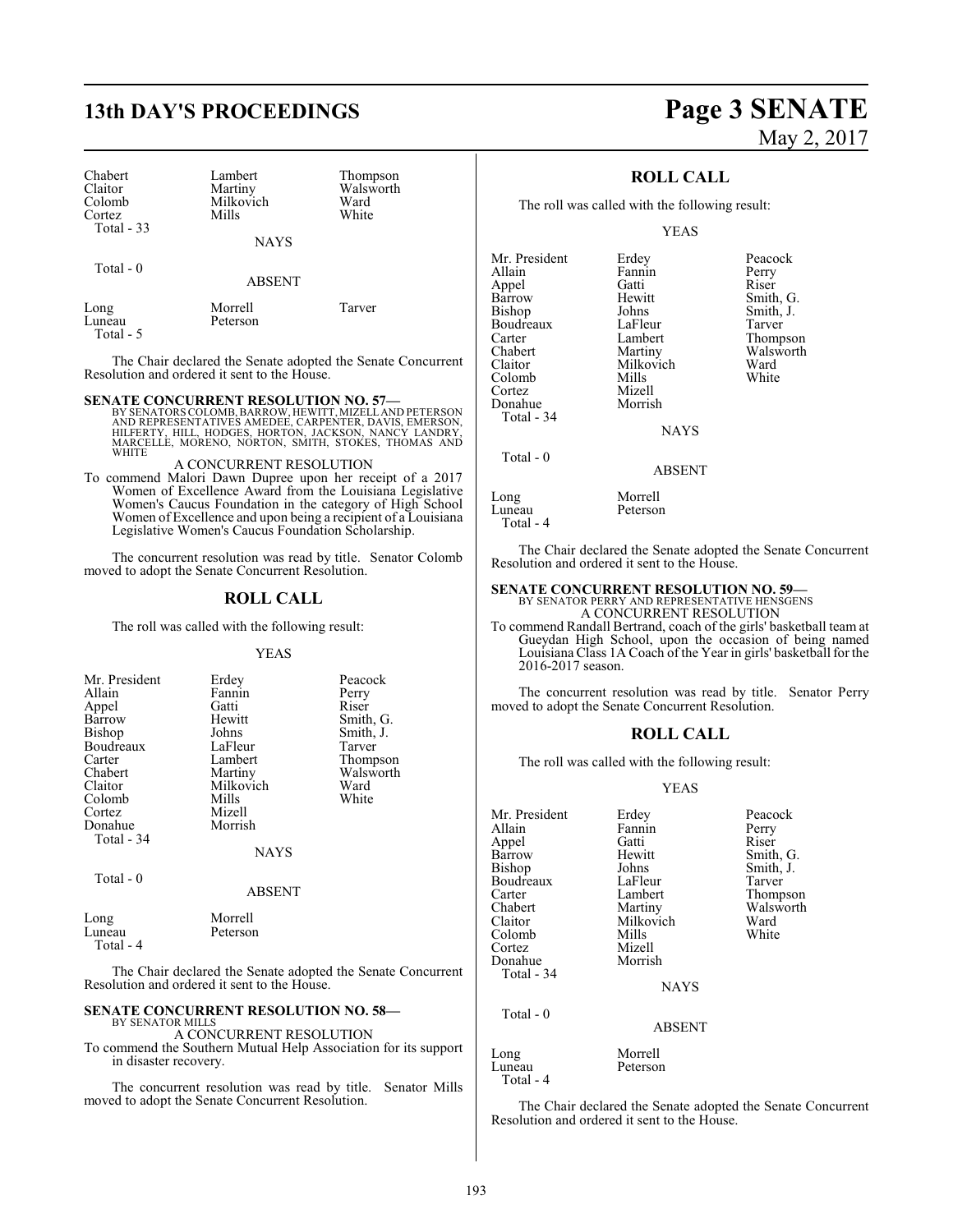#### **SENATE CONCURRENT RESOLUTION NO. 60—**

BY SENATOR PERRY A CONCURRENT RESOLUTION

To authorize that the grounds surrounding the Old Arsenal Museum on the capitol grounds be designated as "The Louisiana Veterans Memorial Park".

The resolution was read by title and referred by the President to the Committee on Senate and Governmental Affairs.

#### **SENATE CONCURRENT RESOLUTION NO. 61—** BY SENATOR PERRY AND REPRESENTATIVE MIGUEZ

A CONCURRENT RESOLUTION

To commend and congratulate Elijah Mitchell on his outstanding football career at Erath High School and to wish him much success with his upcoming college career at the University of Louisiana at Lafayette as a Ragin' Cajun.

The concurrent resolution was read by title. Senator Perry moved to adopt the Senate Concurrent Resolution.

## **ROLL CALL**

The roll was called with the following result:

#### YEAS

| Mr. President     | Erdey         | Morrish   |
|-------------------|---------------|-----------|
| Allain            | Fannin        | Peacock   |
| Appel             | Gatti         | Perry     |
| Barrow            | Hewitt        | Riser     |
| <b>Bishop</b>     | Johns         | Smith, G. |
| Boudreaux         | LaFleur       | Smith, J. |
| Carter            | Lambert       | Tarver    |
| Chabert           | Luneau        | Thompson  |
| Claitor           | Martiny       | Walsworth |
| Colomb            | Milkovich     | Ward      |
| Cortez            | Mills         | White     |
| Donahue           | Mizell        |           |
| <b>Total - 35</b> |               |           |
|                   | <b>NAYS</b>   |           |
| Total - 0         |               |           |
|                   | <b>ABSENT</b> |           |
| Long<br>Total - 3 | Morrell       | Peterson  |

The Chair declared the Senate adopted the Senate Concurrent Resolution and ordered it sent to the House.

### **SENATE CONCURRENT RESOLUTION NO. 62—**

BY SENATOR MARTINY A CONCURRENT RESOLUTION To recognize May 2017 as Building Safety Month.

The concurrent resolution was read by title. Senator Martiny moved to adopt the Senate Concurrent Resolution.

### **ROLL CALL**

The roll was called with the following result:

#### YEAS

| Mr. President | Erdey  | Morrish |
|---------------|--------|---------|
| Allain        | Fannin | Peacock |
| Appel         | Gatti  | Perry   |

# **Page 4 SENATE 13th DAY'S PROCEEDINGS**

| Hewitt        | Riser     |
|---------------|-----------|
| Johns         | Smith, G. |
| LaFleur       | Smith, J. |
| Lambert       | Tarver    |
| Luneau        | Thompson  |
| Martiny       | Walsworth |
| Milkovich     | Ward      |
| Mills         | White     |
| Mizell        |           |
|               |           |
| <b>NAYS</b>   |           |
|               |           |
| <b>ABSENT</b> |           |
| Morrell       | Peterson  |
|               |           |

The Chair declared the Senate adopted the Senate Concurrent Resolution and ordered it sent to the House.

#### **SENATE CONCURRENT RESOLUTION NO. 63—** BY SENATOR WHITE

A CONCURRENT RESOLUTION

To commend and congratulate the city of Baton Rouge, Louisiana, and its citizenry and public officials on the Bicentennial celebration of municipal incorporation and to encourage civic participation in the year-long calendar of events known as BR200.

The concurrent resolution was read by title. Senator White moved to adopt the Senate Concurrent Resolution.

## **ROLL CALL**

The roll was called with the following result:

#### YEAS

| Mr. President | Erdey         | Morrish   |
|---------------|---------------|-----------|
| Allain        | Fannin        | Peacock   |
| Appel         | Gatti         | Perry     |
| Barrow        | Hewitt        | Riser     |
| Bishop        | Johns         | Smith, G. |
| Boudreaux     | LaFleur       | Smith, J. |
| Carter        | Lambert       | Tarver    |
| Chabert       | Luneau        | Thompson  |
| Claitor       | Martiny       | Walsworth |
| Colomb        | Milkovich     | Ward      |
| Cortez        | Mills         | White     |
| Donahue       | Mizell        |           |
| Total - 35    |               |           |
|               | <b>NAYS</b>   |           |
| Total $-0$    |               |           |
|               | <b>ABSENT</b> |           |
| Long          | Morrell       | Peterson  |
|               |               |           |

Total - 3

The Chair declared the Senate adopted the Senate Concurrent Resolution and ordered it sent to the House.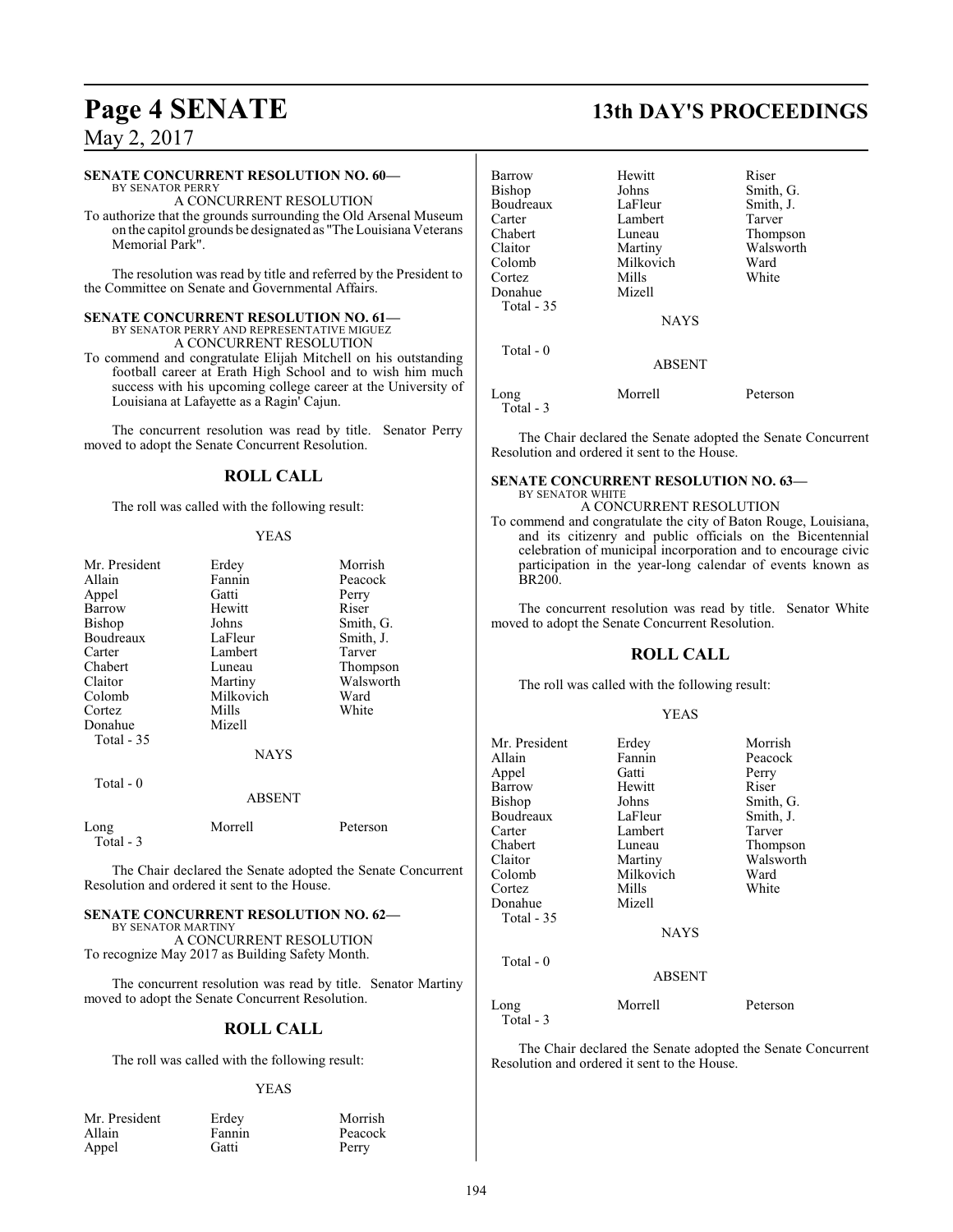# **13th DAY'S PROCEEDINGS Page 5 SENATE**

# May 2, 2017

#### **Message from the House**

#### **ASKING CONCURRENCE IN HOUSE BILLS AND JOINT RESOLUTIONS**

#### May 1, 2017

To the Honorable President and Members of the Senate:

I am directed to inform your honorable body that the House of Representatives has finally passed and asks your concurrence in the following House Bills and Joint Resolutions:

| $HB$ No. $7$ | HB No. 94  | HB No. 107 |
|--------------|------------|------------|
| HB No. 325   | HB No. 329 | HB No. 492 |

Respectfully submitted, ALFRED W. SPEER Clerk of the House of Representatives

#### **House Bills and Joint Resolutions on First Reading**

**HOUSE BILL NO. 7—** BY REPRESENTATIVE WHITE

AN ACT

To enact R.S. 15:255(S), relative to witness fees for off-duty law enforcement officers; to authorize the transfer of certain witness fee surplus funds within Washington Parish; to provide for the transfer procedures and use of such funds; to provide for definitions; and to provide for related matters.

The bill was read by title and placed on the Calendar for a second reading.

**HOUSE BILL NO. 94—**<br>BY REPRESENTATIVES JIMMY HARRIS, AMEDEE, BAGNERIS, CHAD<br>BROWN, GARY CARTER, ROBBY CARTER, COUSSAN, EDMONDS,<br>GAINES, GLOVER, HAZEL, HODGES, JACKSON, LEGER, LEOPOLD,<br>MAGEE, MARINO, JAY MORRIS, SHADOIN, A AN ACT

To amend and reenact R.S. 13:587.4(A) and 5401(A) and (B)(1) and  $(2)$  and to repeal R.S. 13:5401 $(C)$ , relative to reentry courts; to authorize the creation of a reentry division in all district courts; to remove the enumerated district courts authorized to create reentry divisions; to require certain criteria for eligibility and suitability; to provide for certain requirements of the court; and to provide for related matters.

The bill was read by title and placed on the Calendar for a second reading.

## **HOUSE BILL NO. 107—**

BY REPRESENTATIVES ZERINGUE AND MAGEE AN ACT

To amend and reenact R.S. 13:783(F)(7), relative to group insurance expenses of the clerk of court's offices; to provide for the Terrebonne Parish clerk of court's group insurance expenses; and to provide for related matters.

The bill was read by title and placed on the Calendar for a second reading.

#### **HOUSE BILL NO. 325—** BY REPRESENTATIVE THIBAUT

AN ACT

To amend and reenact R.S. 9:154(A)(10) and R.S. 13:842 and to repeal R.S. 13:843.1, relative to unused advanced court costs; to provide procedures for the repayment and retention of unused advanced court costs; to provide relative to the presumption of abandonment under the Uniform Unclaimed Property Act; to provide an exception to abandonment; to repeal certain provisions for the refunding of unused advanced court costs; and to provide for related matters.

The bill was read by title and placed on the Calendar for a second reading.

#### **HOUSE BILL NO. 329—**

BY REPRESENTATIVE BAGNERIS

AN ACT To amend and reenact R.S. 33:9077(D) and  $(F)(5)(b)$ , relative to Orleans Parish; to provide relative to the Lake Barrington Subdivision Improvement District; to provide relative to the governing board of the district; to provide relative to the membership of the board; to provide relative to the special taxes and fees levied within the district; to provide relative to the renewal of such taxes and fees; and to provide for related matters.

The bill was read by title and placed on the Calendar for a second reading.

#### **HOUSE BILL NO. 492—**

BY REPRESENTATIVES MAGEE, HOFFMANN, AND STOKES AN ACT

To amend and reenact R.S. 40:1253.2(A)(introductory paragraph) and (3)(f) and (g),  $1253.3(B)$ , and  $1253.4(A)$  and R.S. 46:460.31(introductory paragraph) and (4) and 460.51(5) and (8) and to enact R.S.  $40:125\overline{3}$ .2(A)(3)(h), R.S.  $46:460.51(13)$ , and Subpart D of Part XIII of Chapter 3 of Title 46 of the Louisiana Revised Statutes of 1950, to be comprised of R.S. 46:460.81 through 460.88, relative to the Louisiana Medicaid program; to provide for duties of the Louisiana Department of Health in administering the Medicaid managed care program; to correct references to the name of such program; to establish a process for review of healthcare provider claims submitted to Medicaid managed care organizations; to provide for reviews of claim payment determinations which are adverse to healthcare providers; to provide for appeals of decisions rendered through such review process; to establish a panel for selection of independent reviewers; to provide reporting requirements; to provide for penalties; to provide for administrative rulemaking; and to provide for related matters.

The bill was read by title and placed on the Calendar for a second reading.

#### **House Bills and Joint Resolutions on Second Reading**

**HOUSE BILL NO. 5—**

BY REPRESENTATIVE JEFFERSON AN ACT

To enact R.S. 33:457, relative to mayor's courts; to establish a mayor's court in the village of Athens in Claiborne Parish; to provide for territorial jurisdiction; to provide for the powers and authority of the mayor as magistrate of the court and other officers of the court; and to provide for related matters.

The bill was read by title and referred by the President to the Committee on Judiciary A.

#### **HOUSE BILL NO. 10—**

BY REPRESENTATIVE TERRY BROWN AN ACT

To amend and reenact R.S. 13:996.46(C), relative to the Thirty-Fifth Judicial District Court; to authorize the use of money in the Thirty-Fifth Judicial Expense Fund to pay personnel health insurance premiums, certification fees, continuing education fees, and capital expenditures; to provide for retroactive and prospective application; and to provide for related matters.

The bill was read by title and referred by the President to the Committee on Judiciary A.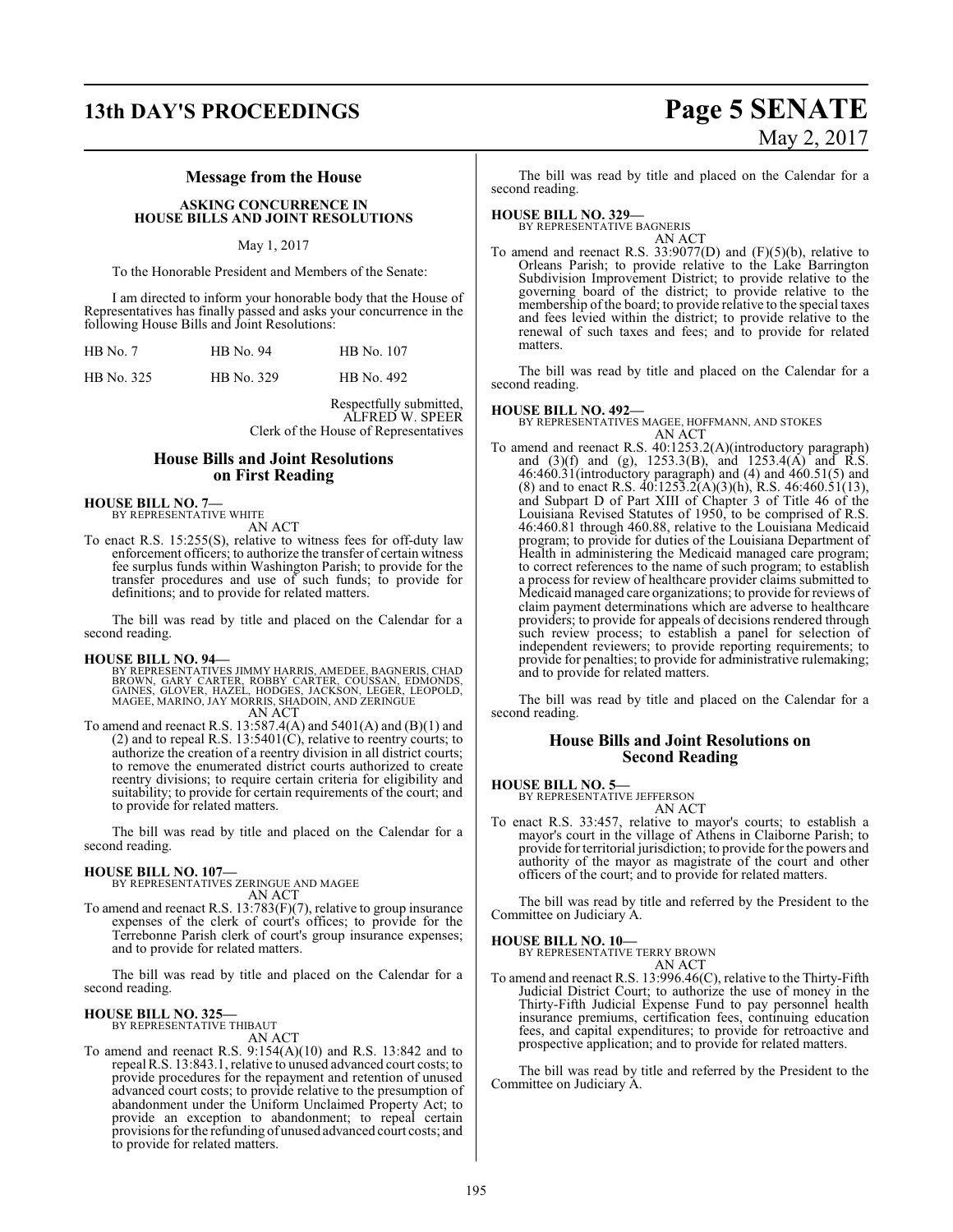# **Page 6 SENATE 13th DAY'S PROCEEDINGS**

May 2, 2017

**HOUSE BILL NO. 12—** BY REPRESENTATIVE MACK

AN ACT

To enact R.S.  $33:103(C)(1)(n)$ , relative to the Livingston Parish planning commission; to authorize the governing authority of the parish to pay members a per diem for attending commission meetings; to provide relative to the amount of the per diem and for the number of meetings for which members may be paid; and to provide for related matters.

The bill was read by title and referred by the President to the Committee on Local and Municipal Affairs.

#### **HOUSE BILL NO. 13—** BY REPRESENTATIVE THIBAUT

AN ACT

To enact R.S. 25:215(B)(18), relative to the Pointe Coupee Parish library; to transfer the administration of and accounting functions for funds of the library from the parish governing authority to the library board of control; and to provide for related matters.

The bill was read by title and referred by the President to the Committee on Education.

### **HOUSE BILL NO. 14—**

BY REPRESENTATIVE FALCONER AN ACT

To enact R.S. 25:212.2, relative to the Madisonville branch library in St. Tammany Parish; to authorize the governing authority of St. Tammany Parish to name the library in honor of a living person; and to provide for related matters.

The bill was read by title and referred by the President to the Committee on Education.

**HOUSE BILL NO. 16—** BY REPRESENTATIVE MCFARLAND AN ACT

To enact R.S. 47:338.218, relative to the town of Jonesboro; to authorize the governing authority of the town, subject to voter approval, to levy and collect a hotel occupancy tax; to provide for the use of the tax proceeds; and to provide for related matters.

The bill was read by title and referred by the President to the Committee on Local and Municipal Affairs.

#### **HOUSE BILL NO. 19—**

BY REPRESENTATIVE MAGEE

AN ACT To amend and reenact R.S. 33:1243(A)(1), relative to penalties for violations of parish ordinances; to authorize the imposition of community service as a penalty for violating a parish ordinance; to provide for the maximum number of hours of community service a person may be ordered to perform; and to provide for related matters.

The bill was read by title and referred by the President to the Committee on Local and Municipal Affairs.

#### **HOUSE BILL NO. 24—** BY REPRESENTATIVE THIBAUT

AN ACT

To enact R.S. 33:4574(F)(10), relative to the West Baton Rouge Parish Tourist Commission; to provide for changes to the membership of the commission; and to provide for related matters.

The bill was read by title and referred by the President to the Committee on Local and Municipal Affairs.

#### **HOUSE BILL NO. 25—**

BY REPRESENTATIVE ANDERS AN ACT

To enact R.S. 13:5554(W)(4), relative to group insurance benefits for retired sheriffs and deputy sheriffs of the Madison Parish Sheriff's Department; to provide for the availability of certain insurance benefits to certain retired employees; and to provide for related matters.

The bill was read by title and referred by the President to the Committee on Judiciary B.

#### **HOUSE BILL NO. 76—**

BY REPRESENTATIVE HAVARD AN ACT

To amend and reenact R.S.  $33:4574.1.1(A)(37)$ , relative to hotel occupancy taxes in West Feliciana Parish; to authorize the West Feliciana Parish Tourist Commission to levy additional hotel occupancy taxes, subject to voter approval; to provide relative to the hotel occupancy tax levied by West Feliciana Parish; and to provide for related matters.

The bill was read by title and referred by the President to the Committee on Local and Municipal Affairs.

**HOUSE BILL NO. 85—** BY REPRESENTATIVES PRICE, BACALA, BAGNERIS, BERTHELOT, BOUIE, DWIGHT, EDMONDS, RICHARD, AND SCHEXNAYDER AN ACT

To enact R.S.  $40:1665.2(B)(17)$  and  $(C)(4)$ , relative to survivors of law enforcement officers killed while performing their duties; to provide for financial benefits for survivors of federal law enforcement agents killed in Louisiana; and to provide for related matters.

The bill was read by title and referred by the President to the Committee on Local and Municipal Affairs.

**HOUSE BILL NO. 88—** BY REPRESENTATIVES GREGORY MILLER, GAINES, AND SCHEXNAYDER AND SENATOR GARY SMITH

AN ACT To enact R.S. 33:4712.17, relative to the naming of a law enforcement training facility in St. John the Baptist Parish; to provide for an exception to the statutory prohibition of naming of a public building after a living person; to authorize the St. John the Baptist Parish Sheriff to name a certain building after a living person; and to provide for related matters.

The bill was read by title and referred by the President to the Committee on Local and Municipal Affairs.

# **HOUSE BILL NO. 106—** BY REPRESENTATIVE POPE

AN ACT To enact R.S. 13:5554(FF), relative to the qualification for certain group insurance benefits for the Livingston Parish Sheriff's Office; to require service with the sheriff's office for a certain period of time; and to provide for related matters.

The bill was read by title and referred by the President to the Committee on Judiciary B.

#### **HOUSE BILL NO. 212—**

BY REPRESENTATIVE GISCLAIR AN ACT

To amend and reenact R.S. 29:26.1(C)(1), relative to applications for death or disability benefits; to provide for the submission of claims for disability benefits; and to provide for related matters.

The bill was read by title and referred by the President to the Committee on Judiciary B.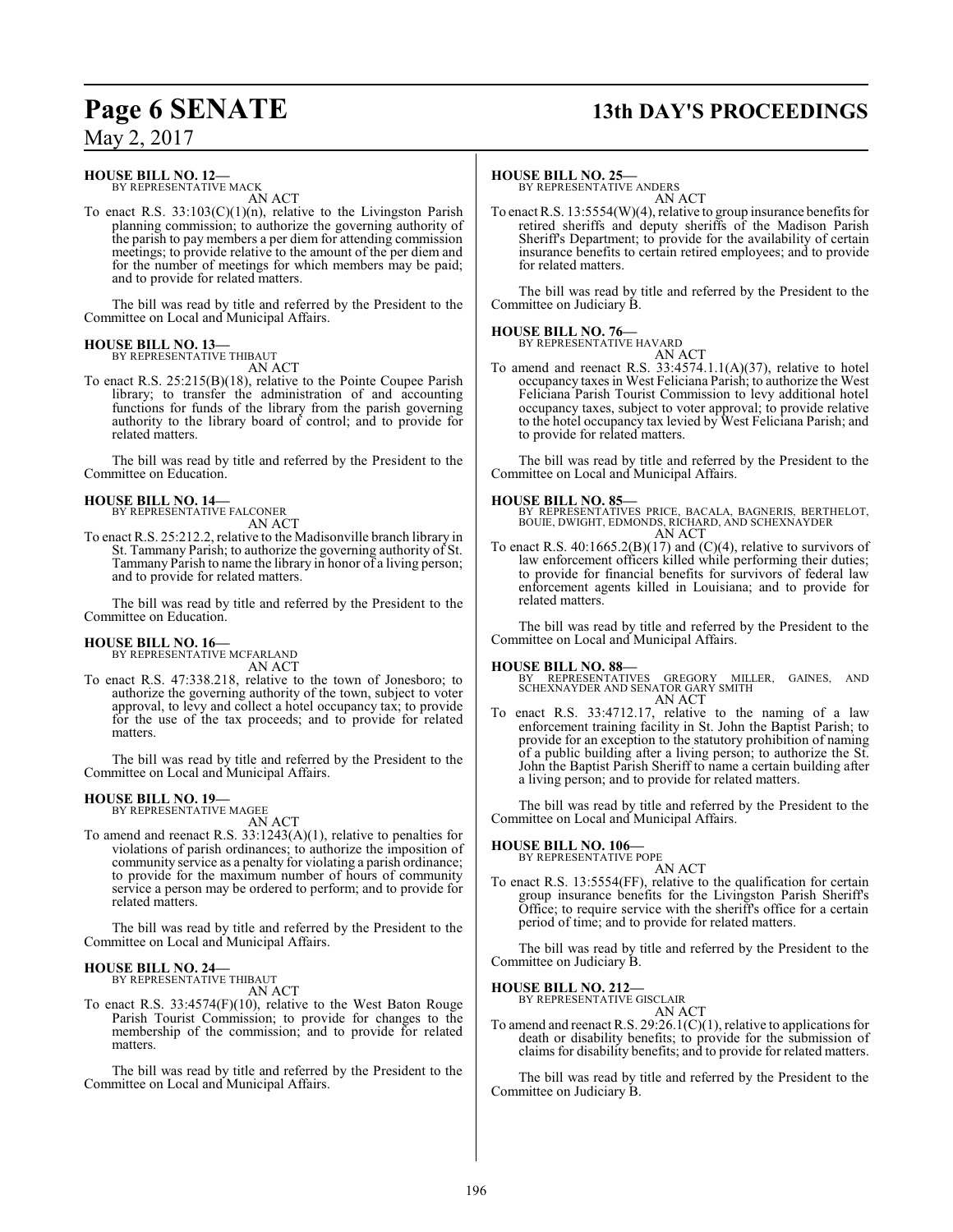# **13th DAY'S PROCEEDINGS Page 7 SENATE**

# May 2, 2017

#### **HOUSE BILL NO. 304—**

BY REPRESENTATIVE HILFERTY AN ACT

To enact R.S. 15:1352(A)(64) and (65), relative to racketeering activity; to add offenses relative to armed robbery to the definition of "racketeering activity"; and to provide for related matters.

The bill was read by title and referred by the President to the Committee on Judiciary C.

# **HOUSE BILL NO. 315—** BY REPRESENTATIVE BISHOP

AN ACT

To amend and reenact R.S. 26:352, relative to the Alcoholic Beverage Control Law; to provide relative to donations of beverages of high and low alcoholic content; to provide for the applicability of excise taxes on donated alcoholic beverages to certain events or organizations; and to provide for related matters.

The bill was read by title and referred by the President to the Committee on Judiciary B.

#### **HOUSE BILL NO. 320—**

BY REPRESENTATIVE HAZEL

AN ACT To amend and reenact R.S. 46:121(5) and 123(C) and to enact R.S. 46:121(6), relative to military family assistance; to provide for the designation of a third party administrator; to provide definitions; and to provide for related matters.

The bill was read by title and referred by the President to the Committee on Judiciary B.

#### **HOUSE BILL NO. 393—**

BY REPRESENTATIVES CONNICK, MARCELLE, ARMES, BERTHELOT,<br>BILLIOT, BOUIE, CARPENTER, STEVE CARTER, FOIL, LANCE HARRIS,<br>HAVARD, HOFFMANN, IVEY, JORDAN, LÝONS, MARINO, JAY<br>MORRIS, POPE, PYLANT, RICHARD, SCHEXNAYDER, SCHRODER,<br> AN ACT

To amend and reenact R.S. 22:1331, relative to residential property insurance policies; to provide certain policyholders the option to exclude personal property coverage after a declared disaster; to provide for a reduction in premium; to provide for the withdrawal of the exclusion and the reduction in premium; and to provide for related matters.

The bill was read by title and referred by the President to the Committee on Insurance.

## **HOUSE BILL NO. 401—**

BY REPRESENTATIVE GISCLAIR AN ACT

To amend and reenact R.S.  $29:253(A)(1)(b)$ ,  $(2)(a)$ , and  $(3)$ , relative to the Veterans' Affairs Commission; to provide for the appointment and removal of commission members; and to provide for related matters.

The bill was read by title and referred by the President to the Committee on Judiciary B.

#### **HOUSE BILL NO. 407—** BY REPRESENTATIVE HUVAL

AN ACT

To amend and reenact R.S. 22:855(B)(1) and (2)(c) and 1568(B) and to enact R.S.  $22:855(B)(2)(d)$ , relative to producer compensation; to authorize agency fees on individual and group health insurance policies and supplemental benefit insurance policies; to provide for commissions and other forms of compensation; and to provide for related matters.

The bill was read by title and referred by the President to the Committee on Insurance.

#### **HOUSE BILL NO. 412—**

BY REPRESENTATIVE LEBAS AN ACT

To enact R.S. 17:436.1(L) and 3996(B)(13), relative to the administration of medication at public schools; to except sunscreen from requirements and restrictions pertaining to the administration of medication to public school students; to authorize a student to possess and self-apply sunscreen; to authorize a public school employee to volunteer to apply sunscreen to a student under certain circumstances; to provide a limitation of liability; and to provide for related matters.

The bill was read by title and referred by the President to the Committee on Education.

# **HOUSE BILL NO. 470—** BY REPRESENTATIVE FALCONER

AN ACT To authorize and provide for the transfer of certain state property; to authorize the transfer of certain state property in St. Tammany Parish; to provide for the property description; to provide for reservation of mineral rights; to provide terms and conditions; to provide an effective date; and to provide for related matters.

The bill was read by title and referred by the President to the Committee on Natural Resources.

# **HOUSE BILL NO. 480—** BY REPRESENTATIVE HUVAL

AN ACT To amend and reenact R.S. 22:821(B)(36) and (37), 2440(C), (D)(3), and (E), 2441(E)(1), and 2443 and to repeal R.S. 22:2440(F) and 2451, relative to the Health Insurance Issuer External Review Act; to extend the period during which independent review organizations are approved by the commissioner; to require independent review organizations to immediately notify the commissioner of insurance of any material change to the organization's accreditation;to repeal certain administrative and regulatory requirements related to independent review organizations; to repeal annual reporting fees; and to provide for related matters.

The bill was read by title and referred by the President to the Committee on Insurance.

#### **HOUSE BILL NO. 485—**

BY REPRESENTATIVE JEFFERSON AN ACT

To amend and reenact Code of Criminal Procedure Article 404(A), (C), (D), (E), and (F) and to enact Code of Criminal Procedure Article 404(G) and (H), relative to jury commissions; to provide for technical corrections; to provide for the functions of the jury commission in the parishes of Claiborne, DeSoto, Union, and Webster; to transfer the functions of the jury commission to the clerks of court of Claiborne Parish, DeSoto Parish, Union Parish, and Webster Parish; and to provide for related matters.

The bill was read by title and referred by the President to the Committee on Judiciary B.

**HOUSE BILL NO. 491—** BY REPRESENTATIVE LEOPOLD

AN ACT

To amend and reenact R.S. 41:1214(B) and to enact R.S. 41:1214(E), relative to the advertisement and bids for the lease of public land; to provide relative to the delivery and acceptance of bids; to provide for a uniformand secure electronic interactive system for submittal of lease bids; and to provide for related matters.

The bill was read by title and referred by the President to the Committee on Natural Resources.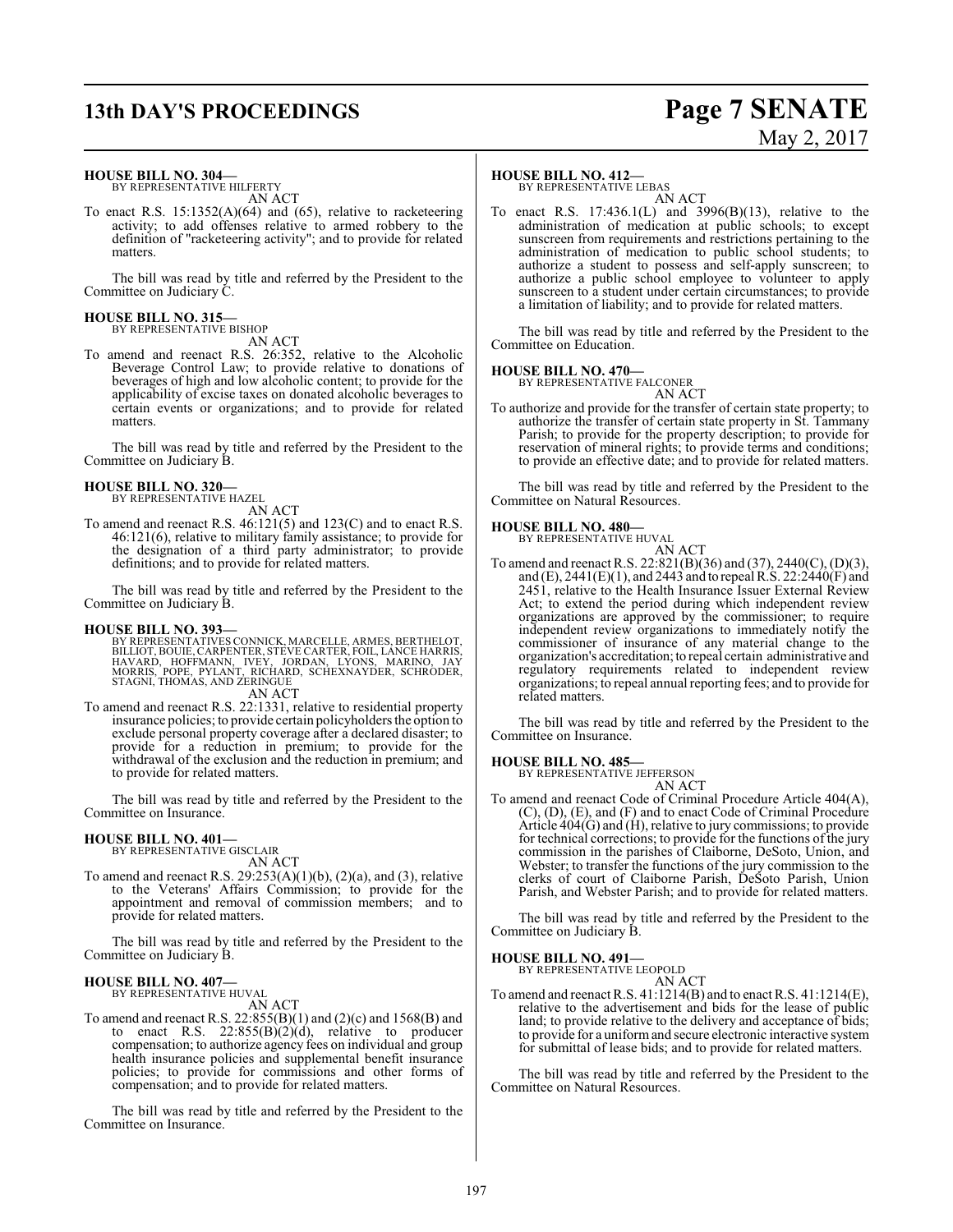**HOUSE BILL NO. 495—**

BY REPRESENTATIVE JIM MORRIS AN ACT

To authorize and provide for the transfer of certain state property; to authorize the transfer of certain state property in Bossier Parish; to provide for the property description; to provide for reservation of mineral rights; to provide terms and conditions; to provide an effective date; and to provide for related matters.

The bill was read by title and referred by the President to the Committee on Natural Resources.

#### **HOUSE BILL NO. 503—**

BY REPRESENTATIVE THIBAUT AN ACT

To amend and reenact R.S.  $22:821(B)(3)$  and  $1546(B)(1)(a)$ , relative to licensing of insurance producers; to provide for licensing fees paid by insurance producers; to provide for licensing of business entities as insurance producers; to provide for disclosure of persons with ten percent or more controlling interest in a resident business entity; to provide for disclosure upon request of persons with ten percent or more controlling interest in a nonresident business entity; and to provide for related matters.

The bill was read by title and referred by the President to the Committee on Insurance.

### **HOUSE BILL NO. 615—**

BY REPRESENTATIVE TERRY LANDRY AN ACT

To amend and reenact R.S. 15:574.4.1(D), relative to inmate programs; to provide relative to completion of programs prior to release on parole; and to provide for related matters.

The bill was read by title and referred by the President to the Committee on Judiciary B.

## **House Concurrent Resolutions on Second Reading**

#### **HOUSE CONCURRENT RESOLUTION NO. 14—** BY REPRESENTATIVE MORENO

A CONCURRENT RESOLUTION

To urge and request the State Board of Elementary and Secondary Education to allowcomputer science courses to count as science credit for purposes of satisfying high school graduation requirements and to establish and implement a state plan for making computer science a fundamental part of the state's public education system.

The resolution was read by title and referred by the President to the Committee on Education.

## **HOUSE CONCURRENT RESOLUTION NO. 17—**

BY REPRESENTATIVE HOFFMANN A CONCURRENT RESOLUTION

To urge and request the Department of Children and Family Services to study the issue of reporting of child abuse and neglect in military families, and to recommend to the legislature policies for improving coordination between the department and the United States Department of Defense in matters relating to child welfare.

The resolution was read by title and referred by the President to the Committee on Health and Welfare.

# **Page 8 SENATE 13th DAY'S PROCEEDINGS**

## **Reports of Committees**

The following reports of committees were received and read:

#### **REPORT OF COMMITTEE ON**

## **JUDICIARY A**

Senator Rick Ward, III, Chairman on behalf of the Committee on Judiciary A, submitted the following report:

#### May 2, 2017

To the President and Members of the Senate:

I am directed by your Committee on Judiciary A to submit the following report:

#### **SENATE BILL NO. 43—** BY SENATOR MARTINY

#### AN ACT

To amend and reenact R.S. 13:2590(B), the introductory paragraph of 2590.1(B), and (C), relative to justice of the peace courts; to provide for court costs; to provide for distribution of court costs; to provide for court costs in certain parishes; to provide for agreements in cases with out-of-constable jurisdiction; and to provide for related matters.

Reported favorably.

## **SENATE BILL NO. 72—**

BY SENATOR MILKOVICH

AN ACT

To enact Code of Civil Procedure Art. 1636.1, relative to contradictory hearings in civil proceedings; to provide for the right to present oral arguments; to provide with respect to waiver of oral argument and nullity of a judgment when oral argument is not allowed; and to provide for related matters.

Reported with amendments.

**SENATE BILL NO. 81—**

BY SENATOR BISHOP AN ACT

To amend and reenact Children's Code Article 405(A) and (B) and to enact Children's Code Article 116(4.1), relative to curators; to provide for definitions; to provide for the payment of fees; and to provide for related matters.

Reported with amendments.

#### **SENATE BILL NO. 121—** BY SENATOR WARD

AN ACT

To amend and reenact Code of Civil Procedure Articles 1421 and 1464, R.S. 23:1123, 1124, 1203(E), 1221(4)(s)(ii), 1307 and 1317.1, R.S. 39:1952(14)(e), and R.S. 46:2136(A)(4), relative to court-ordered and other mandatory physical and mental examinations; to provide relative to such examinations in certain civil and administrative matters, procedures, and claims; to provide for consistency in terminology and nomenclature, and to provide for related matters.

Reported favorably.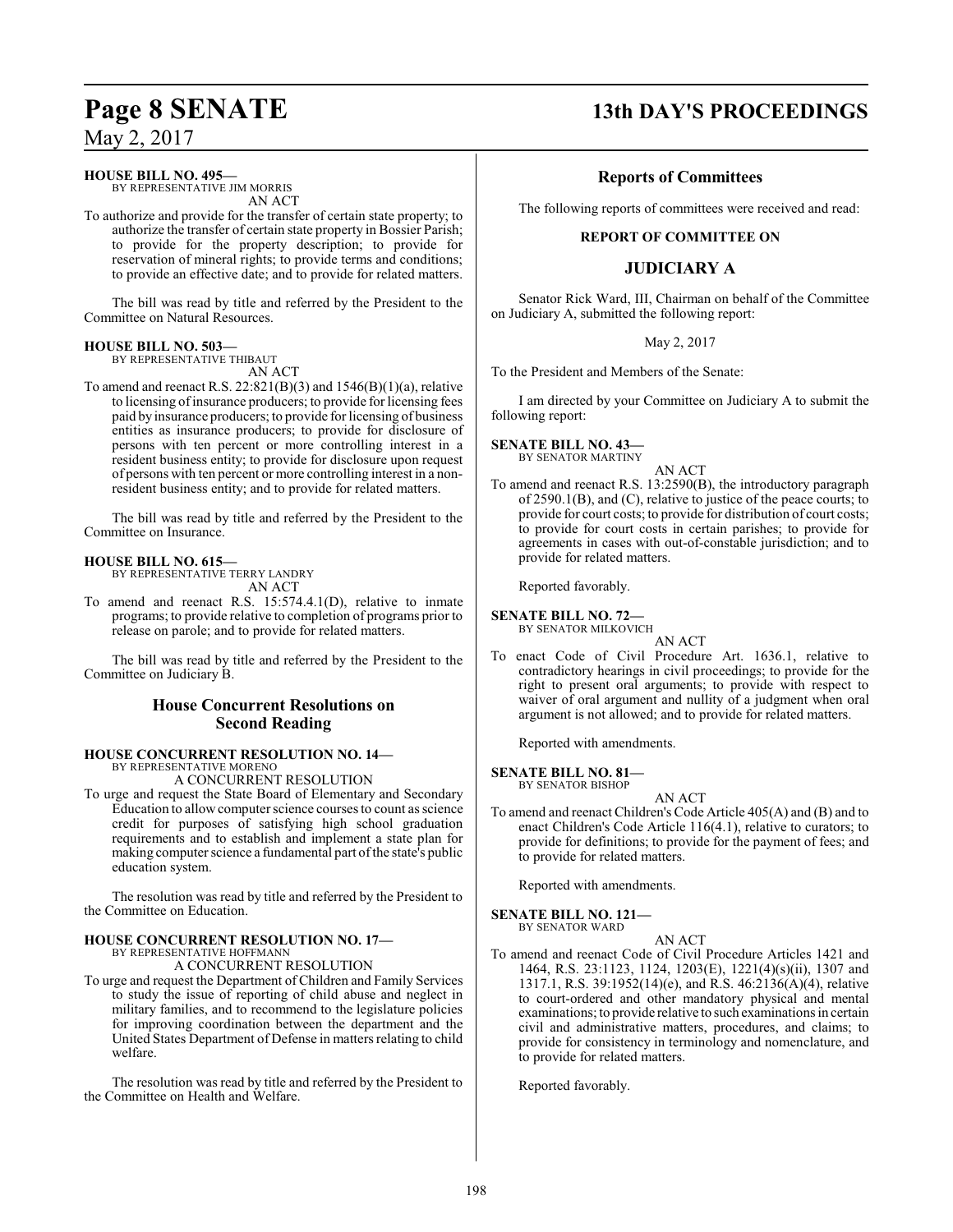# **13th DAY'S PROCEEDINGS Page 9 SENATE**

#### **SENATE BILL NO. 236—**

BY SENATOR LAFLEUR AN ACT

To amend and reenact R.S. 9:5217, R.S. 13:844, R.S. 44:40(A), (B), (C), and (E),  $116(A)$  and (B), and 161, Civil Code Art.  $3352(C)$ , and Code of Civil Procedure Art. 258(A), and to enact Code of Civil Procedure Art. 258(D), relative to clerks of court; to provide for fees for services rendered; to provide standards for documents to be recorded; to provide alternate means to maintain copies of recorded documents; to provide indexing standards; to require plans for recording electronic documents; and to provide for related matters.

Reported with amendments.

Respectfully submitted, RICK WARD III Chairman

#### **REPORT OF COMMITTEE ON**

#### **JUDICIARY B**

Senator Gary L. Smith, Jr., Chairman on behalf of the Committee on Judiciary B, submitted the following report:

#### May 2, 2017

To the President and Members of the Senate:

I am directed by your Committee on Judiciary B to submit the following report:

#### **SENATE BILL NO. 169—** BY SENATOR BARROW

AN ACT

To amend and reenact R.S. 15:574.20, relative to medical parole; to authorize medical furloughs; to provide for the term of medical parole and furlough; to provide for revocation of medical parole or furlough for improved health; to provide for written case plans; to provide for classification and treatment programs; to provide for eligibility; and to provide for related matters.

Reported without action.

Respectfully submitted, GARY L. SMITH JR. Chairman

#### **REPORT OF COMMITTEE ON**

#### **JUDICIARY C**

Senator Dan Claitor, Chairman on behalf of the Committee on Judiciary C, submitted the following report:

#### May 2, 2017

To the President and Members of the Senate:

I am directed by your Committee on Judiciary C to submit the following report:

#### **SENATE CONCURRENT RESOLUTION NO. 31—** BY SENATOR WHITE

#### A CONCURRENT RESOLUTION

To continue and provide for the Louisiana Law Enforcement Body Camera Implementation Task Force to study and make recommendations regarding the requirements for implementation and development of best procedures for the use of body cameras and policies for access to and use of body camera recordings by law enforcement agencies in this state, and to provide for a written report of its recommendations and findings not later than sixty days prior to the 2018 Regular Session of the Louisiana Legislature.

Reported favorably.

#### **SENATE BILL NO. 35—** BY SENATOR COLOMB

AN ACT To amend and reenact R.S. 40:966(I), relative to the Uniform Controlled Dangerous Substances Law; to provide exemptions from arrest and prosecution under the Uniform Controlled Dangerous Substances lawto persons and other entities lawfully in possession of medical marijuana; and to provide for related matters.

Reported with amendments.

**SENATE BILL NO. 139—**

BY SENATOR MARTINY

AN ACT To amend and reenact Code of Criminal Procedure Arts. 893(A) and (B), the introductory paragraph of 899.1(A), (B), and (D),  $900(A)(5)$ , (6), and (7), and  $903.1$ , R.S. 13:5304(B)(10)(b), and (c), and R.S. 15:571.3(B) and (D),  $574.2(C)(1)$  and (2) and  $(D)(1)$ , the introductory paragraph of  $(6)$ ,  $(8)(a)$ , and  $(9)$ , 574.4(A)(1) and (2),  $(\overrightarrow{B})(1)$  and  $(\overrightarrow{C})(2)$ , 574.4.1(A)(1), 574.4.2(B), 574.4.3(A)(1), 574.6, 574.7(B), 574.9(D), (E), (F) and (G), 574.20, and 828(B) and (C), and to enact Code of Criminal Procedure Arts.  $893(G)$ ,  $895.6$ , and  $895.7$ , and R.S. 15:574.2(C)(4), 574.4(F), 574.9(H), 827(A)(7) and 828(D), relative to criminal justice; to provide for alternatives to incarceration; to provide for release fromincarceration and from supervision; to provide for felony probation and parole; to provide for suspension and deferral of sentence; to provide for the term of probation and of parole; to provide for extended probation periods; to provide for discharge credits for felony probation and for parole; to provide for the earning of discharge credits; to provide for the regulation of number of credits earned; to provide for methods to rescind credits; to provide for notice; to provide for the satisfaction of sentences; to provide for discharge from probation and from parole; to provide for administrative sanctions; to provide for technical violations of probation and of parole; to authorize use of administrative sanctions; to provide for a system of administrative rewards; to provide for probation and for parole revocation; to provide for sentences imposed for technical violations of probation and of parole; to provide for credit for time served; to provide for the substance abuse probation program; to provide for diminution of sentence; to provide for good time; to provide for earning rates for good time; to provide for the committee on parole; to provide for meetings of the committee on parole; to provide for voting; to provide for administrative parole; to provide for notice to victims; to provide for notice for victim's spouse or next of kin; to provide for parole eligibility; to provide for parole eligibility for offenders serving a life sentence; to provide for parole hearings; to provide for conditions of parole; to provide for custody and supervision of parolees; to provide for modification of parole; to provide for suspension of probation and of parole; to provide for return to custody hearings; to provide for detainers; to provide for enforceability of detainers; to provide for medical parole; to authorize medical furloughs; to provide for the term of medical parole and furlough; to provide for revocation of medical parole or furlough for improved health; to provide for written case plans; to provide for classification and treatment programs; to provide for credit for participation in certain programs; to provide relative to good time for offenders sentenced as habitual offenders; to provide for rulemaking; to provide for record collection; to provide for maintenance of records; to provide for effective dates; and to provide for related matters.

Reported with amendments.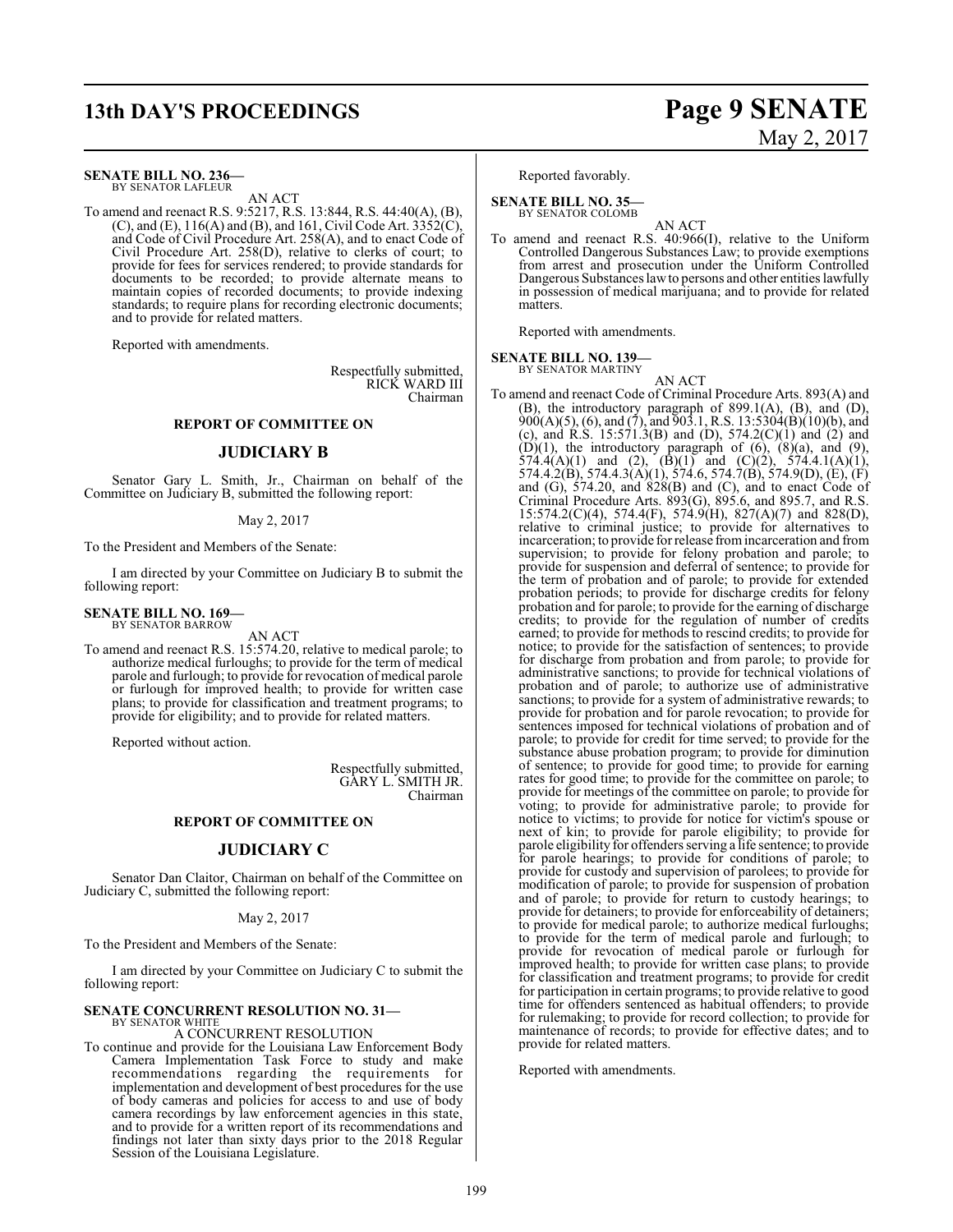# **Page 10 SENATE 13th DAY'S PROCEEDINGS**

May 2, 2017

#### **SENATE BILL NO. 220—** BY SENATOR ALARIO

AN ACT

To amend and reenact R.S. 14:60(A) and (B), 67(B), 67.16(C), (D), (E), (F), and (G), 67.25(D), 67.26(C) and (E), 68(B), 68.4(B), 68.7(B), 69(B) and (C), 70.2(C), 70.4(E), 71(C), (D), (E), (F), and (G), 94(B), (C), and (D), 95(B), (C), (D), (E), (F), (G), (H), and (I), and 95.1(B) and R.S. 40:966(B), (C), (D), (E), (F), and (G), 967(B), (C), (D), and (E), 968(B) and (C), 969(B), (C), and (D), 970(B) and (C), to enact Subpart A-1 of Part I of Chapter 1 of Title 14 of the Louisiana Revised Statutes of 1950, comprised of R.S. 14:6.1 through 6.3 and 69(D), and to repeal R.S. 14:62.8, 67.1, 67.2, 67.6, 67.7, 67.8, 67.9, 67.10, 67.16(H), 67.18, 67.20, 67.21, 67.24, 67.25(E), 67.28, 67.30, 68.5, 71(H) and (I), 94(E) and (F), 95(J) and (K) and R.S. 40:966(H) and (I), and  $967(F)$  and (G), relative to the adoption of a felony class system; to provide relative to legislative findings and intent; to provide relative to classes of designated felonies; to provide relative to penalties; and to provide for related matters.

Reported with amendments.

**SENATE BILL NO. 221—** BY SENATOR ALARIO

AN ACT

To amend and reenact the introductory paragraph of R.S. 15:529.1(A) and 529.1(C), relative to the Habitual Offender Law; to provide relative to the period of time for which certain prior offenses are used for habitual offender penalty enhancements in the context of a felony class system; to provide for definitions; and to provide for related matters.

Reported with amendments.

Respectfully submitted, SENATOR DAN CLAITOR Chairman

#### **Senate Bills and Joint Resolutions on Second Reading Reported by Committees**

**SENATE BILL NO. 5—** BY SENATOR LUNEAU

AN ACT

To amend and reenact R.S. 33:3887.5, relative to Sewerage District No. 2 of Rapides Parish; to authorize a per diem for members of the board of supervisors; and to provide for related matters.

Reported favorably by the Committee on Local and Municipal Affairs. The bill was read by title, ordered engrossed and passed to a third reading.

#### **SENATE BILL NO. 10—** BY SENATOR MILLS

AN ACT

To amend and reenact R.S. 47:1925.11, relative to the assessor in the St. Martin Parish Assessment District; to authorize the assessor in such district to receive an automobile expense allowance; to provide for an effective date; and to provide for related matters.

Reported favorably by the Committee on Local and Municipal Affairs. The bill was read by title, ordered engrossed and passed to a third reading.

#### **SENATE BILL NO. 29—** BY SENATOR MORRELL

AN ACT

To amend and reenact R.S. 47:6001, relative to exemptions from sales and use tax; to provide relative to the qualifications for the sales and use tax exemption for antique aircraft; to provide for an effective date; and to provide for related matters.

Reported favorably by the Committee on Revenue and Fiscal Affairs. The bill was read by title, ordered engrossed and passed to a third reading.

#### **SENATE BILL NO. 30—**

BY SENATORS MORRELL, APPEL, BARROW, CARTER, LONG,<br>MARTINY AND GARY SMITH AND REPRESENTATIVES HILFERTY,<br>HUNTER,LEGER,STOKES AND TALBOT AN ACT

To amend and reenact Section 3 of Act No. 535 of the 1988 Regular Session of the Legislature, as amended by Section 2 of Act No. 285 of the 1992 Regular Session of the Legislature, Section 3 of Act No. 1291 of the 1997 Regular Session of the Legislature, Section 1 of Act No. 50 of the 1998 Regular Session of the Legislature, Section 1 of Act No. 7 of the 2001 First Extraordinary Session of the Legislature, Section 1 of Act No. 14 of the 2004 First Extraordinary Session of the Legislature, Section 1 of Act No. 76 of the 2006 Regular Session of the Legislature, and Section 1 of Act No. 232 of the 2008 Regular Session of the Legislature, and to enact R.S.  $51:130\tilde{I}(D)$ , relative to the Louisiana Tax Free Shopping Program; to extend the program through July 1, 2023; to provide for an effective date; and to provide for related matters.

Reported with amendments by the Committee on Revenue and Fiscal Affairs.

#### **SENATE COMMITTEE AMENDMENTS**

Amendments proposed by Senate Committee on Revenue and Fiscal Affairs to Original Senate Bill No. 30 by Senator Morrell

#### AMENDMENT NO. 1

On page 2, line 9, after "Legislature" insert "is"

On motion of Senator Morrell, the committee amendment was adopted. The amended bill was read by title, ordered engrossed and recommitted to the Committee on Finance.

**SENATE BILL NO. 31—** BY SENATORS MORRELL AND GARY SMITH AN ACT

To amend and reenact R.S. 47:301(16)(b)(ii), relative to sales tax; to define certain numismatic coins as tangible personal property; to provide for an effective date; and to provide for related matters.

Reported with amendments by the Committee on Revenue and Fiscal Affairs.

#### **SENATE COMMITTEE AMENDMENTS**

Amendments proposed by Senate Committee on Revenue and Fiscal Affairs to Original Senate Bill No. 31 by Senator Morrell

#### AMENDMENT NO. 1

On page 1, line 2, change "R.S.  $47:301(16)(b)(ii)$ ," to "R.S.  $47:301(16)(b)(ii)$  and the introductory paragraphs of R.S. 47:302(AA) and 321.1(F)(66) and to enact R.S. 47:302(AA)(29) and  $321.1(\text{F})(66)(\text{u})$ ,"

#### AMENDMENT NO. 2

On page 1, line 3, after "property;" insert "to provide with respect to the exclusion for sales of certain precious metals and coins; to provide for effectiveness and applicability of the exclusion;"

#### AMENDMENT NO. 3

On page 1, line 6, after "R.S. 47:302(16)(b)(ii)" delete the remainder of the line, and insert "and the introductory paragraphs of R.S. 47:302(AA) and 321.1(F)(66) are hereby amended and reenacted and R.S.  $47:302(AA)(29)$  and  $321.1(F)(66)(u)$  are hereby enacted to read as"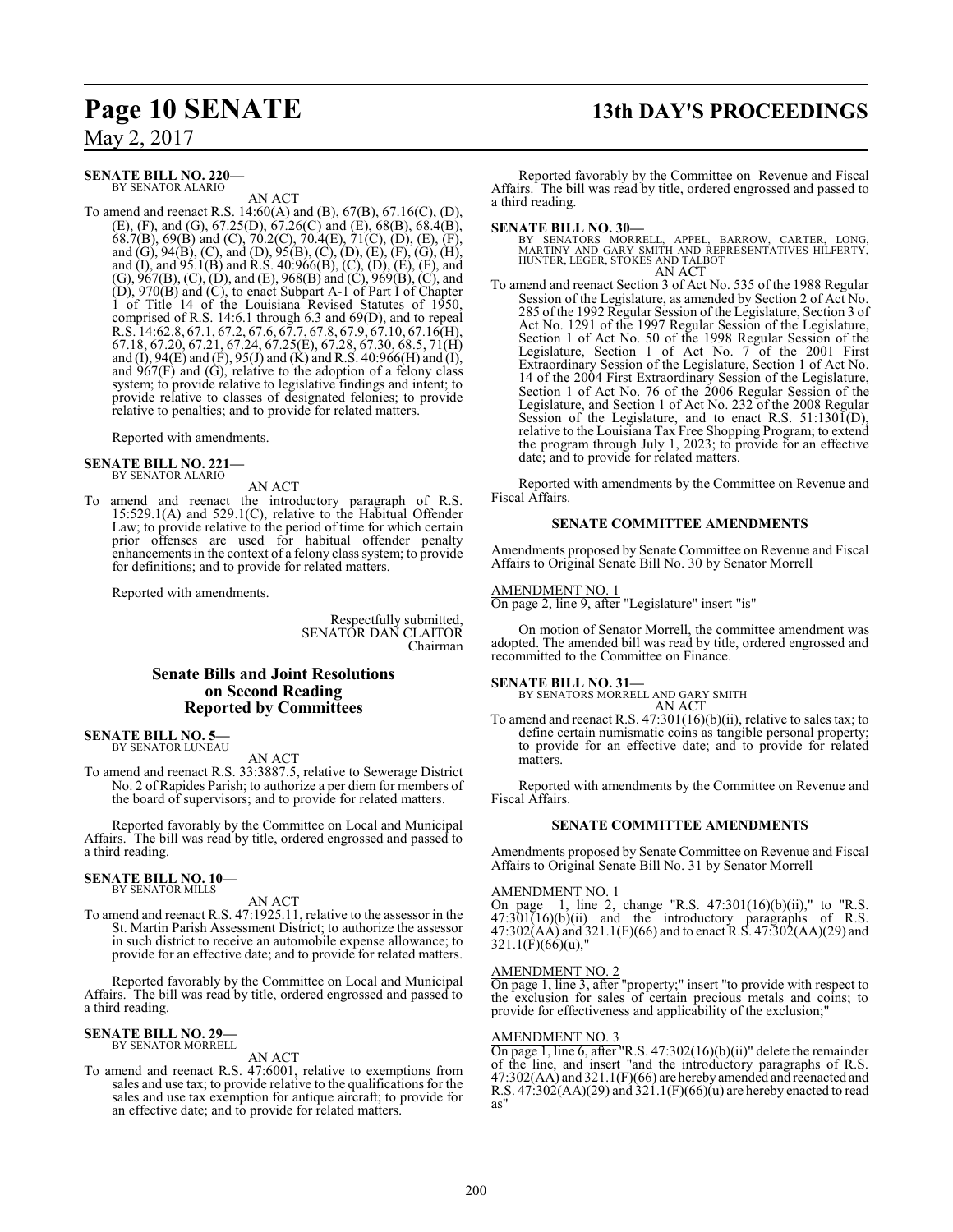# **13th DAY'S PROCEEDINGS Page 11 SENATE**

# May 2, 2017

AMENDMENT NO. 4

On page 1 delete lines 16 and 17, and insert:

"(ii) Solely for purposes of sales and use taxes imposed by the state under R.S. 47:302, 321, and 331, gold, silver, or numismatic coins **having a sales price of no more than one thousand dollars or sold at a national, statewide, or multi-parish numismatic trade show**, or platinum, gold, or silver bullion. \* \* \*

§302. Imposition of tax

\* \* \* AA. Notwithstanding any other provision of this Section to the contrary, beginning July 1, 2016, **except Paragraph (29) of this Subsection,** the following specific exclusions and exemptions shall be applicable to the tax levied pursuant to the provisions of this Section:

\* \* \* **(29) Beginning October 1, 2017, sales and purchases of gold, silver, or numismatic coins having a sales price of no more than one thousand dollars or sold at a national, statewide, or multi-parish numismatic trade show, or platinum, gold, or silver bullion, as provided in R.S. 47:301(16)(b)(ii).** \* \* \*

§321.1. Imposition of Tax

\* \* \* F. Notwithstanding any other provision of law to the contrary, including but not limited to any contrary provision of this Chapter, there shall be no exemptions or exclusions as defined in R.S. 47:301 to the tax levied pursuant to the provisions of this Section, except for the sales or purchases of the following items:

\* \* \* (66) Beginning July 1, 2016, **except as provided in Subparagraph (u) of this Paragraph,** in addition to those exclusions and exemptions provided for in Paragraphs (1) through (65) of this Subsection, the following exclusions and exemptions shall be allowable for purposes of the tax levied pursuant to the provisions of this Section:

\* \* \* **(u) Beginning October 1, 2017, sales and purchases of gold, silver, or numismatic coins having a sales price of no more than one thousand dollars or sold at a national, statewide, or multi-parish numismatic trade show, or platinum, gold, or silver bullion, as providedinR.S. 47:301(16)(b)(ii), andnotwithstanding any provision of 47:301(16)(b)(ii) to the contrary, this exclusion shall be applicable for the tax imposed under this Section.**"

On motion of Senator Morrell, the committee amendment was adopted. The amended bill was read by title, ordered engrossed and passed to a third reading.

#### **SENATE BILL NO. 57—** BY SENATOR CORTEZ

A JOINT RESOLUTION

Proposing to amend Article VII, Section 27(B) of the Constitution of Louisiana, relative to the Transportation Trust Fund; to remove authority to appropriate or dedicate monies in the trust fund to state police for traffic control purposes; and to specify an election for submission of the proposition to electors and provide a ballot proposition.

Reported favorably by the Committee on Transportation, Highways and Public Works. The bill was read by title, ordered engrossed and passed to a third reading.

#### **SENATE BILL NO. 60—**

BY SENATORS WALSWORTH, CORTEZ, ERDEY, FANNIN AND GARY **SMITH** 

## AN ACT

To provide relative to state highways; to designate a portion of United States Highway 425 in the unincorporated community of Chase, in Franklin Parish, as the "Trooper Bobby Smith Memorial Highway"; to designate a portion of United States Highway 165 near the town of Sterlington, in Ouachita Parish, as the "Officer David Elahi Memorial Highway"; and to provide for related matters.

Reported with amendments by the Committee on Transportation, Highways and Public Works.

#### **SENATE COMMITTEE AMENDMENTS**

Amendments proposed by Senate Committee on Transportation, Highways and Public Works to Original Senate Bill No. 60 by Senator Walsworth

#### AMENDMENT NO. 1

On page 1, line 4, change "Bobby Smith Memorial" to "Bobby Smith 'Vision of Courage' Memorial"

#### AMENDMENT NO. 2

On page 1, line 5, change "Officer David Elahi" to "Sterlington Police Officer David Elahi"

#### AMENDMENT NO. 3

On page 1, line 8, after "Section 1." change "That" to "Notwithstanding any other law to the contrary, that"

#### AMENDMENT NO. 4

On page 1, line 10, at the end of the line after "Smith" insert " 'Vision of Courage' "

#### AMENDMENT NO. 5

On page 1, line 14, change "Officer David Elahi Memorial" to "Sterlington Police Officer David Elahi Memorial"

#### AMENDMENT NO. 6

On page 1, line 17, after "designations" insert ", provided local or private monies are received by the department to fabricate and install the signs"

On motion of Senator Cortez, the committee amendment was adopted. The amended bill was read by title, ordered engrossed and passed to a third reading.

# **SENATE BILL NO. 79—** BY SENATOR LUNEAU

AN ACT To amend and reenact Section 8 of Act No. 125 of the 2015 Regular Session of the Legislature as amended by Section 2 of Act No. 29 of the 2016 First Extraordinary Session of the Legislature and to repeal Sections 4, 5, and 6 of Act No. 125 of the 2015 Regular Session of the Legislature, relative to income and corporation franchise tax credits; to eliminate the termination of reductions previously enacted; to provide for an effective date; and to provide for related matters.

Reported with amendments by the Committee on Revenue and Fiscal Affairs.

#### **SENATE COMMITTEE AMENDMENTS**

Amendments proposed by Senate Committee on Revenue and Fiscal Affairs to Original Senate Bill No. 79 by Senator Luneau

#### AMENDMENT NO. 1

On page 1, line 2, after "reenact" insert "R.S. 47:227 and"

#### AMENDMENT NO. 2

On page 1, line 6, after "enacted;" insert "to restore the corporate income tax credit for state insurance premium tax paid;"

#### AMENDMENT NO. 3

On page 2, between lines 3 and 4, insert:

"Section 2. R.S. 47:227 is hereby amended and reenacted to read as follows:

§227. Offset against tax

Every insurance company shall be entitled to an offset against any tax incurred under this Chapter, in the amount of any taxes, based on premiums, paid by it during the preceding twelve months, by virtue of any law of this state. Beginning on and after July 1,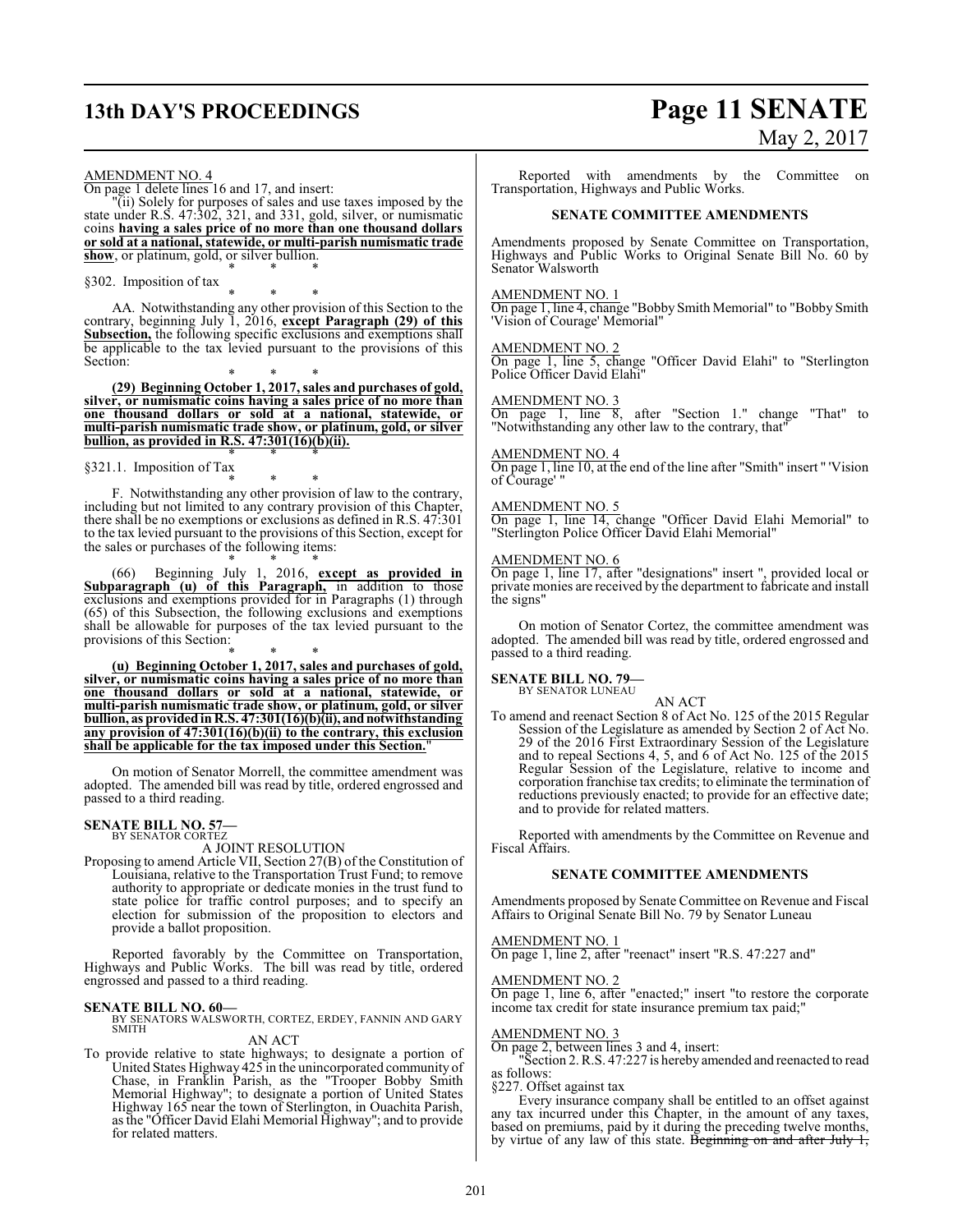# **Page 12 SENATE 13th DAY'S PROCEEDINGS**

## May 2, 2017

2015, the offset shall be equal to seventy-two percent of the amount of any taxes, based on premiums."

AMENDMENT NO. 4

On page 2, line 4, change "Section 2." to "Section 3."

AMENDMENT NO. 5

On page 2, line 6, change "Section 3." to "Section 4."

On motion of Senator Morrell, the committee amendment was adopted. The amended bill was read by title, ordered engrossed and passed to a third reading.

#### **SENATE BILL NO. 97—** BY SENATOR FANNIN

AN ACT

To amend and reenact R.S. 47:301(10)(e), 305.3, and 305.8 and to enact R.S. 47:301(30), relative to sales tax; to provide relative to certain agricultural sales and use tax exemptions; to define commercial farmer; to provide for an effective date; and to provide for related matters.

Reported with amendments by the Committee on Revenue and Fiscal Affairs.

#### **SENATE COMMITTEE AMENDMENTS**

Amendments proposed by Senate Committee on Revenue and Fiscal Affairs to Original Senate Bill No. 97 by Senator Fannin

#### AMENDMENT NO. 1

On page 1, line 2, change "and 305.8" to "305.8, 305.37(A), and 305.63"

AMENDMENT NO. 2

On page 1, line 7, change "and 305.8" to "305.8, 305.37(A), and 305.63"

#### AMENDMENT NO. 3

On page 2, delete lines 9 through 18, and insert: "**. These terms are limited to those persons, partnerships, or corporations regularly engaged in the commercial production for sale of vegetables, fruits, crops, livestock, poultry, and other food or agricultural products that report farm income and expenses on a federal Schedule F or similar federal tax form. The Department of Revenue, in consultation with the Department of Agriculture, shall develop and promulgate rules to determine who meets this definition no later than January 1, 2019. Notwithstanding any contrary provision of this Paragraph, the Department of Revenue shall honor existing farmer exemption certificates issued by the Department until December 31, 2018.** 

#### AMENDMENT NO. 4

On page 3, between lines 3 and 4, insert:

"\* \* \* §305.37. Exclusions and exemptions; diesel fuel, butane, propane, or other liquefied petroleum gases used for farm purposes

A. The state taxes imposed by R.S. 47:302(A), R.S. 47:321(A), and R.S. 47:331(A) shall not apply to diesel fuel, butane, propane, or other liquefied petroleum gases used or consumed for farm purposes **by a commercial farmer as defined in R.S. 47:301(30)**. The secretary of the Department of Revenue shall adopt and promulgate rules and regulations necessary to effectuate the exemptions granted by this Section.

\* \* \* §305.63. Exemption; commercial farm irrigation equipment

The sales and use tax imposed by the state of Louisiana and its political subdivisions whose boundaries are coterminous with those of the state shall not apply to the sale of polyroll tubing sold **to a commercial farmer as defined in R.S. 47:301(30)** or used for commercial farm irrigation.

#### AMENDMENT NO. 5

On page 3, line 4, change "July 1, 2017" to "January 1, 2018"

On motion of Senator Morrell, the committee amendment was adopted. The amended bill was read by title, ordered engrossed and passed to a third reading.

# **SENATE BILL NO. 98—** BY SENATOR DONAHUE

AN ACT

To amend and reenact the introductory paragraph of R.S. 39:2(15.1), 24.1(A) and (E)(3), 34(A), 51(A)(2), and 56(A) and to enact R.S.  $39:36(A)(7)$ , relative to budgetary procedures; to define expenditures and incentive expenditure programs; to provide for inclusion in the executive budget, the general appropriation bill, other appropriation bills, and the state budget of incentive expenditures; to provide for an effective date; and to provide for related matters.

Reported with amendments by the Committee on Finance.

#### **SENATE COMMITTEE AMENDMENTS**

Amendments proposed by Senate Committee on Finance to Original Senate Bill No. 98 by Senator Donahue

#### AMENDMENT NO. 1

On page 1, line 2, change "24.1(A)" to "24.1(A), (C),"

#### AMENDMENT NO. 2

On page 1, line 3, change "R.S. 39:36(A)(7)" to "R.S. 39:24.1(E)(4) and  $(5)$  and  $36(A)(9)$ "

#### AMENDMENT NO. 3

On page 1, line 6, after "expenditures" and before the semicolon ";" insert "programs"

#### AMENDMENT NO. 4

 $\overline{On}$  page 1, line 9, change "24.1(A)" to "24.1(A), (C),"

#### AMENDMENT NO. 5

On page 1, line 10, change "R.S. 39:36(A)(7) is" to "R.S.  $39:24.1(E)(4)$  and (5) and  $36(A)(9)$  are"

#### AMENDMENT NO. 6

On page 2, between lines 20 and 21, insert the following:

"C. The department which administers the incentive benefit **program shall give a report on the incentive expenditure program at each meeting of the conference and** shall notify the conference when the incentive expenditure forecast is not sufficient to meet the requirements of current law or current administrative procedures. The conference may revise the forecast as necessary."

\* \* \*

## AMENDMENT NO. 7

On page 3, between lines 6 and 7, insert:

"**(4) In developing the estimate of incentive expenditures for each of the tax benefit programs listed in R.S. 39:2(15.1), each agency of the state, including the Department of Revenue, the Department of Economic Development, and the Department of Culture, Recreation and Tourism, which administers an incentive expenditure program, shall coordinate and implement procedures for developing the estimate of the incentive expenditures for submission to the Revenue Estimating Conference, the legislative fiscal office, and the division of administration. Such procedures shall include consideration of, but not be limited to:**

**(a) The statutory guidelines for the incentive expenditure program.**

**(b) Any application process for the incentive expenditure program.**

**(c) Estimates of the timeline from any application process through approval of the application and the claiming of the tax benefit by a taxpayer.**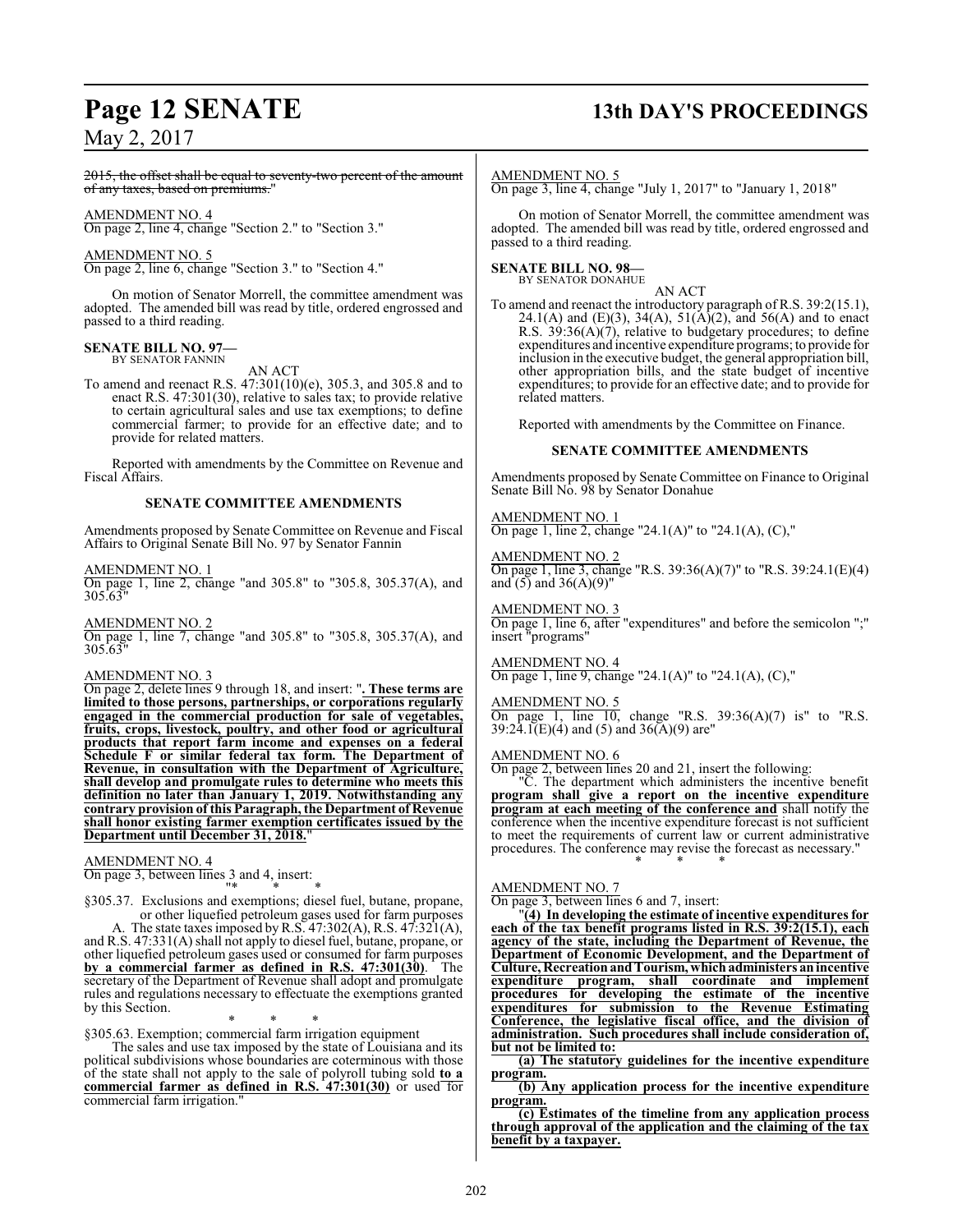# **13th DAY'S PROCEEDINGS Page 13 SENATE**

# May 2, 2017

**(d) Historical data on the actual amount of reductions of and payments made from tax collections for the incentive expenditure program.**

**(5) The participants of the conference shall work in conjunction with the respective agency or agencies to implement all procedures.**"

#### AMENDMENT NO. 8

On page 3, line 17, after "**recommendation for**" delete the remainder of the line, delete lines 18 and 19, and insert the following: "**an incentive expenditure program by department, which recommendation shall not exceed the incentive expenditure forecast as adopted for the current fiscal year by the Revenue Estimating Conference. The incentive expenditure**"

#### AMENDMENT NO. 9

On page 3, line 24, after "**authority.**" delete the remainder ofthe line, and delete lines 25 and 26

#### AMENDMENT NO. 10

On page 4, delete lines 9 through 12, and insert the following:

"**(9) The executive budget for Fiscal Year 2018-2019 and each fiscal year thereafter shall include a separate recommendation for an incentive expenditure program by department, which recommendation shall not exceed the incentive expenditure forecast as adopted for the current fiscal year by the Revenue Estimating Conference. The**"

#### AMENDMENT NO. 11

On page 4, line 24, delete "**or the incentive expenditure**", delete line 25, and insert the following: "except as provided for in R.S. 39:54(A)(2). **The general**"

#### AMENDMENT NO. 12

On page 4, at the end of line 27, delete "**setting**", delete lines 28 and 29, and insert: "**for an incentive expenditure program by department, which recommendation shall not exceed the incentive expenditure forecast as adopted for the current fiscal year by the Revenue Estimating Conference. The incentive**"

#### AMENDMENT NO. 13

On page 5, line 5, after "**authority.**" delete the remainder of the line, and delete lines 6 through 8

On motion of Senator LaFleur, the committee amendment was adopted. The amended bill was read by title, ordered engrossed and passed to a third reading.

#### **SENATE BILL NO. 99—** BY SENATOR DONAHUE

AN ACT To amend and reenact R.S. 33:130.401(A), 130.402(A), (B), (D), (E), (F) and (G), and R.S. 33:130.409(A), and to enact R.S. 33:130.409 (D), relative to the St. Tammany Parish Development District; to provide relative to the classification of the district; to provide relative to its board of commissioners; to provide relative to a nominating committee; to provide relative to certain prohibitions regarding transactions and employment; and to provide for related matters.

Reported with amendments by the Committee on Local and Municipal Affairs.

#### **SENATE COMMITTEE AMENDMENTS**

Amendments proposed by Senate Committee on Local and Municipal Affairs to Original Senate Bill No. 99 by Senator Donahue

#### AMENDMENT NO. 1

On page 5, line 15, after "**set**" and before "**in**" insert "**forth**"

On motion of Senator Colomb, the committee amendment was adopted. The amended bill was read by title, ordered engrossed and passed to a third reading.

#### **SENATE BILL NO. 100—**

BY SENATOR DONAHUE AN ACT

To amend and reenact R.S.  $39:29(A)$ ,  $32(E)(3)$  and (7), and  $36(B)(1)(c)$ , (6), and (8) and to enact R.S.  $39:2(40.1)$ , relative to budgets; to provide for the budget office under the direction of the division of administration to produce a standstill budget; to define and describe the elements of the standstill budget; to provide for the utilization of the standstill budget in the executive budget contents; to provide for an effective date; and to provide for related matters.

Reported with amendments by the Committee on Finance.

#### **SENATE COMMITTEE AMENDMENTS**

Amendments proposed by Senate Committee on Finance to Original Senate Bill No. 100 by Senator Donahue

#### AMENDMENT NO. 1

On page 1, line 2, change "R.S. 39:29(A)," to "R.S. 39:29(A) and  $(B)$ 

#### AMENDMENT NO. 2

On page 1, line 3, change "R.S. 39:2(40.1)," to "R.S. 39:2(40.1) and  $29(\tilde{C})$  and  $(D)$ ,"

#### AMENDMENT NO. 3

On page 1, line 9, change "R.S. 39:29(A)," to "R.S. 39:29(A) and  $(B)$ 

#### AMENDMENT NO. 4

On page 1, line 10, change "R.S. 39:2(40.1) is" to "R.S. 39:2(40.1) and  $29(C)$  and (D) are"

#### AMENDMENT NO. 5

On page 1, delete lines 16 and 17, on page 2, delete lines 1 through 9, and insert the following:

"**(40.1) "Non-discretionary standstill budget" means the projected costs from all means of finance for a budget unit to carry out the non-discretionary functions listed in R.S. 39:36, in the ensuing fiscal year which functions are contained in the budget unit's current year initial operating budget. The nondiscretionary standstill budget shall incorporate growth for nondiscretionary expenditures required by law or administrative rule in the current fiscal year. The non-discretionary standstill budget shall not contain estimates of discretionary expenditures.**"

#### AMENDMENT NO. 6

On page 2, at the beginning of line 15, after "**a**" and before "**standstill**" insert "**non-discretionary**"

#### AMENDMENT NO. 7

On page 2, line 16, after "The" and before "**standstill**" insert "**nondiscretionary**"

#### AMENDMENT NO. 8

On page 2, between lines 19 and 20, insert the following:

"B.**(3)** These guidelines shall reflect the most recent economic statistics available in regard to inflation, employment, population, and other socioeconomic factors.

**B.(1) A budget unit shall submit its non-discretionary standstill budget estimate for the ensuing year in accordance with annual instructions to be provided by the division of administration. The format of the instructions shall be prepared by the division of administration working in conjunction with Senate fiscal staff, House of Representatives fiscal staff, and a representative from the legislative fiscal office. The annual instructions shall contain the non-discretionary functions in the initial operating budget for each budget unit for the current fiscal year. The division of administration shall send the instructions for the non-discretionary standstill budget estimates at the same time as the instructions are sent to the agencies for the annual budget request submission.**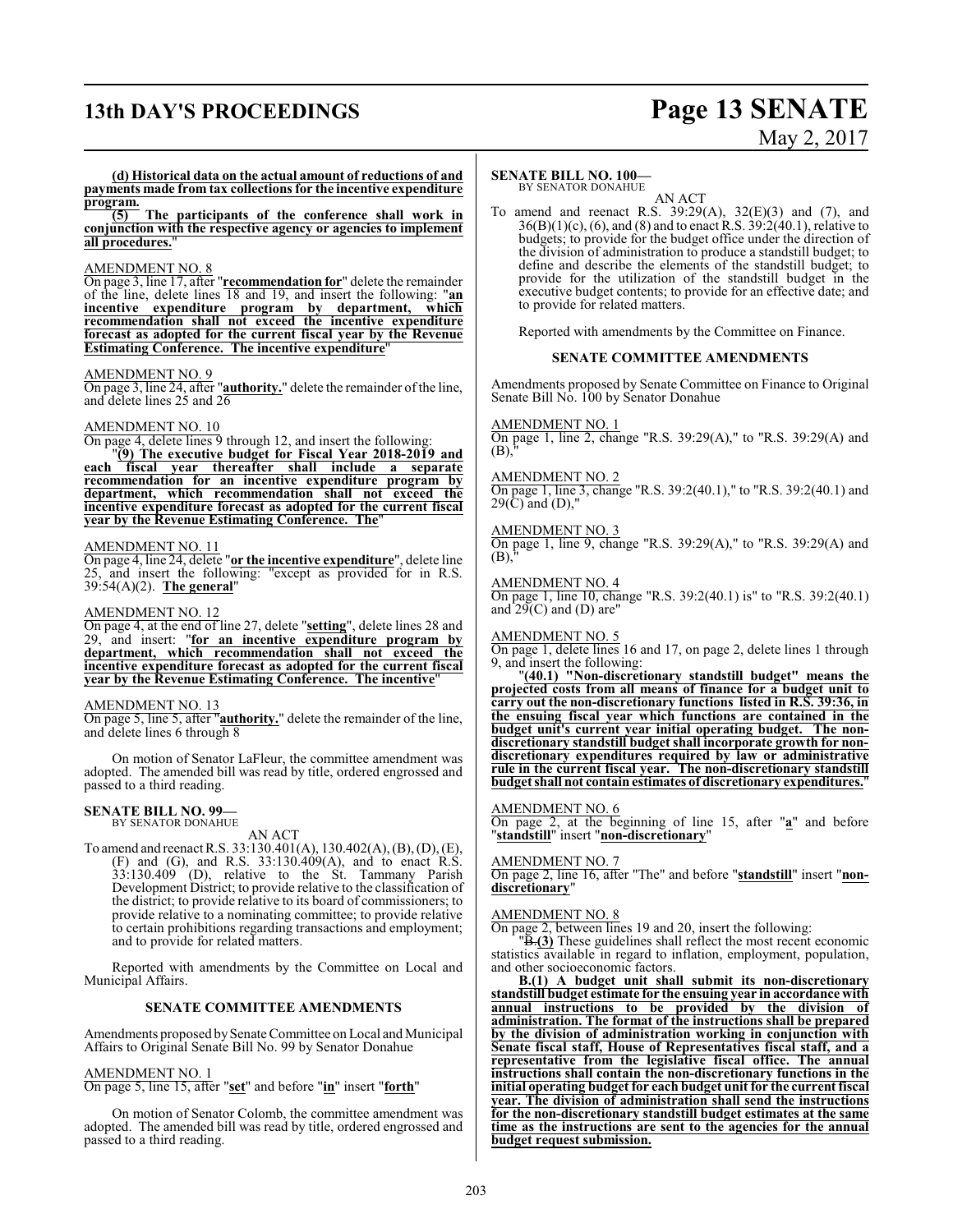**(2) Each agency is directed to include in the nondiscretionary standstill budget estimate all non-discretionary requirements.**

**(3) The commissioner of administration shall establish a date for submission of the non-discretionary budget estimates, which date shall afford the commissioner of administration sufficient time to prepare the non-discretionary standstill budget for inclusion in the continuation budget document. The nondiscretionary standstill budget estimates shall be on the forms and in the manner prescribed in this Section and shall be accompanied by such other data as may be required, together with such additional information as the governor may request.**

**(4) Upon receipt of the budget unit's non-discretionary standstill budget estimates, the division of administration shall review the estimates for reasonableness and shall combine the agency estimates with the mandatory statewide standard adjustments provided for in the continuation budget, which shall constitute the non-discretionary standstill budget for the ensuing fiscal year.**

**C. The non-discretionary standstill budget shall be derived and based upon the assumption that the current law and current administrative procedures will remain in effect for the forecast period.**

**D. The non-discretionary standstill budget and the continuation budget shall be contained in one document and shall be in a format which compares the budgets by budget unit, on the same page. The non-discretionary standstill budget shall be presented at the same meeting of the Joint Legislative Committee on the Budget as the continuation budget as provided in Paragraph (A)(2) of this Section.**"

#### AMENDMENT NO. 9

On page 2, line 28, after "the" and before "**standstill**" insert "**nondiscretionary**"

#### AMENDMENT NO. 10

On page 3, line 4, after "the" and before "**standstill**" insert "**nondiscretionary**"

#### AMENDMENT NO. 11

On page 3, line 14, after "The" and before "**standstill**" insert "**nondiscretionary**"

#### AMENDMENT NO. 12

On page 3, line 19, after "the" and before "**standstill**" insert "**nondiscretionary**"

#### AMENDMENT NO. 13

On page 3, at the end of line 25, after "the" and before "**standstill**" insert "**non-discretionary**"

On motion of Senator LaFleur, the committee amendment was adopted. The amended bill was read by title, ordered engrossed and passed to a third reading.

#### **SENATE BILL NO. 106—** BY SENATOR BISHOP

#### AN ACT

To enact R.S. 17:3351(L), relative to postsecondary education; to provide relative to the prevention of unplanned pregnancies among unmarried college students; to require each public postsecondary institution to develop and implement an action plan to address the prevention of unplanned pregnancies among unmarried college students; to provide for components of the plan; to provide for reporting requirements; and to provide for related matters.

Reported with amendments by the Committee on Education.

#### **SENATE COMMITTEE AMENDMENTS**

Amendments proposed by Senate Committee on Education to Original Senate Bill No. 106 by Senator Bishop

#### AMENDMENT NO. 1

On page 1, line 13, between "**board**" and "**shall**" insert "**, in conjunction with the commissioner of higher education and the president of each public university and community college system, or his designee**,"

## AMENDMENT NO. 2

On page 2, at the end of line 7, insert "**However, in no instance shall any information be disseminated regarding abortion methods, techniques, or providers.**"

#### AMENDMENT NO. 3

On page 2, between lines 22 and 23, insert the following:

"**(i) In no instance shall any student be directed to information or services provided by Planned Parenthood or any abortion provider.**"

On motion of Senator Morrish, the committee amendment was adopted. The amended bill was read by title, ordered engrossed and recommitted to the Committee on Finance.

#### **SENATE BILL NO. 113—** BY SENATOR BARROW

AN ACT

To amend and reenact R.S.  $47:601(C)(1)(c)$ , relative to the corporation franchise tax; to provide for exemptions from franchise tax; to provide for an effective date; and to provide for related matters.

Reported favorably by the Committee on Revenue and Fiscal Affairs. The bill was read by title, ordered engrossed and recommitted to the Committee on Finance.

#### **SENATE BILL NO. 115—** BY SENATOR APPEL

AN ACT

To enact R.S. 33:9097.30, relative to crime prevention and improvement districts; to create the University Neighborhood Security and Improvement District in Orleans Parish; to provide for the powers and duties of the district and its board of commissioners; to provide for a parcel fee; to provide with respect to termination of the district; and to provide for related matters.

Reported favorably by the Committee on Local and Municipal Affairs. The bill was read by title, ordered engrossed and passed to a third reading.

#### **SENATE BILL NO. 119—** BY SENATOR WARD

AN ACT

To authorize and provide for the lease to Williams, Inc. of any right, title, and interest the state may claim in and to the surface of certain immoveable property located in Iberville Parish; to provide for a description of the surface of the land to be leased; to provide for the reservation of mineral and timber rights; to provide for the discretion of the administrator of the state land office to negotiate such other terms and conditions as he shall deem necessary, appropriate, and in the best interests of the state; and to provide for related matters.

Reported favorably by the Committee on Natural Resources. The bill was read by title, ordered engrossed and passed to a third reading.

**SENATE BILL NO. 132—** BY SENATOR WHITE

#### AN ACT

To amend and reenact R.S.  $56:1855(M)(2)$  and to enact R.S. 56:1855(O), relative to the Louisiana Scenic Rivers Act; to provide for certain natural and scenic rivers; to provide exceptions for certain uses on the Amite River, Comite River, and Bayou Manchac; to provide terms, conditions, and procedures; and to provide for related matters.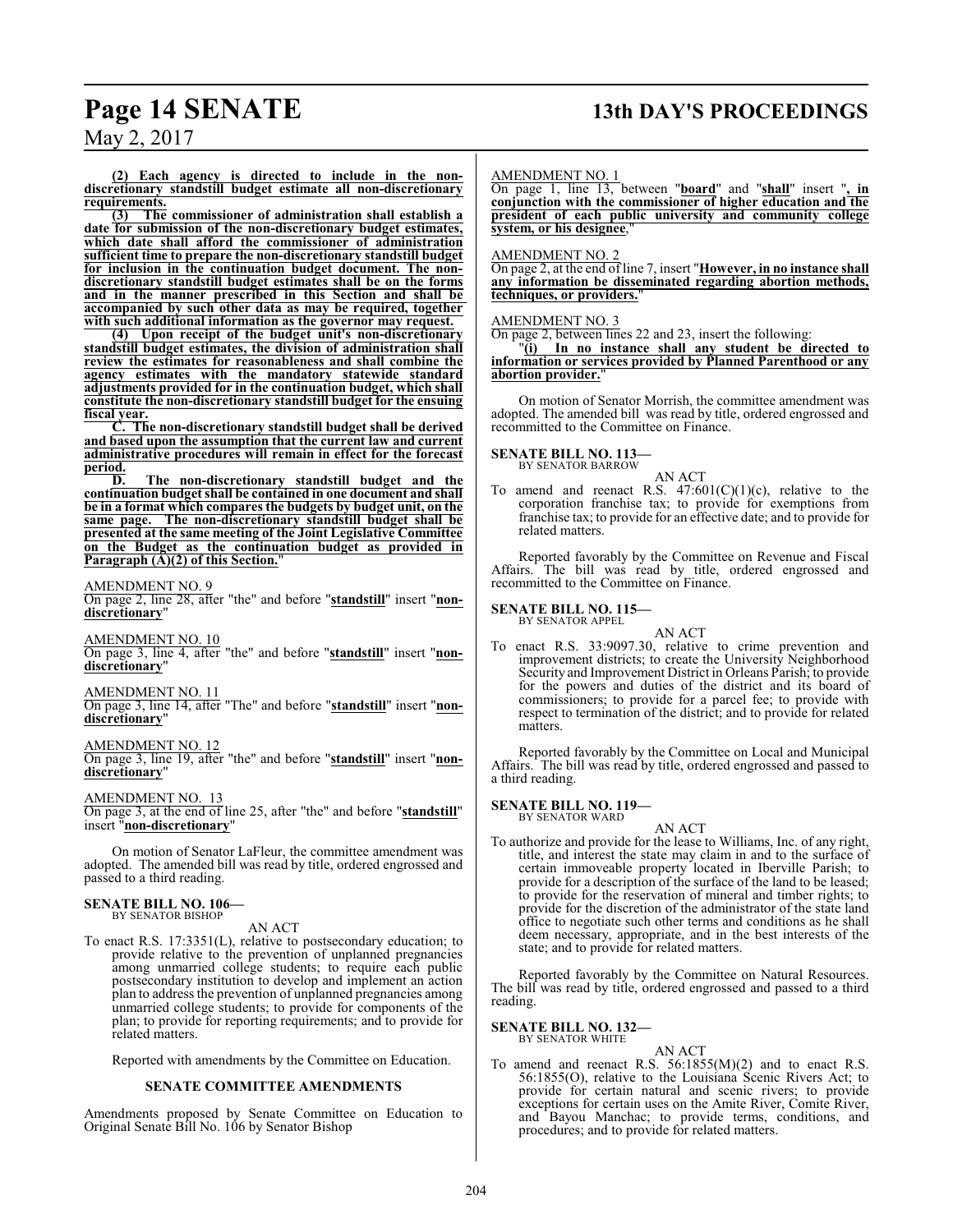# **13th DAY'S PROCEEDINGS Page 15 SENATE**

# May 2, 2017

Reported favorably by the Committee on Natural Resources. The bill was read by title, ordered engrossed and passed to a third reading.

**SENATE BILL NO. 143—**

BY SENATOR CHABERT AND REPRESENTATIVE STOKES AN ACT

To amend and reenact R.S. 36:204(B)(6) and R.S. 56:1687(6) and (9), and to enact R.S.  $36:204(B)(9)$  and (10), relative to the powers and duties of the secretary of culture, recreation and tourism; to provide for the procedure for the sale, lease, and sublease of state parks land; to provide for concession leases; and to provide for related matters.

Reported with amendments by the Committee on Natural Resources.

#### **SENATE COMMITTEE AMENDMENTS**

Amendments proposed by Senate Committee on Natural Resources to Original Senate Bill No. 143 by Senator Chabert

AMENDMENT NO. 1

On page 2, line 12, after "**concession leases**" insert "**and enter any related contract or agreement, hereafter in this Paragraph collectively referred to as a "lease",**"

#### AMENDMENT NO. 2

On page 2, line 14, after "**management**" insert "**except the Lower Pontalba Building**"

#### AMENDMENT NO. 3

On page 2, delete lines 15 through 22 and insert the following:

"**(a) A public body. The application, advertisement, and bid requirements set forth in Part I of Chapter 10 of Title 41 of the Louisiana Revised Statutes of 1950 shall not apply to such a lease.**

**(b) A private entity. The provisions of Part I of Chapter 10 of Title 41 of the Louisiana Revised Statutes of 1950 shall not apply to a mineral or timber lease with a private entity. If a private entity is obligated under the terms of a lease to undertake activities or to construct improvements on the leased immovable property that will support the public purposes of the department, the provisions of Part I of Chapter 10 of Title 41 of the Louisiana Revised Statutes of 1950 shall not apply to the lease, but such a lease is subject to the following conditions:**"

#### AMENDMENT NO. 4

On page 2, line 23, change "**leases, subleases, or other agreements**" to "**a lease**"

#### AMENDMENT NO. 5

On page 3, line 1, change "**Contracts**" to "**A lease**"

AMENDMENT NO. 6 On page 3, at the end of line 3, change "**public works contracts**" to "**a contract for public work**"

#### AMENDMENT NO. 7

On page 3, line 7, after "**Such leases**" delete "**, subleases, and agreements**"

#### AMENDMENT NO. 8 On page 3, delete lines 9 through 14

# AMENDMENT NO. 9

On page 3, line 20, after "**service mark**" delete "**in violation of this Section**"

On motion of Senator Chabert, the committee amendment was adopted. The amended bill was read by title, ordered engrossed and passed to a third reading.

#### **SENATE BILL NO. 145—**

BY SENATOR CLAITOR

AN ACT To enact R. S. 17:1891 within Chapter 6 of Title 17 of the Louisiana Revised Statutes of 1950, relative to granting of free tuition by Tulane University; to provide relative to the Tulane Legislative Scholarship; to require that a student's legislative scholarship be applied toward his financial obligations before certain other award amounts; and to provide for related matters.

Reported favorably by the Committee on Education. The bill was read by title, ordered engrossed and passed to a third reading.

# **SENATE BILL NO. 150—** BY SENATORS CHABERT AND MORRELL

AN ACT To amend and reenact R.S.  $47:6036(C)(1)(b)$ , (G), the introductory paragraph of R.S.  $47:6036(I)(1)$ ,  $(I)(1)(c)$  and  $(2)(a)$  and to repeal R.S. 47:6036(K), relative to the Ports of Louisiana tax credits; to streamline the approval process; to change the overall credit caps; to extend the sunset date of the credit; to remove an expired reporting provision; to provide for an effective date; and to provide for related matters.

Reported with amendments by the Committee on Finance.

#### **SENATE COMMITTEE AMENDMENTS**

Amendments proposed by Senate Committee on Finance to Engrossed Senate Bill No. 150 by Senator Chabert

#### AMENDMENT NO. 1

On page 2, line 18, after "exceed", delete the remainder of the line, delete line 19, and insert "four million five hundred thousand dollars in any fiscal year."

#### AMENDMENT NO. 2

On page 4, line 10, after "exceed", delete the remainder of the line, delete line 11, and insert "four million five hundred thousand dollars in any fiscal year."

On motion of Senator LaFleur, the committee amendment was adopted. The amended bill was read by title, ordered reengrossed and passed to a third reading.

# **SENATE BILL NO. 162—** BY SENATOR APPEL

AN ACT

To amend and reenact R.S.  $33:5002(A)(6)$  and  $(7)$  and  $(B)(2)$ , relative to the Louisiana Inclusionary Zoning and Workforce Affordable Housing Act; to encourage incentive based housing policy; and to provide for related matters.

Reported with amendments by the Committee on Local and Municipal Affairs.

#### **SENATE COMMITTEE AMENDMENTS**

Amendments proposed by Senate Committee on Local and Municipal Affairs to Original Senate Bill No. 162 by Senator Appel

#### AMENDMENT NO. 1

On page 1, line 2, after "reenact" delete the remainder of the line and delete line 3, insert the following: "Part VIII of Chapter 14 of Title 33 of the Louisiana Revised Statutes of 1950, comprised of R.S. 33:5001 though 5002, relative to workforce housing; to encourage incentive"

#### AMENDMENT NO. 2

 $\overline{On page 1, line 6, after "Section 1." delete the remainder of the line$ and insert the following: "Part VIII of Chapter 14 of Title 33 of the Louisiana Revised Statutes of 1950, comprised of R.S. 33:5001 through 5002, is hereby amended and reenacted"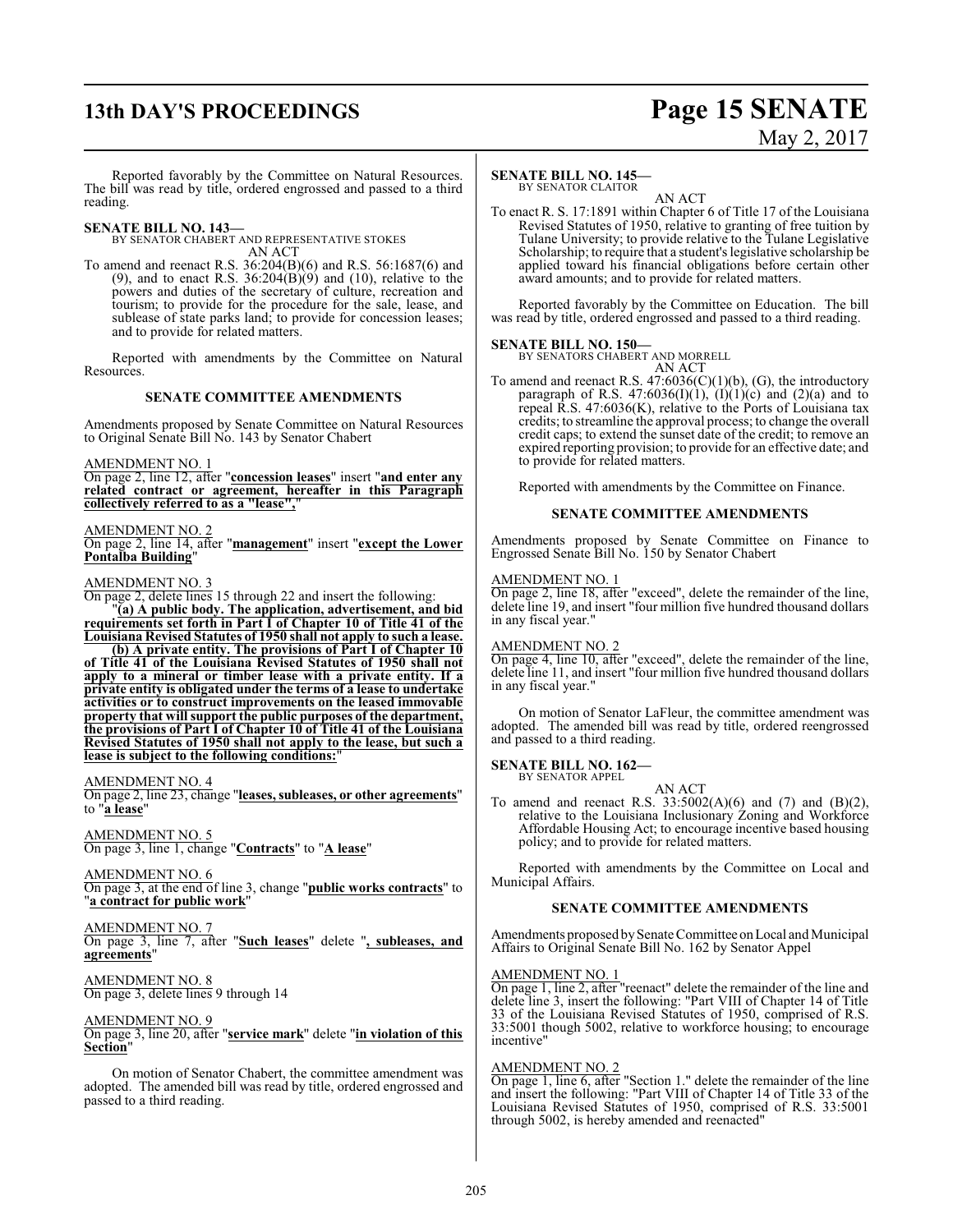#### AMENDMENT NO. 3

#### On page 1, between lines 7 and 8, insert the following: "PART VIII. LOUISIANA <del>INCLUSIONARY ŽONING</del> **INCENTIVES** AND WORKFORCE AFFORDABLE HOUSING ACT

§5001. Short title

This Part shall be known and may be cited as the "Louisiana Inclusionary Zoning **Incentives** and Workforce Affordable Housing Act".

#### AMENDMENT NO. 4

On page 1, delete line 10, and insert the following:

"(1) In many municipalities and parishes, there is a serious shortage of decent, safe, and sanitary residential housing available at prices or rents that are affordable to low and moderate income families.

(2) The affordable housing shortage constitutes a danger to the health, safety, and welfare of all residents of the state and is a barrier to sound growth and sustainable economic development for the state's municipalities and parishes.

(3) These conditions have been exacerbated by the damage to the state's housing stock caused by Hurricane Rita and Hurricane Katrina.

(4) The state will undergo an unprecedented residential construction boom over the next decade to restore housing for hurricane victims and new residents to the state in both damaged parishes and receiving parishes.

(5) While pre-hurricane concentrated poverty contributed to social isolation and its concurrent ills, mixed income communities have proven to hold better social outcomes for all residents, including better education, workforce, and health outcomes.

#### AMENDMENT NO. 5

On page 2, delete line 2, and insert the following:

"B.(1) The legislature recognizes the following provisions of the Constitution of Louisiana:

(a) Article VI, Section 17 of the Constitution of Louisiana provides that, subject to uniform procedures established by law, a local governmental subdivision may adopt regulations for land use and zoning.

(b) Article I, Section 4 provides that the right to property is subject to reasonable statutory restrictions and the reasonable exercise of the police power.

(c) Article VI, Section 9 provides that the police power of the state shall never be abridged."

#### AMENDMENT NO. 6

On page 2, line 8, between "families" and the period "." insert "**, to the extent that such policies do not have the effect of establishing the sales or lease price for a residential housing unit or lot or otherwise abridge or cause one to waive constitutionally protected rights to real property or otherwise cause a restraint on the alienation of real property**"

#### AMENDMENT NO. 7

On page 2, between lines 8 and 9, insert the following:

"5003. Inclusionary zoning

Any municipality or parish in the state that adopts land use or zoning ordinances, resolutions, or regulations may adopt ordinances to provide for inclusionary zoning to increase the availability of affordable dwelling units within the jurisdiction of the respective municipality or parish."

On motion of Senator Colomb, the committee amendment was adopted. The amended bill was read by title, ordered engrossed and passed to a third reading.

#### **SENATE BILL NO. 163—** BY SENATOR MIZELL

## AN ACT

To amend and reenact R.S. 15:1157(A), relative to the purchase of goods by state prisons; to authorize the purchase of goods and services in the parish in which a state prison is located if the purchase price is lower; to provide for an effective date; and to provide for related matters.

# **Page 16 SENATE 13th DAY'S PROCEEDINGS**

Reported with amendments by the Committee on Finance.

#### **SENATE COMMITTEE AMENDMENTS**

Amendments proposed by Senate Committee on Finance to Original Senate Bill No. 163 by Senator Mizell

#### AMENDMENT NO. 1

On page 1, line 4, after "lower;" and before "to provide", insert: "to provide relative to compliance with the goals of the Hudson and Veterans Initiatives;"

#### AMENDMENT NO. 2

On page 1, at the end of line 16, change "**enterprises.**" to "**enterprises, and the vendor meets the requirements of the HudsonInitiative, R.S. 39:2001, et seq., or the Veterans Initiative, R.S. 39:2171, et seq.**"

On motion of Senator LaFleur, the committee amendment was adopted. The amended bill was read by title, ordered engrossed and passed to a third reading.

#### **SENATE BILL NO. 164—**

BY SENATOR PEACOCK

AN ACT To amend and reenact R.S. 17:87.6(A) and R.S. 41:891 and 892(A) and  $(F)$ , and to enact R.S. 41:892 $(G)$ , relative to school lands; to provide for the sale of certain school lands by school boards; to provide for the sale by a licensed real estate broker; to provide for the appraisement of school lands; to provide procedures, terms, conditions, and requirements of the sale; and to provide for related matters.

Reported with amendments by the Committee on Natural Resources.

#### **SENATE COMMITTEE AMENDMENTS**

Amendments proposed by Senate Committee on Natural Resources to Original Senate Bill No. 164 by Senator Peacock

#### AMENDMENT NO. 1

On page 1, line 16, delete "**Also, any such**" and insert "**Any**"

#### AMENDMENT NO. 2

On page 2, line 9, after "auction" change "or" to a comma "**,**" and after "bids" insert a comma "**,**"

#### AMENDMENT NO. 3

On page 2, line 10, after "in this" change "subpart" to "**Subpart**" and after "that this" change "subpart" to "**Subpart**"

#### AMENDMENT NO. 4

On page 2, line 16, after "person" insert a comma"**,**"

#### AMENDMENT NO. 5

On page 2, at the beginning of line 17, delete "or" and after "board" insert a comma "**,**"

On motion of Senator Chabert, the committee amendment was adopted. The amended bill was read by title, ordered engrossed and passed to a third reading.

#### **SENATE BILL NO. 172—** BY SENATOR MORRELL

## AN ACT

To amend and reenact R.S. 47:227, 265, 287.664 all as amended by Act No. 125, Section 5 of the 2015 Regular Session of the Legislature, R.S. 47:297.2, the heading of R.S. 47:6005, the introductory paragraph of R.S.  $47:6007\text{(C)}(1)$ ,  $6015\text{(J)}$ , and the introductory paragraph of R.S.  $47:6023(C)(1)$  as amended by Act 125, Section 5 of the 2015 Regular Session of the Legislature, to enact R.S. 25:1226.4(D), R.S. 47:34(F), 35(E), 37(I), 287.748(D), 287.749(E), 287.752(D), 287.753(E), 287.755(I), 287.756(F), 287.758(D), 287.759(D), 297(Q),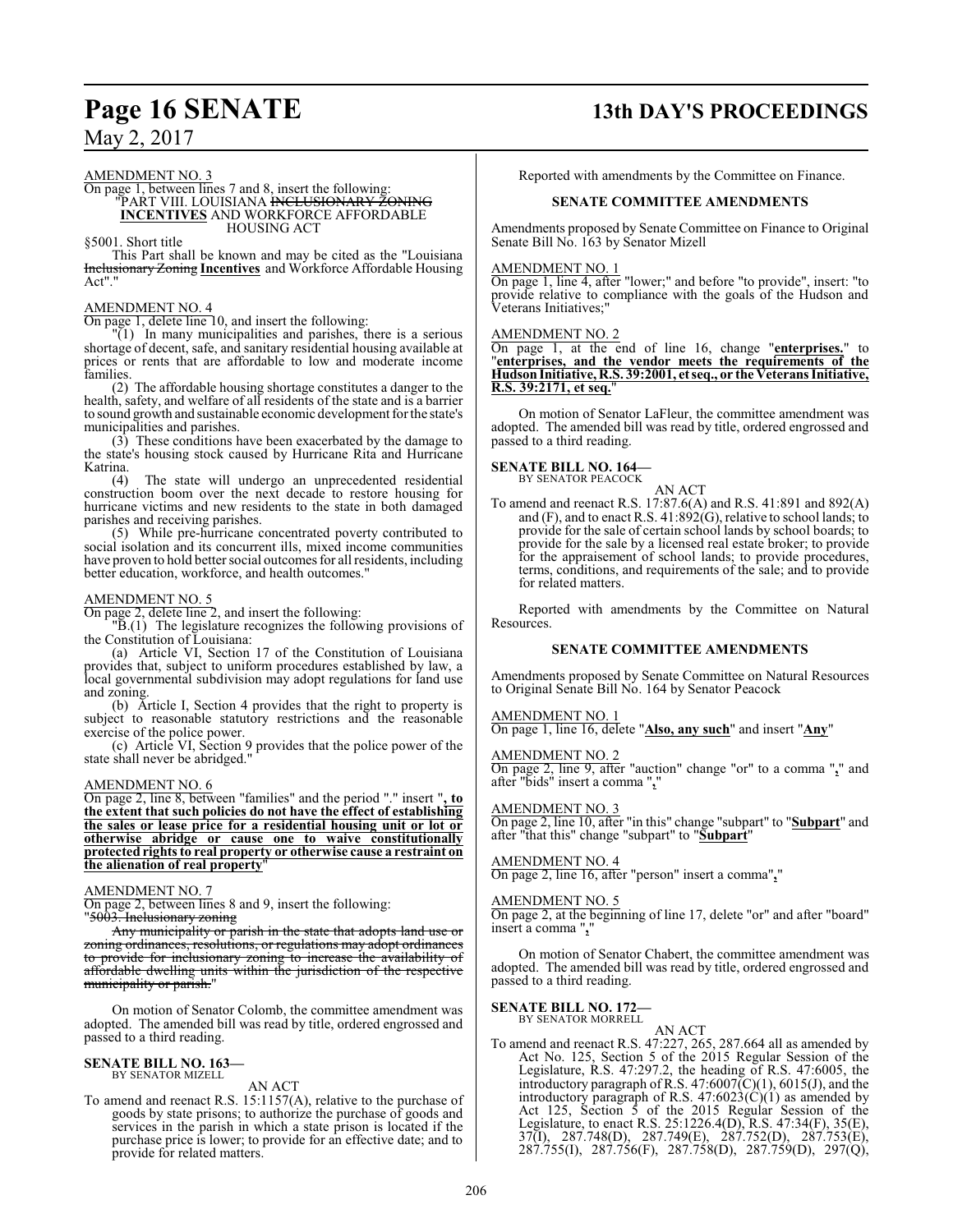# **13th DAY'S PROCEEDINGS Page 17 SENATE**

# May 2, 2017

297.4(C), 297.8(C), 297.9(D), 6004(D), 6005(H), 6006(F), 6006.1(H), 6008(E), 6009(G), 6012(G), 6013(E), 6014(G), 6015(M), 6016.1(O), 6017(D), 6018(G), 6022(K), 6025(E), 6032(I), 6034(L), 6035(I), 6036(L), 6037(J), 6104(E), 6105(C), 6106(F), and 6107(D), and R.S. 51:1787(L), 1807(F), 1924(H),  $2354(D)$ ,  $2399.3(C)$ , and  $3085(F)$ , relative to tax credits; to provide for the sunset of certain tax credits; to provide for an effective date; and to provide for related matters.

Reported with amendments by the Committee on Revenue and Fiscal Affairs.

#### **SENATE COMMITTEE AMENDMENTS**

Amendments proposed by Senate Committee on Revenue and Fiscal Affairs to Original Senate Bill No. 172 by Senator Morrell

#### AMENDMENT NO. 1

On page 1, line 2, after "reenact" delete the remainder of the line, delete lines 3 through 12 and insert: "R.S. 47:227 as amended by Section 2 of Act No. 125, of the 2015 Regular Session of the Legislature, R.S. 47:297.2, 6015(J), and 6019(A)(1)(a) and to enact R.S. 25:1226.4(D), R.S. 47:34(F), 37(I), 287.748(D), 287.749(E), 287.752(D), 287.755(I), 297(Q), 297.4(C), 297.9(D), 6006(F), 6025(E), 6032(I), 6035(I), 6104(E), 6105(C), 6106(F), and 6107(D), and to repeal R.S. 47:227 as amended by Section 5 of Act 125 of the 2015 Regular Session of the Legislature, relative to tax"

AMENDMENT NO. 2 On page 2, line 2, change "**2019**" to "**2020**"

#### AMENDMENT NO. 3

On page 2, line 5, after "Section 2." delete the remainder of the line, delete lines 6 through 13, and insert: "R.S. 47:227 as amended by Section 2 of Act No. 125 of the 2015 Regular Session of the Legislature, R.S. 47:297.2, 6015(J), and 601 $\bar{9}(A)(1)(a)$  are hereby amended and reenacted and R.S. 25:1226.4(D), R.S. 47:34(F), 37(I), 287.748(D), 287.749(E), 287.752(D), 287.755(I), 297(Q), 297.4(C), 297.9(D), 6006(F), 6025(E), 6032(I), 6035(I), 6104(E), 6105(C),  $6106(F)$ , and"

AMENDMENT NO. 4 On page 2, line 18, change "**2019**" to "**2020**"

AMENDMENT NO. 5 On page 2, delete lines 19 through 22

AMENDMENT NO. 6 On page 2, line 27, change "**2019**" to "**2020**"

AMENDMENT NO. 7 On page 3, line 3, at the end of the line insert: "Beginning on and after July 1, 2015, the offset shall be equal to seventy-two percent of the amount of any taxes, based on premiums."

AMENDMENT NO. 8 On page 3, line 5, change "**2019**" to "**2022**"

AMENDMENT NO. 9 On page 3, delete lines 7 through 29 and on page 4, delete lines 1 through 9

AMENDMENT NO. 10 On page 4, line 13, change "**2019**" to "**2020**"

AMENDMENT NO. 11 On page 4, line 18, change "**2019**" to "**2020**"

AMENDMENT NO. 12 On page 4, line 23, change "**2019**" to "**2020**"

AMENDMENT NO. 13 On page 4, delete lines 24 through 27

AMENDMENT NO. 14 On page 5, line 3, change "**2019**" to "**2020**"

AMENDMENT NO. 15 On page 5, delete lines 4 through 16

AMENDMENT NO. 16 On page 5, line 21, change "**2019**" to "**2020**"

AMENDMENT NO. 17 On page 6, line 4, change "**2019**" to "**2020**"

AMENDMENT NO. 18 On page 6, line 9, change "**2019**" to "**2022**"

AMENDMENT NO. 19 On page 6, delete lines 11 through 14

AMENDMENT NO. 20 On page 6, line 19, change "**2019**" to "**2020**"

AMENDMENT NO. 21 On page 6, delete lines 21 through 29

AMENDMENT NO. 22 On page 7, line 4, change "**2019**" to "**2022**"

AMENDMENT NO. 23 On page 7, delete lines 5 through 29 and on page 8, delete lines 1 through 26

AMENDMENT NO. 24 On page 8, delete lines 27 through 29, and on page 9, delete lines 1 and 2

AMENDMENT NO. 25 On page 9, between lines 2 and 3, insert:

"\* \* \* §6019. Tax credit; rehabilitation of historic structures

A.(1)(a) There shall be a credit against income and corporation franchise tax for the amount of eligible costs and expenses incurred during the rehabilitation of a historic structure located in a downtown development or a cultural district. The amount of the credit shall equal twenty-five percent of the eligible costs and expenses of the rehabilitation incurred prior to January 1, 2018, regardless ofthe year in which the property is placed in service. The amount of the credit shall equal twenty percent of the eligible costs and expenses of the rehabilitation incurred on or after January 1, 2018 **and before January 1, 2022**, regardless of the year in which the property is placed in service. **No credit is authorized pursuant to this Section for expenses incurred on or after January 1, 2022**. \* \* \*"

AMENDMENT NO. 26 On page 9, delete lines 3 through 29, and on page 10, delete lines 1 through 4

AMENDMENT NO. 27 On page 10, line 8, change "**2019**" to "**2020**"

AMENDMENT NO. 28 On page 10, line 13, change "**2019**" to "**2022**"

AMENDMENT NO. 29 On page 10, delete lines 14 through 19, and insert: "\* \* \*"

AMENDMENT NO. 30 On page 10, line 23, change "**2019**" to "**2022**"

AMENDMENT NO. 31 On page 10, delete lines 24 through 29, and on page 11, delete lines 1 and 2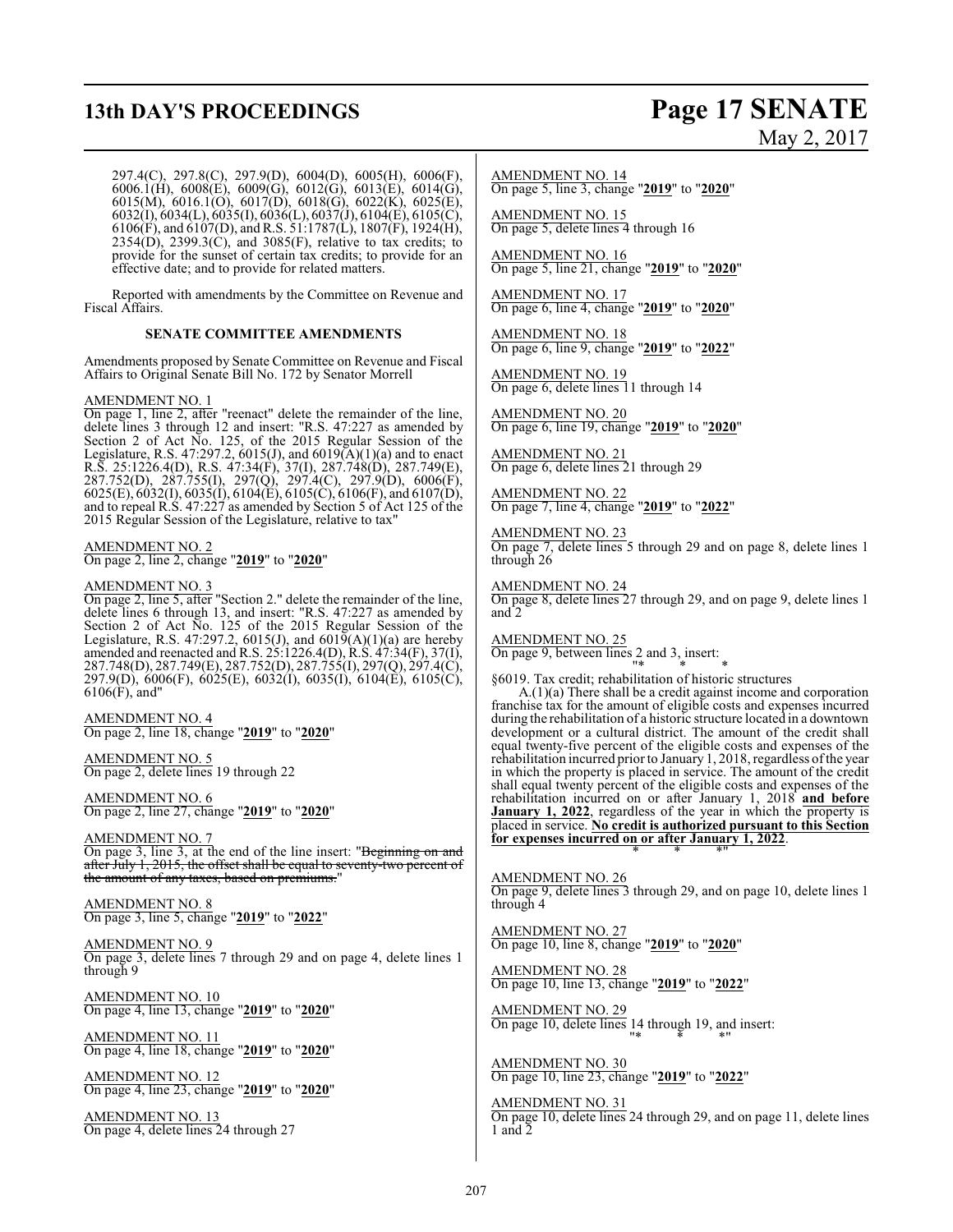#### AMENDMENT NO. 32 On page 11, line 7, change "**2019**" to "**2022**"

AMENDMENT NO. 33 On page 11, line 11, change "**2019**" to "**2022**"

AMENDMENT NO. 34 On page 11, line 15, change "**2019**" to "**2022**"

AMENDMENT NO. 35 On page 11, line 19, change "**2019**" to "**2022**"

#### AMENDMENT NO. 36

On page 11, delete lines 20 through 29, and on page 12, delete lines 1 through 22, and insert:

"Section 3. R.S. 47:227 as amended by Section 5 of Act No. 125 of the 2015 Regular Session of the Legislature is hereby repealed.

Section 4. This Act shall become effective upon signature by the governor or, if not signed by the governor, upon expiration of the time for bills to become law without signature by the governor, as provided by Article III, Section 18 of the Constitution of Louisiana. If vetoed by the governor and subsequently approved by the legislature, this Act shall become effective on the day following such approval."

On motion of Senator Morrell, the committee amendment was adopted. The amended bill was read by title, ordered engrossed and passed to a third reading.

# **SENATE BILL NO. 177—** BY SENATOR MORRELL

AN ACT

To amend and reenact R.S. 47:164(D)(2)(b), to provide for employee compensation eligible as a production expense for purposes of the tax credit; to provide for applicable rates of withholding tax; to provide for an effective date; and to provide for related matters.

Reported favorably by the Committee on Revenue and Fiscal Affairs. The bill was read by title, ordered engrossed and passed to a third reading.

#### **SENATE BILL NO. 178—** BY SENATOR MORRELL

AN ACT

To amend and reenact R.S.  $47:6015(J)$  and  $6036(G)$ , and R.S. 51:2356, to enact R.S. 47:3204(M), 4305(C), 4331(G), 6020(G), 6022(M), 6023(J), 6034(L), and 6037(J), and R.S. 51:1807(F) and 2399.3(C), and to repeal Chapter 12 of Subtitle II of Title 47 of the Louisiana Revised Statutes of 1950, comprised of R.S. 47:1121 through 1128, R.S. 47:6021, and Section 3 of Act No. 414 of the 2011 Regular Session of the Legislature as amended by Act No. 104 of the 2015 Regular Session of the Legislature, relative to tax credits and tax incentive programs; to provide for termination dates for tax credit and incentive programs administered by the Louisiana Department of Economic Development; to repeal certain expired tax credits and exemptions; to provide for an effective date; and to provide for related matters.

Reported with amendments by the Committee on Revenue and Fiscal Affairs.

#### **SENATE COMMITTEE AMENDMENTS**

Amendments proposed by Senate Committee on Revenue and Fiscal Affairs to Original Senate Bill No. 178 by Senator Morrell

AMENDMENT NO. 1 On page 1, line 3, delete "6034(L),"

AMENDMENT NO. 2 On page 1, line 6, delete "R.S. 47:6021,"

# **Page 18 SENATE 13th DAY'S PROCEEDINGS**

AMENDMENT NO. 3 On page 1, line 15, delete "6034(L),"

AMENDMENT NO. 4 On page 3, delete lines 8 through 12

AMENDMENT NO. 5 On page 4, line 9, change "**2017**" to "**2021**"

AMENDMENT NO. 6 On page 4, line 11, delete "R.S. 47:6021,"

On motion of Senator Morrell, the committee amendment was adopted. The amended bill was read by title, ordered engrossed and passed to a third reading.

# **SENATE BILL NO. 181—** BY SENATOR MORRELL

AN ACT

To amend and reenact R.S. 47:37(C), 265, 287.664, 287.755(C), 287.758(B),  $6004(A)(1)$  and  $(C)$ ,  $6005(C)(1)$ ,  $(D)(1)$ , and  $(G)$ , 6006(A), 6006.1(A), 6008(A), 6009(D)(1), 6012(B), 6013(A), 6014(A), 6017(A), 6019(A)(1)(a), 6023(I), 6034(K), and 6035(H), to enact R.S.  $47:6018(G)$ ,  $6020(G)$ ,  $6025(A)(4)$ ,  $6030(A)(3)$ , R.S. 51:2353(E), 2399.4(C)(3), and 3085(B)(5), and to repeal R.S. 47:12, 35, 287.759, 301(10)(a)(vi), 4331, and 6021, and Chapter 26 of Title 51 of the Louisiana Revised Statutes of 1950 comprised of R.S. 51:1921 through 1935, relative to tax credits and exemptions; to provide for termination dates for certain tax credits; to change credit rates; to add an annual credit cap; to add additional requirements for eligibility to earn credits; to repeal expired tax credits and exemptions; to provide for an effective date; and to provide for related matters.

Reported with amendments by the Committee on Revenue and Fiscal Affairs.

#### **SENATE COMMITTEE AMENDMENTS**

Amendments proposed by Senate Committee on Revenue and Fiscal Affairs to Original Senate Bill No. 181 by Senator Morrell

#### AMENDMENT NO. 1

On page 1, line 2, after "reenact" delete the remainder of the line and delete lines 3 through 10 and insert: "R.S. 47:265, 287.664, 287.758(B), 6008(A), 6009(D)(1), 6012(B), 6013(A), and 6017(A) all as amended by Section 2 of Act No. 125 of the 2015 Regular Session of the Legislature,  $6004(A)(1)$  and (C), to enact R.S. 47:6018(G), R.S. 51:2399.4(C)(3) and 3085(B)(5), and to repeal R.S. 47:265, 287.664, 287.758(B), 6008(A), 6009(D)(1), 6012(B), 6013(A), and 6017(A) all as amended by Section 5 of Act No. 125 of the 2015Regular Session ofthe Legislature, R.S. 47:12, 35, 287.753, 287.756, 287.759, 301(10)(a)(vi), and 6021, and Chapter 26 of Title 51 of the Louisiana Revised Statutes of 1950 comprised of R.S. 51:1921 through 1935, relative to tax credits and exemptions; to provide for termination dates for certain tax credits; to add additional requirements for eligibility to"

#### AMENDMENT NO. 2

On page 1, delete lines 14 through 17, and insert:

"Section 1.R.S. 47:265, 287.664, 287.758(B), 6008(A), 6009(D)(1), 6012(B), 6013(A), and 6017(A) all as amended by Section 2 of Act No. 125 of the 2015 Regular Session of the Legislature, 6004(A)(1) and (C) are hereby amended and reenacted and R.S. 47:6018(G) is"

AMENDMENT NO. 3 On page 2, delete lines 2 through 17

#### AMENDMENT NO. 4

On page 3, delete lines 19 through 29, and on page 4, delete lines 1 through 5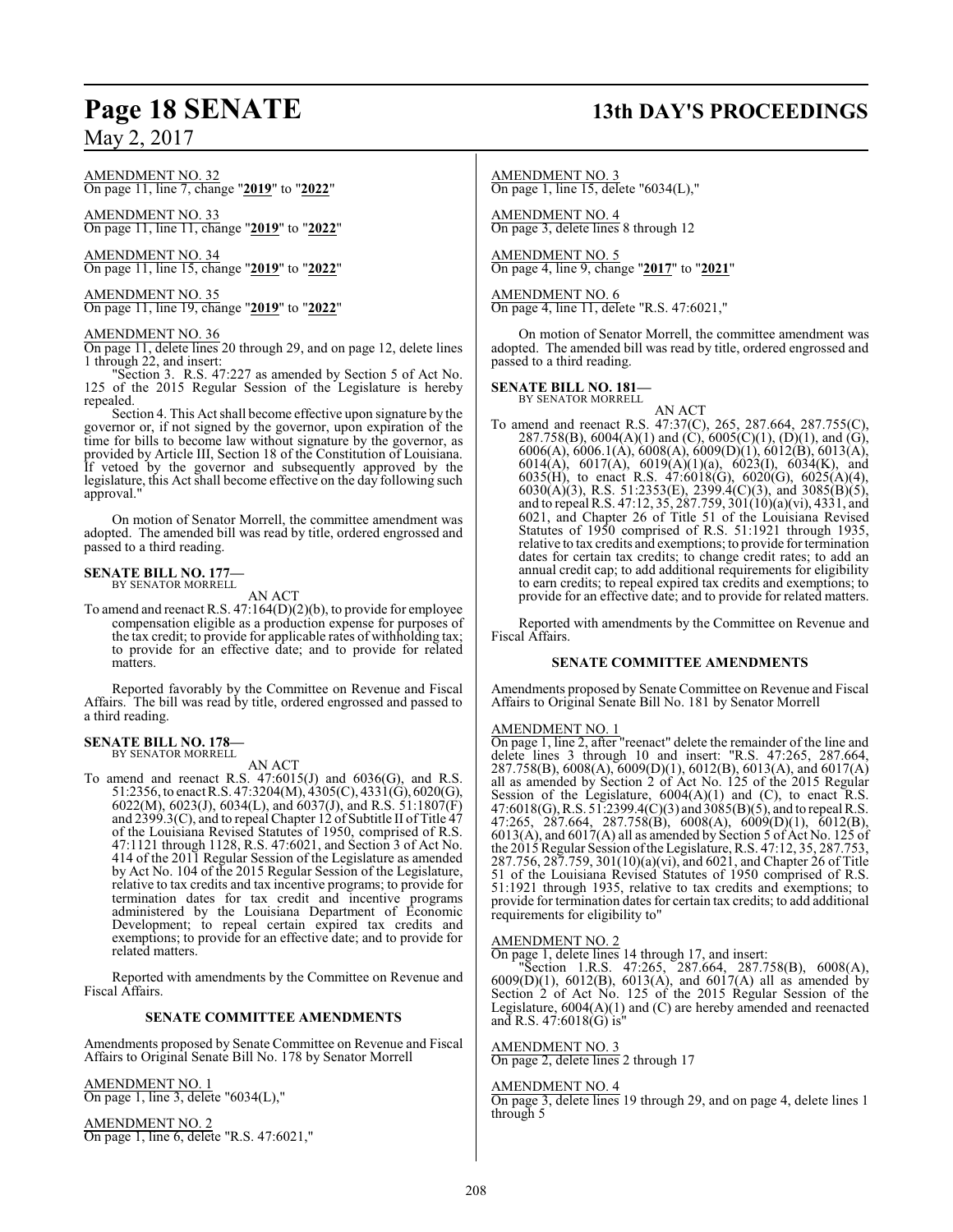# **13th DAY'S PROCEEDINGS Page 19 SENATE**

# May 2, 2017

#### AMENDMENT NO. 5

On page 5, delete lines 9 through 29, delete page 6, and on page 7, delete lines 1 through 20

AMENDMENT NO. 6 On page 9, delete lines 13 through 29

## AMENDMENT NO. 7

On page 10, delete lines 16 through 29, and delete pages 11 and 12, and on page 13, delete lines 1 through 4, and insert:

"Section 2. R.S. 51:2399.4(C)(3) and 3085(B)(5) are hereby enacted to read as follows:"

#### AMENDMENT NO. 8

On page 13, delete line 24, and insert"

"Section 3. R.S. 47:265, 287.664, 287.758(B), 6008(A), 6009(D)(1), 6012(B), 6013(A), and 6017(A) all as amended by Section 5 of Act No. 125 of the 2015 Regular Session of the Legislature, R.S. 47:12, 35, 287.753, 287.756, 287.759, 301(10)(a)(vi), and 6021, and Chapter 26"

On motion of Senator Morrell, the committee amendment was adopted. The amended bill was read by title, ordered engrossed and passed to a third reading.

#### **SENATE BILL NO. 199—** BY SENATOR ERDEY

AN ACT

To enact R.S. 33:4712.17, relative to property and buildings; to provide for the borrowing of public equipment; to provide for use of public equipment among public entities; to provide for a definition; and to provide for related matters.

Reported with amendments by the Committee on Local and Municipal Affairs.

#### **SENATE COMMITTEE AMENDMENTS**

Amendments proposed by Senate Committee on Local and Municipal Affairs to Original Senate Bill No. 199 by Senator Erdey

#### AMENDMENT NO. 1

On page 1, line 2, change "borrowing" to "sharing"

#### AMENDMENT NO. 2

On page 1, line 7, after "**§4712.17.**" delete the remainder of the line and insert "**Sharing of equipment between public entities**"

AMENDMENT NO. 3 On page 1 line 8, after "**A.**" insert "**(1)**"

#### AMENDMENT NO. 4

On page 1, line 9, after "**may**" delete the remainder of the line and insert "**share equipment with another public entity without**"

#### AMENDMENT NO. 5

On page 1, line 10, after "**have**" delete "**gained the**" and delete line 11 in its entirety and insert the following: "**executed a cooperative endeavor agreement for the use of the equipment.**

**(2) The cooperative endeavor agreement shall set forth in reasonable detail the obligations of the parties and shall:**

**(a) Identify the equipment that will be shared.**

**(b) Explain the use of the equipment by the requesting public entity.**

**(c) Include a hold harmless provision releasing the lending public entity from expenses, damages or losses arising from the** use of the equipment.

On motion of Senator Colomb, the committee amendment was adopted. The amended bill was read by title, ordered engrossed and passed to a third reading.

#### **SENATE BILL NO. 200—**

BY SENATOR ERDEY AN ACT

To enact R.S. 33:3887(C), relative to the Livingston Parish Sewer District; to provide for an increase in the membership of the board of supervisors; and to provide for related matters.

Reported favorably by the Committee on Local and Municipal Affairs. The bill was read by title, ordered engrossed and passed to a third reading.

# **SENATE BILL NO. 204—**<br>BY SENATOR GARY SMITH

AN ACT

To enact R.S. 25:224 to authorize St. John the Baptist Parish to name the St. John the Baptist Parish Library's central branch in honor of a living person; and to provide for related matters.

Reported favorably by the Committee on Local and Municipal Affairs. The bill was read by title, ordered engrossed and passed to a third reading.

**SENATE BILL NO. 207—** BY SENATOR ALLAIN AND REPRESENTATIVE BISHOP AN ACT

To amend and reenact R.S. 56:10(B)(1)(g) and to enact R.S. 56:10(B)(16), relative to saltwater fishing licenses; to direct dedicated monies of the Saltwater Fish Research and Conservation Fund to the administration of only certain programs; to limit the use of monies in the fund; to provide for terms, conditions, and requirements; and to provide for related matters.

Reported favorably by the Committee on Finance. The bill was read by title, ordered engrossed and passed to a third reading.

# **SENATE BILL NO. 210—** BY SENATOR ERDEY

AN ACT

To amend and reenact R.S. 38:1759, relative to the board of commissioners of Gravity Drainage District No. 2 of Livingston Parish; to increase the membership of the board of commissioners; and to provide for related matters.

Reported favorably by the Committee on Local and Municipal Affairs. The bill was read by title, ordered engrossed and passed to a third reading.

#### **SENATE BILL NO. 225—**

BY SENATORS HEWITT AND BISHOP AND REPRESENTATIVE HILFERTY AN ACT

To enact Chapter 45 of Title 17 of the Louisiana Revised Statutes of 1950, to be comprised of R.S. 17:4071 through 4073, and R.S.  $36:651(T)(6)$ , relative to science, technology, engineering, and mathematics education; to create the Louisiana Science, Technology, Engineering, and Mathematics Advisory Council and provide for its membership, powers, duties, and functions; to create and provide with respect to the Science, Technology, Engineering, and Mathematics Education Fund; to provide for a science, technology, engineering, and mathematics high school diploma endorsement; and to provide for related matters.

Reported with amendments by the Committee on Education.

#### **SENATE COMMITTEE AMENDMENTS**

Amendments proposed by Senate Committee on Education to Original Senate Bill No. 225 by Senator Hewitt

#### AMENDMENT NO. 1

On page 1, delete lines 16 and 17 and insert the following: "**A. The Louisiana Science, Technology, Engineering, and Mathematics Council (LaSTEM) is hereby created under the auspices of the Board of Regents to coordinate and oversee the creation,**"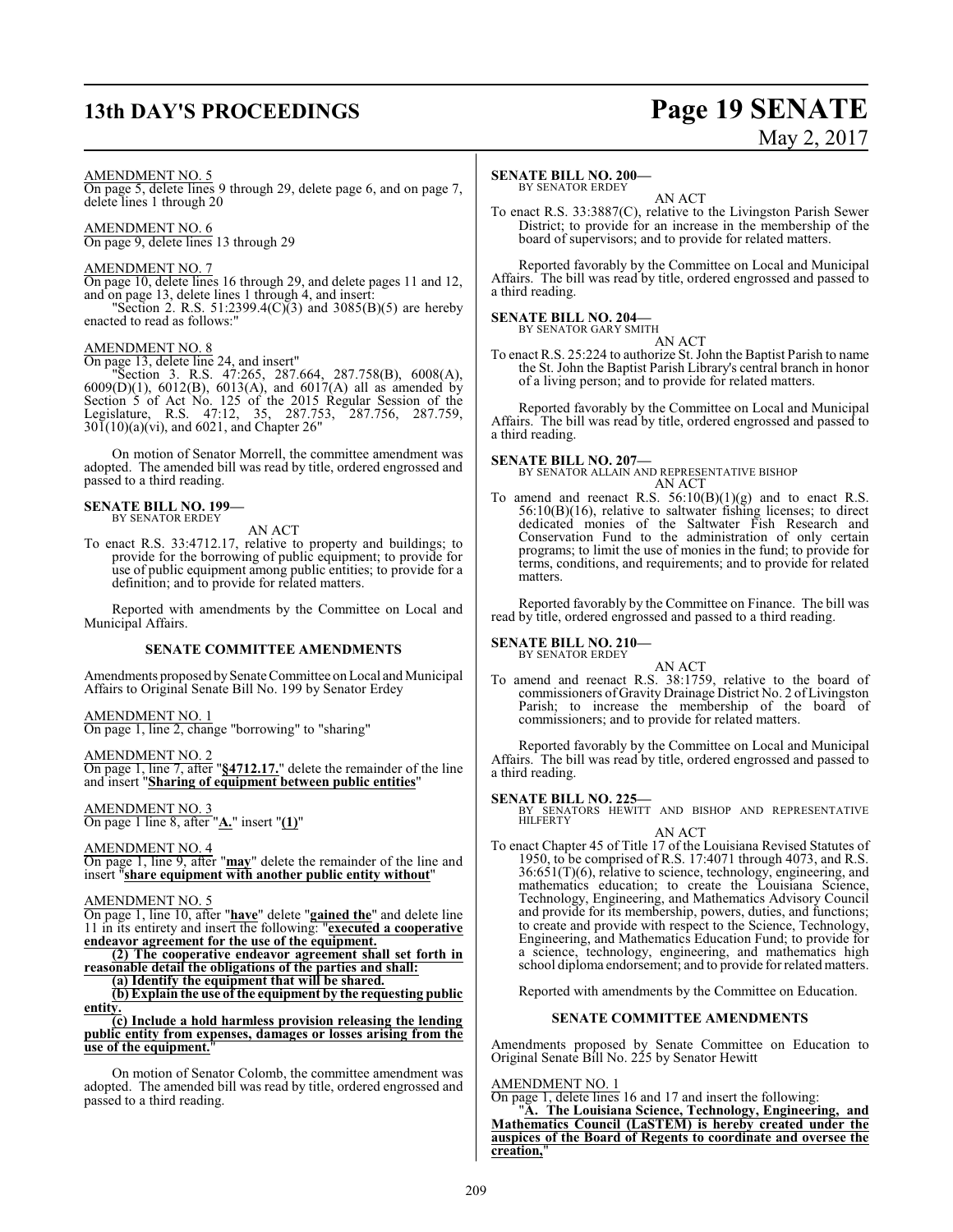# **Page 20 SENATE 13th DAY'S PROCEEDINGS**

AMENDMENT NO. 2 On page 2, line 2, change "**science, engineering, technology**" to "**science, technology, engineering**"

AMENDMENT NO. 3 On page 2, line 3, between "**mathematics,**" and "**to ensure**" delete

"**and**"

#### AMENDMENT NO. 4

On page 2, line 4, between "**needs**" and the period "**.**" insert "**, and to increase the number of women who graduate from a postsecondary institution with a STEM degree or credential**"

#### AMENDMENT NO. 5

On page 2, line 5, change "**twenty-five**" to "**twenty-nine**"

#### AMENDMENT NO. 6

On page 3, line 2, between "discipline" and the period "**.**" insert "**, appointed by the commissioner of higher education**"

#### AMENDMENT NO. 7

On page 3, between lines 12 and 13, insert the following:

"**(21) The chairman of the Louisiana Workforce Investment Council, or his designee.**

**(22) The president of the Louisiana Association of Independent Colleges and Universities, or his designee.**

**(23) The president of the Louisiana Federation of Teachers, or his designee.**

**(24)The president of the LouisianaAssociationof Educators,** or his designee.

#### AMENDMENT NO. 8

On page 3, at the end of line 15, insert "**Legislative members of the council shall receive the same per diem and reimbursement of travel expenses as is provided for legislative committee meetings under the rules of the respective house in which they serve.**"

#### AMENDMENT NO. 9

On page 3, line 19, after "**on a**" delete the remainder of the line and insert "**triennial basis between the state superintendent of education, or his designee, the secretary**"

#### AMENDMENT NO. 10

On page 3, at the end of line 24, insert "**The commissioner of higher education shall convene the first meeting of the council not later than September 15, 2017.**

#### AMENDMENT NO. 11

On page 3, delete line 25 and insert the following: "**G. A majority of the total membership shall constitute a quorum for the transaction of business and all**"

#### AMENDMENT NO. 12

On page 4, line 4, change "**STEM-related**" to "**STEM educationrelated**"

#### AMENDMENT NO. 13

On page 4, line 5, change "**Promote**" to "**Create a new STEM culture and promote**"

### AMENDMENT NO. 14

On page 4, line 7, change "**Engage**" to "**Integrate employers and educators by engaging**"

## AMENDMENT NO. 15

On page 4, line 14, between "**STEM**" and "**resources**" insert "**education**"

# AMENDMENT NO. 16

On page 4, line 20, change "**Provide**" to "**Empower STEM teachers and provide**"

#### AMENDMENT NO. 17

On page 4, line 23, between "**STEM**" and "**program**" insert "**education**"

#### AMENDMENT NO. 18

On page 4, line 25, after "**students**" delete the remainder of the line and insert "**at all appropriate grade levels**"

#### AMENDMENT NO. 19

On page 5, line 14, between "**including**" and "**any**" insert "**metrics that measure the success of implementing council activities and initiatives and**"

#### AMENDMENT NO. 20

On page 5, line 18, change "**Science, Engineering, Mathematics, and Technology**" to "**Science, Technology, Engineering, and Mathematics**"

#### AMENDMENT NO. 21

On page 5, delete line 21 and insert "**STEM subjects, including robotics,**"

#### AMENDMENT NO. 22

On page 7, between lines 15 and 16, insert the following:

Section 3. Nothing in this Act shall be construed in a manner asto supersede the constitutionally and statutorily prescribed powers, duties, and responsibilities of the State Board of Elementary and Secondary Education, the Board of Regents, or a postsecondary education management board."

#### AMENDMENT NO. 23

On page 7, at the beginning of line 16, change "Section 3." to " Section 4."

On motion of Senator Morrish, the committee amendment was adopted. The amended bill was read by title, ordered engrossed and recommitted to the Committee on Finance.

#### **SENATE BILL NO. 230—** BY SENATOR LAFLEUR

AN ACT To amend and reenact R.S. 36:851(A), and to repeal Chapter 5-G of Title 25 of the Louisiana Revised Statutes of 1950, comprised of R.S. 25:380.41 through 380.46, Chapter 5-I of Title 25 of the Louisiana Revised Statutes of 1950, comprised of R.S. 25:380.61 through 380.66, Chapter 5-J of Title 25 of the Louisiana Revised Statutes of 1950, comprised of R.S. 25:380.71 through 380.76, Chapter 5-M of Title 25 of the Louisiana Revised Statutes of 1950, comprised of R.S. 25:380.101 through 380.106, Chapter 5-O of Title 25 of the Louisiana Revised Statutes of 1950, comprised of R.S. 25:380.121 through 380.126, and R.S. 36:744 (P), (T), (U), (X), (Z), and 801.11, 801.13, 801.17, and 801.19, relative to museums; to remove certain museums from the jurisdiction of the Department of State and to delete all statutory provisions relative to such museums and their governing boards; and to provide for related matters.

Reported with amendments by the Committee on Education.

#### **SENATE COMMITTEE AMENDMENTS**

Amendments proposed by Senate Committee on Education to Original Senate Bill No. 230 by Senator LaFleur

#### AMENDMENT NO. 1

On page 1, line 6, between "R.S. 25:380.71" and "through" insert "and 380.74"

#### AMENDMENT NO. 2

On page 2, line 16, between "R.S. 25:380.71" and "through" insert "and 380.74"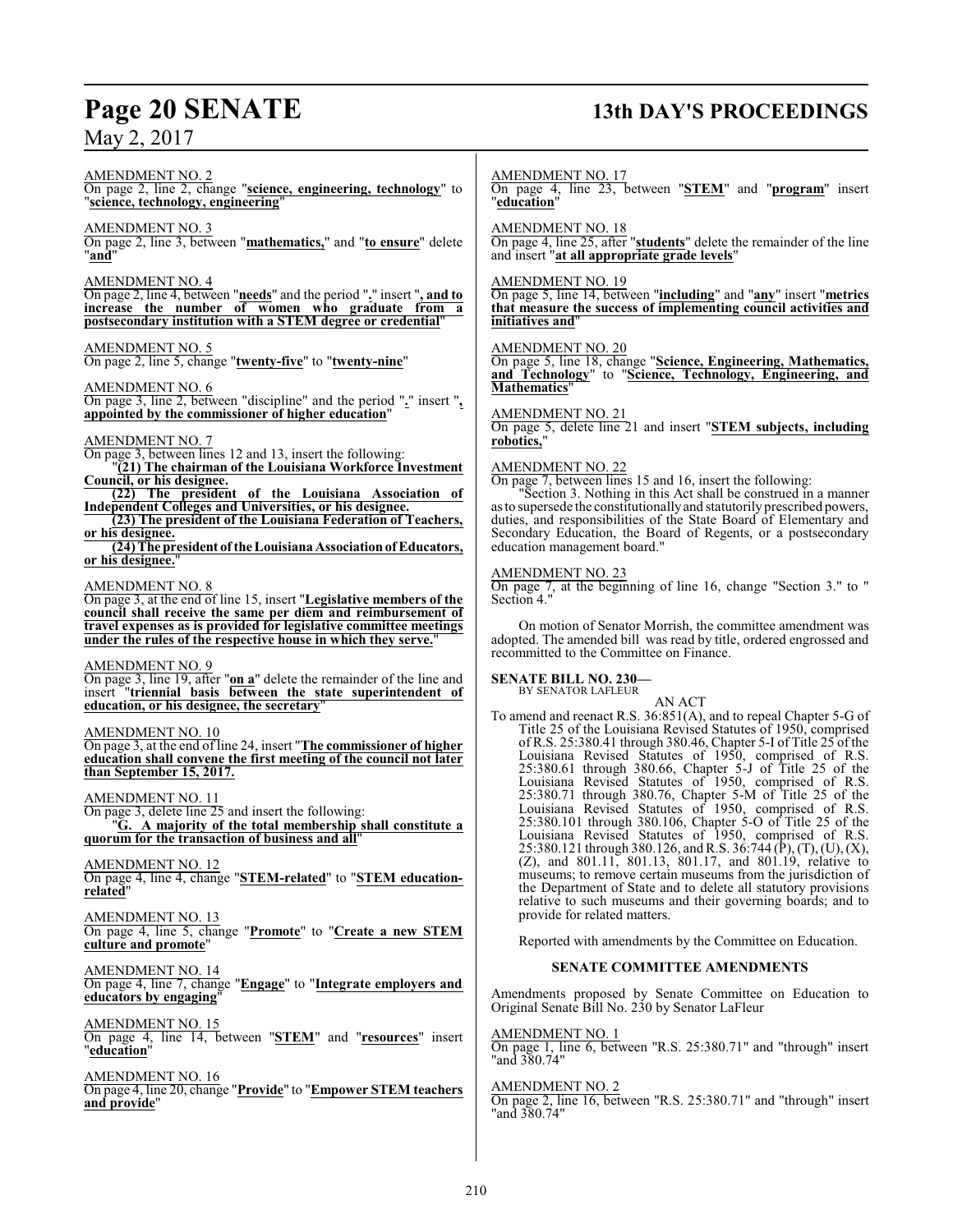# **13th DAY'S PROCEEDINGS Page 21 SENATE**

# May 2, 2017

On motion of Senator Morrish, the committee amendment was adopted. The amended bill was read by title, ordered engrossed and passed to a third reading.

#### **SENATE BILL NO. 232—** BY SENATOR LAFLEUR

AN ACT

To amend and reenact R.S. 39:371 and 451 and to enact R.S. 49:320.2, relative to funds and state funds in the state treasury; to provide relative to the Bond Security and Redemption Fund; to provide for monies received, collected, deposited, or withdrawn by state agencies; to provide for a procedure for the classification of state funds; to provide for the definition and establishment of suspense sub-funds in the escrow fund in the state treasury; to provide for the definition and establishment of escrow sub-funds in the escrow fund in the state treasury; to provide relative to the composition and duties of the Cash Management Review Board; to provide for the duties of the Joint Legislative Committee in the Budget; to provide for an effective date; and to provide for related matters.

Reported with amendments by the Committee on Finance.

#### **SENATE COMMITTEE AMENDMENTS**

Amendments proposed by Senate Committee on Finance to Original Senate Bill No. 232 by Senator LaFleur

#### AMENDMENT NO. 1

On page 1, line 2, after "reenact R.S.", delete the remainder of the line, and insert: "39:371, 372(G), and 451 and to enact R.S. 39:372(H) and R.S. 49:320.2, relative to funds and"

#### AMENDMENT NO. 2

On page 1, line 6, after "funds;", delete the remainder of the line, delete lines 7 and 8, and insert: "to provide for the establishment of, deposit to and withdrawal from escrow funds in the state treasury; to provide relative to agency accounts in the state treasury; to provide relative to the"

#### AMENDMENT NO. 3

On page 1, line 13, after R.S. change "39:371" to "39:371, 372(G),"

#### AMENDMENT NO. 4

On page 1, line 13, after "amended and" delete the remainder of the line and insert: "reenacted and R.S. 39:372(H) is hereby enacted to read as"

#### AMENDMENT NO. 5

On page 2, between lines 2 and 3, insert: "§372. Powers; policies; reports

\* \* \*

G. **The review board is hereby empowered to review all state agency requests for the establishment of escrow funds in the state treasury, and if warranted, to approve the requests in writing. The monthly reports required by the provisions of R.S. 39:320.2(C) for all state agencies with escrow funds in the state treasury shall be submitted to the review board, who shall compile the agency reports into one report and forward it to the Joint Legislative Committee on the Budget.**

**H.** The legislative auditor shall review each state agency's compliance with the review board's approved cash management policies and procedures. Any noncompliance shall be reported to the Legislative Audit Advisory Council and to the cash management review board."

AMENDMENT NO. 6 On page 2, line 5 delete "**A.**"

#### AMENDMENT NO. 7

On page 2, line 21, after "**except**" delete the remainder of the line, delete lines 22 through 29, on page 3, delete lines 1 through 20, and insert: "**as provided in Article VII, Section 9 of the Louisiana Constitution, Article XII, Section 16 of the Louisiana Constitution, and R.S. 49:308.**"

#### AMENDMENT NO. 8

On page 3, line 22, after "**revenues;**" delete the remainder of the line, and insert "**escrow funds; reports of escrow funds and agency accounts**"

#### AMENDMENT NO. 9

On page 3, line 28, after "**shall**" delete the remainder of the line, delete line 29, and insert: "**provide a description of all monies that may be deposited into an escrow fund, including state monies, monies required to be deposited into a dedicated account, or monies whose ownership is in dispute. The manual shall also provide a description of all monies that should not be deposited into an escrow account. The manual shall contain policies relative to the creation of an agency account for the deposit of fees and self-generated revenues.**"

#### AMENDMENT NO. 10

On page 4, line 1, delete "**contained in Paragraphs (B)(1) and (C)(1) of this Section.**"

#### AMENDMENT NO. 11

On page 4, delete lines 5 through 9, and insert:

"**B. No state money in an escrow fund shall be withdrawn from the state treasury by a state agency nor transferred from an escrow fund to a state agency's account unless:**

**(1) There is a specific appropriation authorizing the** withdrawal or transfer of the monies.<br>(2) There is no specific approx

**(2) There is no specific appropriation authorizing the withdrawal or transfer of the monies and the commissioner of administration and the Joint Legislative Committee on the Budget approve a budget adjustment if the legislature is not in session.**"

AMENDMENT NO. 12 On page 4, line 10, change "**(2)**" to "**(3)**" and change "**party**" to "**nonstate individual or entity**"

AMENDMENT NO. 13

On page 4, line 12, after "**from the**" delete the remainder of the line and insert "**escrow fund without a specific appropriation and returned to the nonstate individual or entity.**"

#### AMENDMENT NO. 14

On page 4, delete lines 13 through 23, and at the beginning of line 24, change "**(2)**" to "**C.(1)**"

AMENDMENT NO. 15 On page 4, line 24, change "**sub-fund**" to "**fund**"

AMENDMENT NO. 16 On page 4, line 25, delete "**sub-**"

#### AMENDMENT NO. 17

On page 4, line 26, after "**writing and**" delete the remainder of the line, delete line 27 and insert: "**notice of the establishment of the escrow fund is given in writing to the commissioner of administration and to the Joint Legislative Committee on the Budget.**"

AMENDMENT NO. 18 On page 4, line 28, change "**(3)**" to "**(2)**"

#### AMENDMENT NO. 19

On page 4, delete line 29, and insert: "**fund, and agencies which as of January 1, 2017 have established an escrow fund, shall submit a monthly report to the state treasurer who shall compile the agency reports into one report and submit it to the Cash Management Review Board**"

#### AMENDMENT NO. 20

On page 5, line 2, change "**sub-fund**" to "**fund**"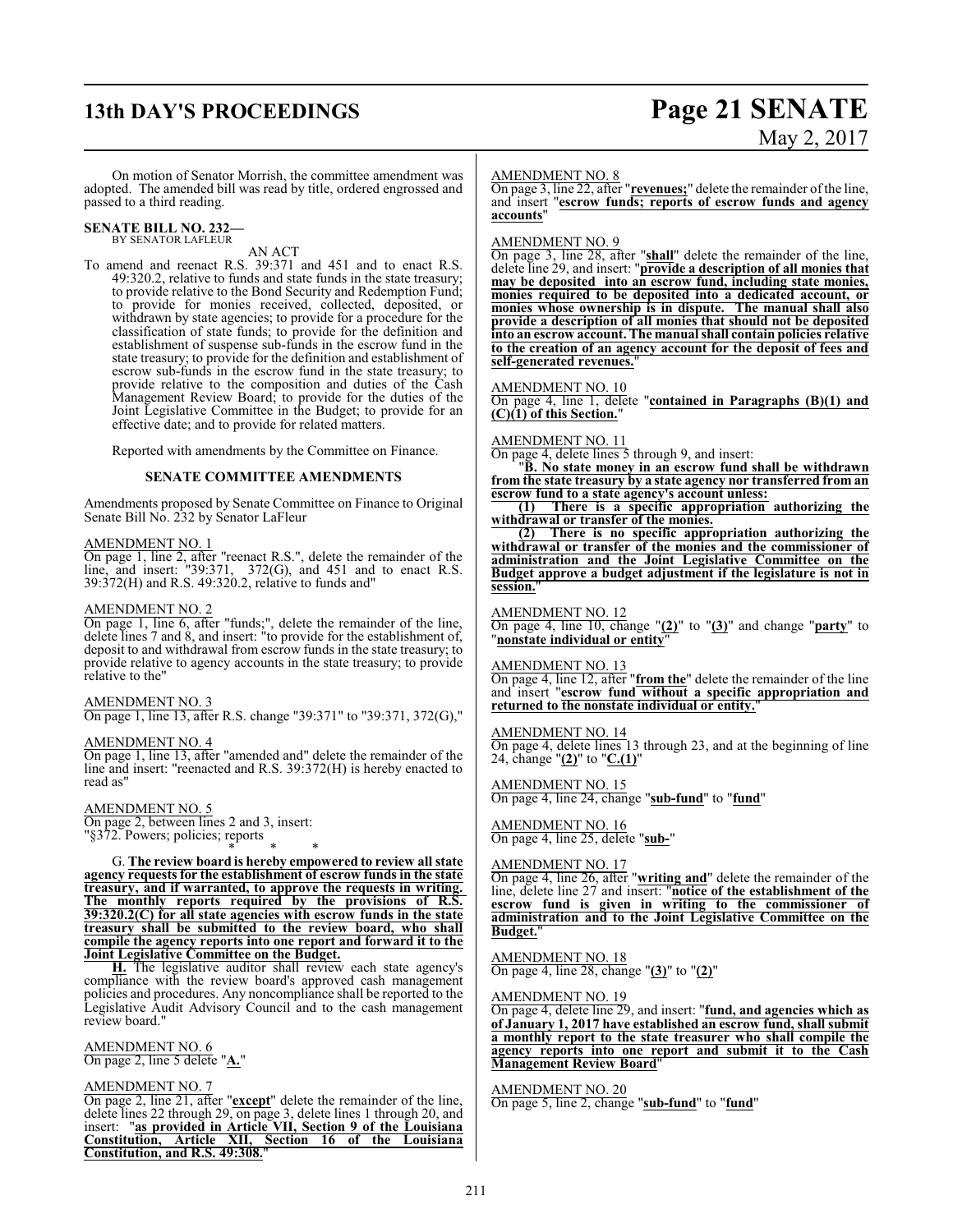# **Page 22 SENATE 13th DAY'S PROCEEDINGS**

AMENDMENT NO. 21

On page 5, delete line 3, and insert: "**to the fund including the date and the amount of the deposit to the fund, the date and the amount of any withdrawal from the fund, the balance in the fund**"

#### AMENDMENT NO. 22

On page 5, delete lines 6 through 19, and insert:

"**(3) State agencies which as of January 1, 2017, have an agency account established in the state treasury, shall give a quarterly report to the state treasurer, regarding fees and selfgenerated revenues which have been deposited or withdrawn from the account. The state treasurer shall compile the agency reports into one report and shall submit the quarterly report to the Cash Management Review Board and the Joint Legislative Committee on the Budget. The report shall set forth:**

**(a) The beginning balance of fees and self-generated revenues in the agency account.**

**(b) The date and amount of deposits of fees and selfgenerated revenues to the agency account during the reporting period.**

**(c) The date and amount of withdrawals of fees and selfgenerated revenues fromthe agency account during the reporting period.**

**(d) The balance in the agency account as of the date of the report.**

**(e) Any other information requested by the Cash Management Review Board or the Joint Legislative Committee on the Budget.**"

On motion of Senator LaFleur, the committee amendment was adopted. The amended bill was read by title, ordered engrossed and passed to a third reading.

**SENATE BILL NO. 235—** BY SENATORS MORRELL AND GARY SMITH AND REPRESENTATIVE LEGER

AN ACT

To amend and reenact R.S. 47:6007(B)(8) and (21), the introductory paragraph ofR.S. 47:6007(C)(1), R.S. 47:6007(C)(1)(a) and (b), the introductory paragraph of R.S.  $47:6007(\text{C})(1)(\text{c})$ , R.S.  $47:6007(C)(4)(f)(ii)$ ,  $(D)(1)(a)$ , and  $(2)(d)$ , to enact R.S. 47:6007(B)(28), (29), and (30), (D)(1)(d)(v), (2)(a)(ii), and (e)(iv), and (J), and to repeal R.S.  $47:6007(C)(1)(d)$ , relative to the motion picture production tax credit; and to provide for related matters.

Reported by substitute by the Committee on Revenue and Fiscal Affairs. The bill was read by title; the committee substitute bill was read.

#### **SENATE BILL NO. —(Substitute of Senate Bill No. 235 by Senator Morrell)**

BY SENATORS MORRELL AND GARY SMITH

AN ACT

To amend and reenact R.S. 47:6007(B)(1), (8), (11) as amended by Acts 2015, No. 129. (14), (16) as amended by Acts 2015, No. 141, (17) as amended by Acts 2015, No. 129, (21), (24), the introductory paragraph of R.S.  $47:6007(C)(1)$ , R.S.  $47:6007(C)(1)(a)$  and (b), the introductory paragraphs of R.S.  $47:6007(C)(1)(c)$  and (4), R.S.  $47:6007(C)(4)(f)$  as amended by Acts 2015, No. 129 and 134, R.S. 47:6007(D)(1)(a) and (2)(c)(i) as amended by Acts 2015, No. 141, (d),  $(D)(2)(e)(i)$  as amended by Acts 2015, No. 144, and (I), to enact R.S. 47:6007(B)(28),  $(29), (30), (31), (32), (D)(1)(d)(v)$  and  $(2)(a)(ii)$  and  $(e)(iv)$ , and (J), and to repeal R.S.  $47:6007(B)(4)$ ,  $(11)$  as amended by Acts 2015, Nos. 134 and 144, (16) as amended byActs 2015, No. 134 and  $412$ ,  $(17)(c)$ ,  $(d)$ , and  $(e)$  all as amended by Acts 2015, Nos. 134, 141, 142, 143, 144, and 412, (23), (C)(1)(d), (C)(4)(f) as amended by Acts 2015, No. 144,  $(D)(2)(c)(i)$  as amended by Acts 2015, No. 412, (D)(2)(e)(i) as amended by Acts 2015, Nos. 129, 141, and 412, relative to the motion picture production tax credit; to provide for definitions applicable to the credit; to provide for base investment credit enhancements; to provide for conditions required to earn the credit; to provide for payroll

credits for qualified entertainment companies; to provide for credit caps, structured pay outs, and project size limitations; to remove duplicate provisions; to provide for a sunset date; to provide for an effective date; and to provide for related matters. Be it enacted by the Legislature of Louisiana:

Section 1. R.S.  $47:6007(B)(1)$ ,  $(8)$ ,  $(11)$  as amended by Acts 2015, No. 129. (14), (16) as amended by Acts 2015, No. 141, (17) as amended by Acts 2015, No. 129, (21), (24), the introductory paragraph of R.S. 47:6007(C)(1), R.S. 47:6007(C)(1)(a) and (b), the introductory paragraphs of  $\hat{R}$ .S. 47:6007(C)(1)(c) and (4),  $\hat{R}$ .S. 47:6007(C)(4)(f) as amended by Acts 2015, No. 129 and 134, R.S.  $47:6007(D)(1)(a)$  and  $(2)(c)(i)$  as amended by Acts 2015, No. 141, (d),  $(D)(2)(e)(i)$  as amended by Acts 2015, No. 144, and (I) are hereby amended and reenacted and R.S. 47:6007(B)(28), (29), (30),  $(31)$ ,  $(32)$ ,  $(D)(1)(d)(v)$  and  $(2)(a)(ii)$  and  $(e)(iv)$  and  $(f)$  are hereby enacted to read as follows:

§6007. Motion picture production tax credit

\* \* \* B. Definitions. For the purposes of this Section:

(1) "Above the Line services **salaries**" or "ATL services **salaries**" means **all salary, wages, fees, and fringe benefits paid for** services such as those of a producer, executive producer, line producer, coproducer, assistant producer, actor, director, easting director, screenwriter, **lead cast, supporting cast, day players,** and other services of job positions performed by personnel of the production that are associated with the creative or financial control of a production and customarily considered as above the line services in the film and television industry.

\* \* \* (8) "Louisiana promotional graphic" means a graphical brand or logo for promotion of the state which has been approved by the office for a production, consisting of either of the following:

(a) A five-second long static or animated graphic that promotes Louisiana in the end credits before the below-the-line crew crawl for the life of the production, and which includes a link to Louisiana on the production's website and online promotions.

(b) An embedded five-second long static or animated graphic that promotes Louisiana during each broadcast worldwide for the life of the production, and which includes a link to Louisiana on the production's website and online promotions.

\* \* \* (11) "Motion picture" means a nationally or internationally distributed feature-length film, short film, video, television pilot, television series, television movie ofthe week, animated feature film, animated short film, animated television series, commercial, or documentary made in Louisiana, in whole or in part, for theatrical or television viewing, or for viewing on any digital online platform as may be further defined by the office through the promulgation of rules. The term "motion picture" shall not include the production of television coverage of news and athletic events **or music festivals**.

\* \* \* (14) "Payroll" means all salary, wages, and other compensation of any kind whatsoever, including but not limited to services, benefits, per diem, housing, box rentals and any other type of benefit **fringe benefits** paid, provided, or rendered to an individual for services relating to a state-certified production and for which taxes are withheld and remitted to the Department of Revenue in accordance with R.S.  $47:164(D)(2)$  and taxable in this state as verified by the office through the use of information which may be provided to them upon request by the office from the Louisiana Workforce Commission, or the Department of Revenue. Any information so furnished shall be considered and held confidential and privileged by the Depart **Department** of Economic Development. However, "payroll" shall exclude any portion of an individual salary in excess of three million dollars.

\* \* \* (16) "Production expenditure verification report"means a report issued by a qualified accountant who is unrelated to the motion picture production company and that is a report of the qualified accountant's verification of the motion picture production's cost report of production expenditures. The production expenditure verification report shall contain an opinion from the qualified accountant stating that there are no related party transactions or that material transactions of related party relationships are properly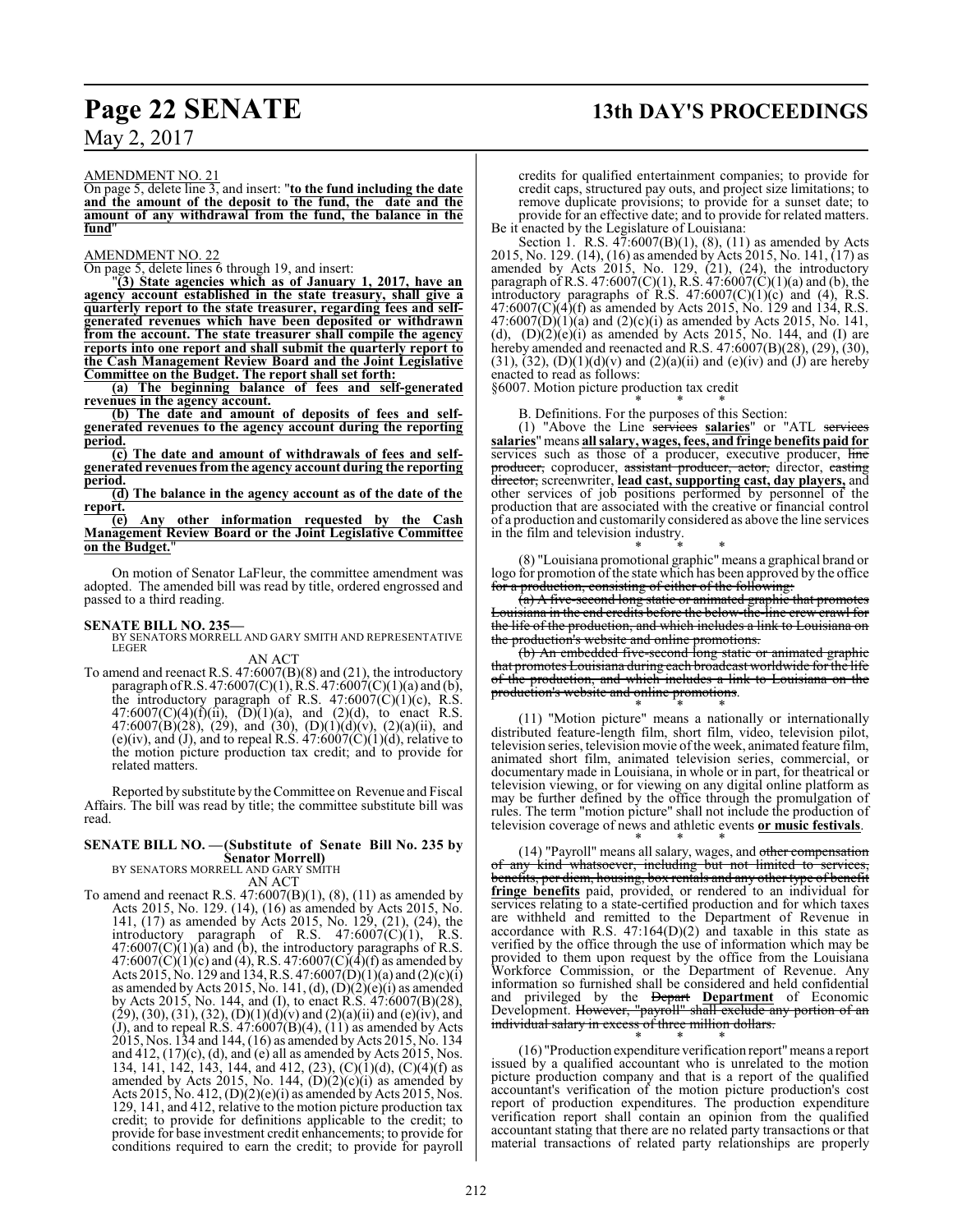# **13th DAY'S PROCEEDINGS Page 23 SENATE** May 2, 2017

reported and accounted for as required by Paragraph (D)(9) of this Section, adequately disclosed, and explained in the report and that the production's cost report of production expenditures presents fairly, in all material aspects, the production expenditures expended in Louisiana pursuant to the provisions of this Section. The production expenditure verification report shall:

(a) Be performed in accordance with the accounting standards generally accepted in the United States.

(b) Be addressed to the party which has engaged the qualified accountant, with a copy addressed to the motion picture production company or motion picture investor tax credit applicant.

(c) Contain the qualified accountant's name, address, and telephone number.

(d) Contain a certification that the qualified accountant is unrelated to the motion picture production company.

(e) Be dated as of the date of completion of the qualified accountant's field work.

(f) Contain a statement of acknowledgment by the qualified accountant that the state is relying on the qualified production expenditure verification report in the issuance of the tax credits under the provisions of this Section.

(17)(a) "Production expenditures" means preproduction, production, and postproduction expenditures in this state directly relating to a state-certified production, including without limitation the following: set construction and operation; wardrobes, makeup, accessories, and related services; costs associated with photography and sound synchronization, lighting, and related services and materials; editing and related services; rental of facilities and equipment; leasing of vehicles; costs of food and lodging; digital or tape editing, film processing, transfer of film to tape or digital format, sound mixing, special and visual effects; and payroll. **For all state-certified productions approved on or after July 1, 2015, this term shall include marketing and promotion expenses of the state-certified production incurring in this state.**

(b) For all state-certified productions approved on or after January 1, 2004, this term shall not include expenditures for marketing and distribution, non-production related overhead, amounts reimbursed by the state or any other governmental entity, costs related to the transfer of tax credits, amounts that are paid to persons or entities as a result of their participation in profits from the exploitation of the production, the application fee, state, or local taxes, or any expenditures occurring outside of Louisiana. For all state-certified productions approved on or after January 1, 2016, marketing expenditures shall be considered "production expenditures". **This termshall not include expenditures for related party transactions denied or limited by the office pursuant to Paragraph (D)(9) of this Section, the production expenditure verification report fee, expenditures for Above the Line (ATL) services salaries for the production that exceed forty percent of total production expenditures in the state for the production, or expenditures for airfare. This termshall not include expenditures for bond fees, insurance premiums, finance fees, loan interest fees, or payments of a similar nature, paid to investors in the production unless such expenditures are made to a Louisiana resident licensed insurance producer that has its principal place of business in this state as required by R.S. 22:1543, a Louisiana financial institution as defined in R.S. 6:2(8), or a Louisiana Business and Industrial Development Company as defined in and provided for in Chapter 39-B of Title 51 of the Louisiana Revised Statutes of 1950, R.S. 51:2386 et seq., that is regulated by the office of financial institutions and which have one or more offices in the state, in which case, the expenditures may be allocated only on a pro rata basis, allocating the fees based on the relative percentage of production activity occurring in and out of state.**

\* \* \* (21) "Resident" or "resident of Louisiana" means a natural person who is a legal resident and who has been domiciled in the state and has maintained a permanent place of abode in this state for no less than twelve consecutive months **required to file a Louisiana resident individual income tax return**.

\* \* \* (24) "Source within the state" means a physical facility in Louisiana, operating with posted business hours and employing at least one full-time equivalent employee. **Procurement companies shall not be considered a source within the state.** \* \* \*

**(28) "Fringe benefit" means an additional benefit which supplements an employee's salary and may include meal per diems, housing per diems, pension or retirement contributions, health insurance premium payments, box rental that includes an inventory list and car allowances.**

**(29) "Legacy credit" is a certified credit that is evidenced by a final certification letter issued before July 1, 2017, that has not expired, that has not been claimed as a credit against state income tax on a tax return filed before July 1, 2017, and that has not been transferred to the Department of Revenue pursuant to the provisions of Subitem (C)(4)(f)(i)(aa) of this Section before July 1, 2017.**

**(30) "New jobs" means full-time employment in this state working an average of thirty hours or more per week, filled by residents of the state, at the project site designated in the contract, who was not previously on the QEC's payroll in Louisiana, nor previously on the payroll of the QEC's parent entity, subsidiary, or affiliate in Louisiana, or previously on the payroll of any business whose physical location and employees are substantially the same as those of the QEC in Louisiana, as approved by the secretary.**

**(31) "Qualified Entertainment Company (QEC)" means an entity authorized to do business in the state of Louisiana, engaged in the development or distribution of audio, visual, or both audio visual entertainment products for public consumption, directly or indirectly, certified by the secretary as meeting the eligibility requirements of this Section, and executing a contract providing the terms and conditions for its participation.**

**(32) "QEC Payroll" means W-2, box 1 wages.**

\* \* \* C. Production tax credit; specific productions and projects.

(1) There is hereby authorized a tax credit against state income tax for Louisiana taxpayers for expenditures related to state-certified productions **and qualified entertainment companies**. The tax credit shall be earned by a motion picture production company at the time expenditures are certified by the office and the secretary for a motion picture production company in a state-certified production. However, credits cannot be applied against a tax or transferred until the expenditures are certified by the office and the secretary. For statecertified productions, expenditures shall be certified no more than once per production, after project completion. However, if at the time of application for initial certification, the office is notified that postproduction activities will take place in Louisiana, a supplemental request for certification of expenditures directly related to such postproduction activity may be submitted for consideration by the office. The cost of any verification or audit of such expenditures shall be borne by the motion picture production company. The tax credit shall be calculated as a percentage of the total base investment dollars certified per project.

(a) For state-certified productions approved by the office and the secretary on or after January 1, 2004, but before January 1, 2006: **Project Based Production tax credit. For applications for state-certified productions on or after July 1, 2017:**

(i) If the total base investment is greater than three hundred thousand dollars and less than or equal to eight million dollars, each taxpayer shall be allowed a tax credit of ten percent of the actual investment made by that taxpayer. **Base investment credit. If the total base investment is greater than three hundred thousand dollars, each investor shall be allowed a tax credit of thirty percent of the base investment made by the investor. Investors may receive an increased base investment credit rate by satisfying any of the following criteria:**

**(aa) Out of zone filming. A five percent increase in the base investment rate may be allowed for state-certified productions with their production office and sixty percent of principal photography based and occurring outside of the New Orleans Metro Statistical Area.**

**(bb) Louisiana screenplay. A five percent increase in the base investment rate may be allowed for state-certified productions on the first ten million of base investment based upon a screenplay created by a Louisiana resident as evidenced**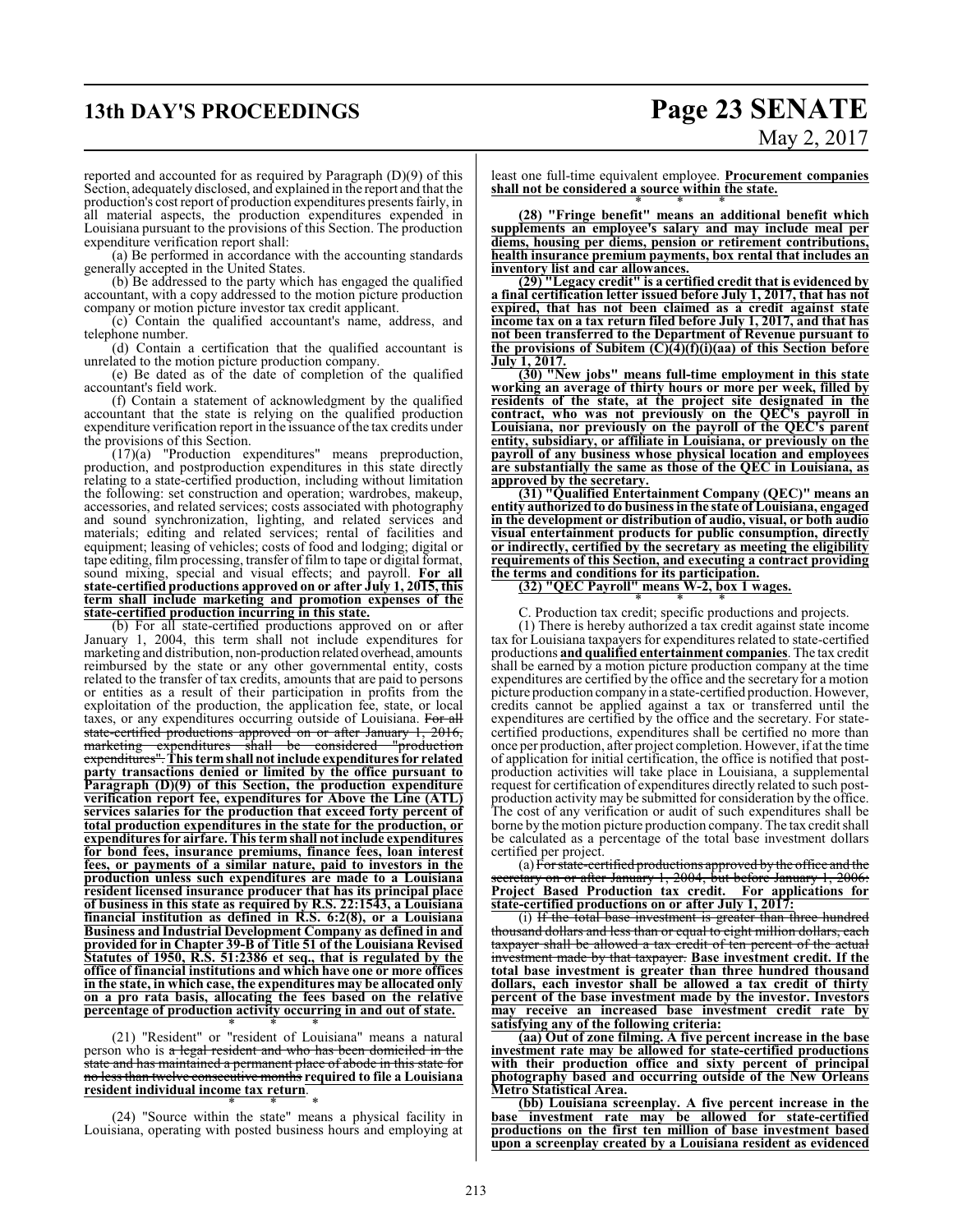# **Page 24 SENATE 13th DAY'S PROCEEDINGS**

**by documents such as certificate of authorship, a WGA** registration certificate, the records of the United States Copyright **Office, or a reasonable legal opinion issued to the office.**

(ii) If the total base investment is greater than eight million dollars, each taxpayer shall be allowed a tax credit of fifteen percent of the actual investment made by that taxpayer. **Additional payroll and visual effects credits.**

**(aa) Louisiana payroll. To the extent that base investment is expended on payroll for Louisiana residents employed in connection with a state-certified production, each investor shall be allowed an additional tax credit of ten percent of such payroll.**

**(bb) Visual effects. To the extent that base investment is expended on visual effects expenditures if at least seventy-five percent of the visual effects budget expended for services performed in Louisiana by an approved QEC, or a minimum of ten million dollars in qualified visual effects expenditures in Louisiana, each investor shall be allowed an additional tax credit of five percent of such expenditures.**

**(cc) The maximum tax credit that a production can earn pursuant to this Paragraph for the base investment credit and the additional payroll and visual effects credits is forty percent of base investment.**

(iii) The initial certification shall be effective for qualifying expenditures made within a period **of** twelve months prior to and twelve **the date of application, and twenty-four** months after the date of initial certification.**, except that:**

**(aa) State-certifiedproductions for scriptedepisodic content, with estimated expenditures of ten million dollars in qualifying in state expenditures per calendar year, for up to five years, shall be issued an initial certification effective for qualifying expenditures made until sixty months after the date of initial certification, under terms and conditions approved by the office and the secretary, as set forth in the initial certification.**

**(iv) As a condition of receiving tax credits pursuant to this Section, state-certified productions shall be required to acknowledge the financial assistance of the state of Louisiana, either through the inclusion of a Louisiana promotional graphic, or an alternative marketing option, as approved by the office.**

**(v) As a condition of receiving tax credits pursuant to this Section, state-certified productions shall be required to participate in a career based learning and training program approved by the office. The secretary and the office shall determine through the promulgation of rules, approved programs as well as the minimum criteria that an applicant must meet in order to qualify according to this Section.**

(b) For state-certified productions approved by the office and the secretary on or after January 1, 2006, but before July 1, 2009: **Company based QEC payroll tax credit for Qualified Entertainment Companies approved by the office and the secretary on or after July 1, 2017. To the extent that base investment is expended on payroll for Louisiana residents in connection with a QEC, tax credits shall be earned at the following rates:**

(i) If the total base investment is greater than three hundred thousand dollars, each investor shall be allowed a tax credit of twenty-five percent of the base investment made by that investor. **Tier 1. A payroll credit of ten percent shall be earned for each new job whose QEC payroll is equal to or greater than forty-five thousand dollars per year, up to sixty-six thousand dollars per year.**

(ii) To the extent that base investment is expended on payroll for Louisiana residents employed in connection with a state-certified production, each investor shall be allowed an additional tax credit of ten percent of such payroll. However, if the payroll to any one person exceeds one million dollars, this additional credit shall exclude any salary for that person that exceeds one million dollars. **Tier 2. A payroll credit of twenty percent shall be earned for each new job whose QEC payroll is equal to or greater than sixty-six thousand dollars per year, but no greater than two hundred thousand dollars per year.**

(iii) The initial certification shall be effective for qualifying expenditures made within a period twelve months prior to and twelve months after the date of initial certification.

(c) For state-certified productions approved by the office and the secretary on or after July 1, 2009, and before July 1, 2017: \* \* \*

(4) Transferability of the credit. Except as provided for in Item (f)(iii)**(ii)** ofthis Paragraph, motion picture tax credits not previously claimed by any taxpayer against its income tax may be transferred or sold to another Louisiana taxpayer or to the office **Department of Revenue**, subject to the following conditions:

\* \* \*  $(f)(i)$  Beginning on and after January 1, 2007, the investor who earned the motion picture investor tax credits may transfer the credits to the office for seventy-two percent of the face value of the credits. Beginning January 1, 2009, and every second year thereafter, the percent of the face value of the tax credits allowed for transferring credits to the office shall increase two percent until the percentage reaches eighty percent.

(ii) **(aa)** For projects which receive initial certification **that apply** on and after July 1, 2009**, and before July 1, 2017**, the motion picture production company that earned the motion picture production tax credits pursuant to such certification or the company's irrevocable designee, as provided for in Item  $(\frac{iv}{i})$  of this Subparagraph, may transfer the credits to the Department of Revenue for eighty-five percent of the face value of the credits in accordance with the procedures and requirements of Item  $(\overrightarrow{iii})(\overrightarrow{ii})$  of this Subparagraph.

**(bb) For projects that apply on and after July 1, 2017, the motion picture production company that earned the motion picture production tax credits pursuant to such certification or the company's irrevocable designee, as provided for in Item (C)(4)(f)(iii) of this Section, may transfer the credits to the Department of Revenue for ninety percent of the face value of the credits in accordance with the procedures and requirements of Item (C)(4)(f)(ii) of this Section.**

**(cc) Beginning July 1, 2017, legacy credits that are recorded in the Louisiana Tax Credit Registry before January 1, 2018, may be transferred to the Department of Revenue for eighty-five percent of face value. The Department of Revenue shall make payment for the legacy credits in the amount to which the transferor is entitled from the current collections of the taxes collected pursuant to Chapter 1 of Subtitle II, of this Title. The Department of Revenue may require the transferor to submit such additional information as may be necessary to administer the provisions of this Section.**

(iii)**(ii)** The Department of Revenue may require the transferor to submit such additional information as may be necessary to administer the provisions of this Section. The secretary of the Department of Revenue shall make payment to the motion picture production company or its irrevocable designee in the amount to which he is entitled fromthe current collections ofthe taxes collected pursuant to Chapter 1 of Subtitle II, of this Title provided such tax credits are transferred to the Department of Revenue within one calendar year of certification.

(iv)**(iii)** A bank or other lender may be named as an irrevocable designee in the initial tax credit certification or other document submitted thereafter by a motion picture production company to the office. As an irrevocable designee, a bank or other lender may elect to have the tax credits issued directly to it from the office, and in addition to the rights of a transferee may also elect to transfer the credits to the Department of Revenue in accordance with the provisions of Items (ii)**(i)** and (iii)**(ii)** of this Subparagraph.

(v)The office shall not accept the transfer of motion picture investor tax credits from July 1, 2015 through June 30, 2016.

\* \* \* D. Certification and administration.

(1)(a)**(i) Company based QEC payroll tax credit. It is the intent of the Louisiana Legislature that the tax credits provided in this Section should be used primarily as an inducement for qualified entertainment businesses to permanently locate new or expand existing operations in Louisiana. A business may be eligible for participation in the program if it meets all of the following criteria:**

**(aa) The business is engaged in the development or distribution of audio, visual, or both audio visual entertainment**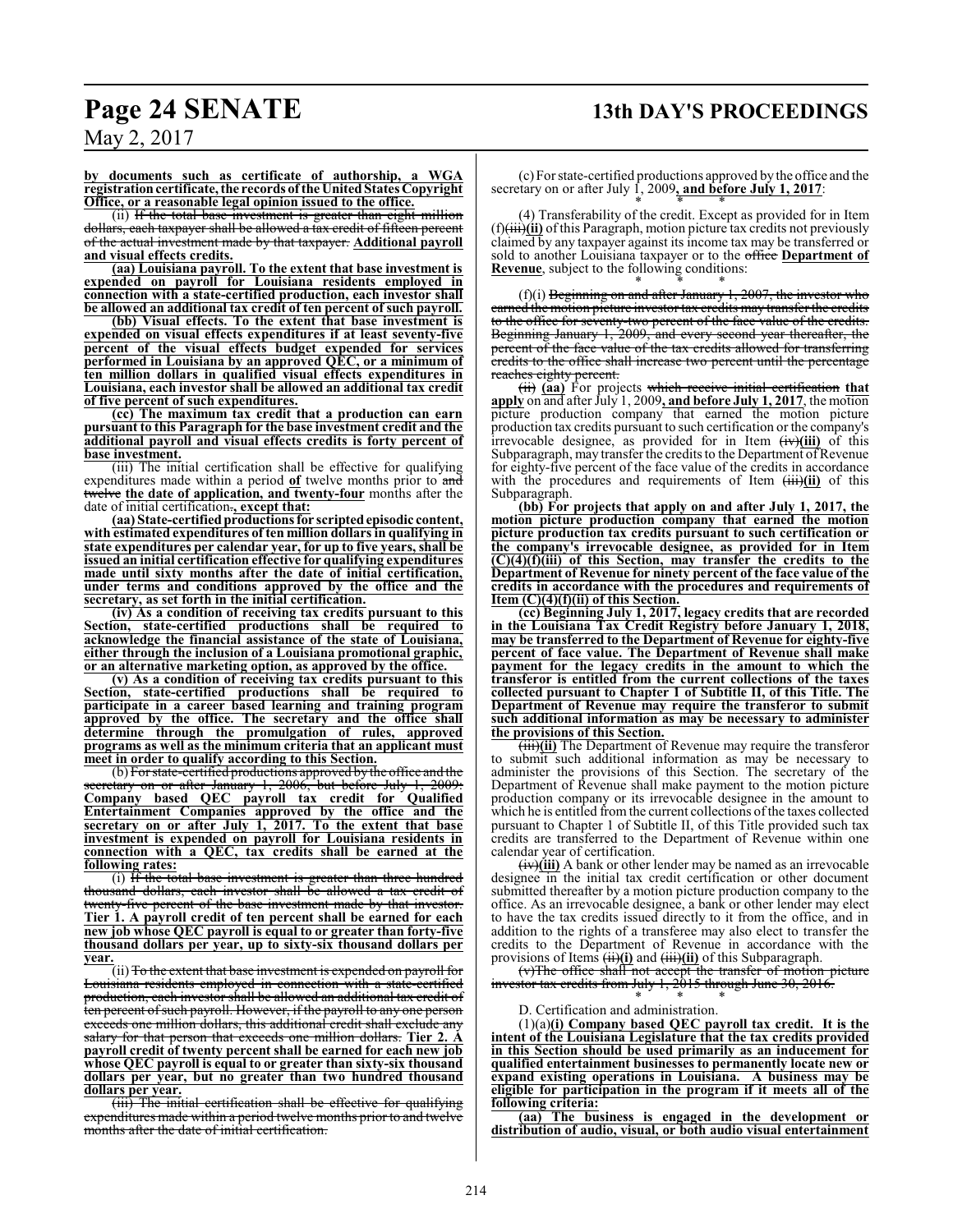# **13th DAY'S PROCEEDINGS Page 25 SENATE** May 2, 2017

**product for public consumption, directly or indirectly, as approved by the secretary.**

**(bb) Creates a minimum of five new jobs meeting or exceeding the Tier 1 minimum wage requirements, in accordance with the provisions of Item(C) (1)(b)(i) of this Section.**

**(cc) Is approved by the secretary.**

**(I) The following business types are ineligible:**

**(aaa) Telecommunication.**

**(bbb) Any other businesses as determined by rule promulgated by the Department of Economic Development.**

**(ii)** The secretary of the Department of Economic Development and the office shall determine through the promulgation of rules the minimum criteria that a project must meet in order to qualify according to this Section. The secretary, the office, and the division of administration shall determine through the promulgation of rules the minimum criteria that a project must meet in order to qualify according to this Section.

\* \* \* (d) When determining which productions mayqualify, the office and the secretary of the Department of Economic Development shall take the following factors into consideration:

#### \* \* \* **(v) Filming location, project size, project type, and availability of tax credits in any given year.**

(2)(a) Application. An applicant for the motion picture investor credit shall submit an application for initial certification to the office and the secretary of the Department of Economic Development that includes the following information:

#### \* \* \* **(ii) Company based QEC payroll tax credit. Applications shall be submitted to the office on a form prescribed by the department, or if available submitted electronically, to include such information as may be required by the department to determine if the applicant is qualified.**

\* \* \* (c)(i) In order to protect the integrity of the motion picture investor tax credit program by ensuring that tax credits are certified only for eligible expenditures and to provide for uniformity in expenditure verification reporting, the department shall directly engage and assign an independent certified public accountant, hereinafter referred to as "CPA", to prepare, for the department, the required production expenditure verification report on a tax credit applicant's cost report of expenditures or claims. The applicant shall be responsible for and assessed any production expenditure verification report fee which **that** may be required by law, including any up-front deposit of the fee. For purposes of the report, the applicant shall make all records related to the tax credit application available to the CPA.

\* \* \* (d)**(i)** The **Project based production tax credit. After application review and consideration of all discretionary factors, the** office and the secretary shall submit their initial certification or written denial of a project as a state-certified production to investors and to the secretary of the Department of Revenue indicating the total base investment which shall be expended in the state on the statecertified production within sixty days of their receipt of all required information. The initial certification shall include a unique identifying number for each state-certified production **and shall provide for a preliminary allocation of tax credits by year**.

**(ii) Company based QEC payroll tax credit. After application review and consideration of all discretionary factors, the office and the secretary may execute a contract with an applicant for a period of up to five years, providing the terms and conditionsfor its participation. A five-year renewal contract may be authorized if the applicant has complied with all the terms of the contract and has not performed any act, nor failed to perform any act, which would have made the applicant liable for suspension, and has complied with the provisions of this Section. The contract shall set forth an estimate of jobs and payroll per calendar year, which will be tentatively allocated to the QEC for annual cap computation purposes.**

\* \* \* (e)(i)**(aa)** No **For projects with initial certification letters issued on or after July 1, 2015, no** later than six months after the expiration of the initial certification period for the applicable statecertified production, a state-certified motion picture production company applicant shall make a request to the office to proceed to final certification by submitting to the office a cost report of production expenditures to be formatted in accordance with instructions of the office. The applicant shall make all records related to the cost report available for inspection by the office and the qualified accountant selected by the office to prepare the production expenditure verification report, after which time all such claims to tax credits shall be deemed waived. After review and investigation of the cost report, the accountant shall submit to the office and the secretary a production expenditure verification report. The office and the secretary shall review the production expenditure verification report and may require additional information needed to make a determination as to final certification of all tax credits for that production. Within one hundred twenty days of the receipt of the production expenditure verification report and allrequired supporting information, the office and the secretary shall issue a tax credit certification letter indicating the amount of tax credits certified for the state-certified production to the applicant for all qualifying expenditures verified by the office. Any expenditures for which tax credits were neither denied nor certified due to insufficient information or other issues, the office and secretary shall diligently work to resolve the outstanding issues in a timely manner, and the office and secretarymay subsequently issue a supplemental tax credit certification at the time of such resolution.

**(bb) For projects with initial certification letters issued before July 1, 2015, upon project completion or at any time after project costs are deemed final by the motion picture production company or applicant, the applicant shall make a request to the office to proceed to final certification by submitting to the office a cost report of production expenditures to be formatted in accordance with instructions of the office promulgated in compliance with the Administrative Procedure Act. The applicant shall make all records related to the cost report available for inspection by the office and the qualified accountant selected by the office to prepare the production expenditure verification report. After review and investigation of the cost report, and after two levels of review within a CPA firm or a second review through a cooperative endeavor with another CPA, the accountant shall submit to the office, the secretary, and the motion picture production company or motion picture investor tax credit applicant a production expenditure verification report and the affidavit required by Subparagraph (g) of this Paragraph. The office and the secretary shall review the production expenditure verification report and may require additional information needed to make a determination. Within one hundred twenty days of the receipt of the production expenditure verification report and all required supporting information, the office and the secretary shall issue a tax credit certification letter indicating the amount of tax credits certified for the state-certified production to the investors for all qualifying expenditures verified by the office. Any expenditures for which tax credits were neither denied nor certified due to insufficient information or other issues, the office and secretary shall diligently work to resolve the outstanding issues in a timely manner, and the office and secretary may subsequently issue a supplemental tax credit certification at the time of such resolution.**

\* \* \* **(iv) State-certified productions for scripted episodic content and approved QEC's may submit more than one request for final certification of tax credits, but no more frequently than once per calendar year, in accordance with the terms of the initial certification letter or QEC contract and instructions by the office.**

\* \* \* I. Commencing no later than January 31, 2016, the House Committee on Ways and Means and the Senate Committee on Revenue and Fiscal Affairs shall review the credit authorized pursuant to the provisions of this Section to determine if the economic benefit provided by such credit outweigh the loss of revenue realized by the state as a result of awarding such credit. The House and Senate committees shall make a specific recommendation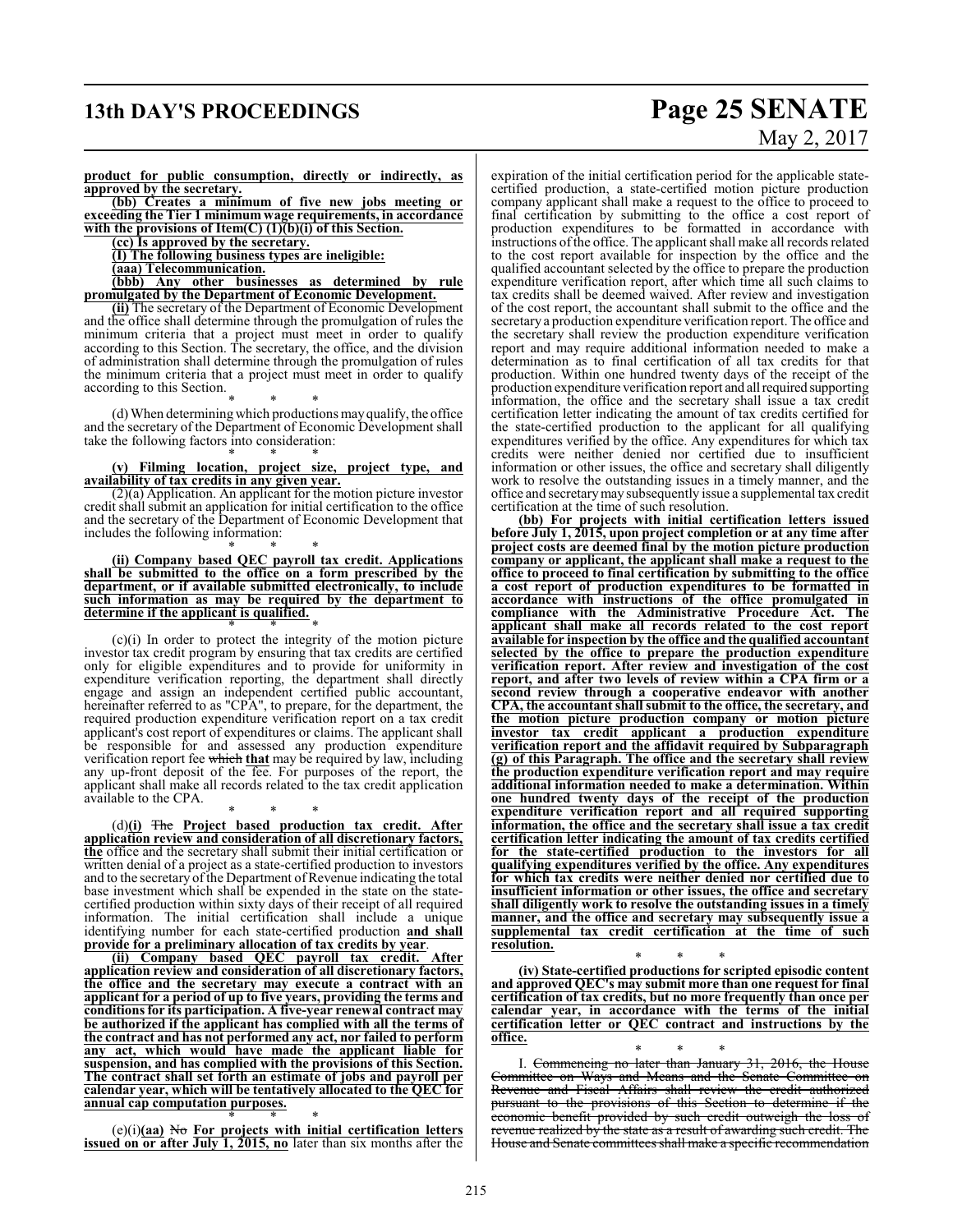no later than March 1, 2017, to either continue the credit or to terminate the credit **No credits shall be allowed pursuant to this Section for applications received on or after July 1, 2023**.

**J. Credit caps, structured pay outs, and project size limitations**

**(1) Department of Economic Development program issuance cap.**

**(a) The department shall by rule establish the method of provisionally allocating available tax credits in initial certification letters, and the method for granting tax credits in final tax credit certification letters, including but not limited to a first-come, first-served system, reservation of tax credits for a specific time period, or other method which the department, in its discretion, may find beneficial to the program.**

**(b) For applications for state-certified productions and qualified entertainment companies submitted on or after July 1, 2017, and before July 1, 2020, the total amount of all tax credits granted in a final certification letter by the department in any fiscal year shall not exceed one hundred fifty million dollars. For applications for state-certified productions and qualified entertainment companies submitted on or after July 1, 2020, the total amount of all tax credits granted in a final certification letter by the department in any fiscal year shall not exceed one hundred eighty million dollars. Ten percent of the annual program cap shall be reserved for productions with a total production budget of fifteen million or less. Five percent of the annual program cap shall be reserved for qualified entertainment companies. If the total amount of credits applied for in any particular year exceeds the aggregate amount of tax credits allowed for that year, the excess shall be treated as having been applied for on the first day of the subsequent year.**

**(c) If the total amount of credits granted to QEC's in any fiscal year is less than the QEC cap, any residual amount of unused credits shall carry forward for use in subsequent years and may be granted in addition to the QEC cap for each year.**

**(d) The department shall make reasonable efforts to post a listing of estimated amounts available under the cap on its website.**

**(2) Department of Revenue taxpayer claim cap.**

**(a) Beginning July 1, 2017, claims against state income tax allowed on returns for tax credits or transfers ofsuch tax credits, including legacy credits, to the Department of Revenue as provided for in Paragraph (C)(4) of this Section shall be limited to an aggregate total of one hundred eighty million dollars each fiscal year. If less than one hundred eighty million dollars of such tax credits and transfers are allowed in a fiscal year, the remaining amount, plus any amounts remaining from previous fiscal years, shall be added to the one hundred eighty million dollar limit of subsequent fiscal years until that amount of tax credits or tax credit transfers to the Department of Revenue are claimed and allowed.**

**(b)(i) Claims for tax credits or transfers of tax credits to the Department of Revenue shall be allowed on a first-come, first-served basis. Any taxpayer whose claim for such tax credits or transfer to the Department of Revenue is disallowed because the fiscal year cap has been reached may use the tax credits against state income tax due in a return filed in the next fiscal year or may transfer tax credits to the Department of Revenue the next fiscal year, and his claim or transfer shall have priority over other claims filed or transfers applied for after the date of his original claim or application for transfer.**

**(ii) If a claim against state income tax for a tax credit is disallowed because the fiscal year cap has been reached, the Department of Revenue may provide for an abatement of interest pursuant to R.S. 47:1601 and a waiver of delinquent payment penalties pursuant to R.S. 47:1603.**

**(iii) Any transferor whose transfer of legacy credits to the Department of Revenue exceeds ten million dollars in one fiscal year shall be paid a maximum of ten million dollars that year and may transfer the remaining legacy credits to the Department of Revenue the next fiscal year, and his transfer shall have priority over other transfers applied for after the date of his original application for transfer.**

**(c) For all completed applications for transfer submitted to the Department of Revenue on or after July 1, 2017, the face value of the credits transferred to the Department of Revenue shall be subtracted from the remaining available Department of Revenue taxpayer claim cap.**

**(d) The Department of Revenue shall make reasonable efforts to post a listing of estimated amounts available under the cap on its website.**

**(3) Department of Economic Development individual project issuance cap.**

**(a) Project based production tax credit. For applications for state-certified productions on or after July 1, 2017, the maximum amount of credits that may be granted for a single state-certified production shall not exceed twenty million dollars, except for state-certified productions for scripted episodic content that may be granted up to twenty-five million dollars per season. The credit for these productions shall be structured over two or more the years as provided for in the initial certification letter**.

**(b) Company basedQEC payroll tax credit. For applications for qualified entertainment company contracts on or after July 1, 2017, the maximum amount of credits that may be granted for a single company shall not exceed one million dollars per year.**

**(4) Department of Economic Development company based QEC payroll tax credit cap. Company based QEC payroll tax credit. For applications for qualified entertainment company contracts on or after July 1, 2017, the maximum amount of credits that may be granted for QEC payroll shall be two hundred thousand dollars per person, for each employee reported on a Form W-2.**

**(5) Department of Economic Development structured pay outs.**

**(a) The department may, at its discretion, require credits for any size production or approved QEC to be structured over the course of two or more years, as provided for in the initial certification letter or QEC contract.**

**(b) The department shall by rule establish the circumstances under which a structured pay out of credits may be required, including but not limited to the availability of tax credits in any given year or the best interests of the state.**

Section 2. R.S. 47:6007(B)(4), (11) as amended by Acts 2015, Nos. 134 and 144, (16) as amended by Acts 2015, No. 134 and 412, (17)(c), (d), and (e) all as amended by Acts 2015, Nos. 134, 141, 142, 143, 144, and 412, (23), (C)(1)(d), (C)(4)(f) as amended by Acts 2015, No. 144,  $(D)(2)(c)(i)$  as amended by Acts 2015, No. 412, (D)(2)(e)(i) as amended by Acts 2015, Nos. 129, 141, and 412 are hereby repealed.

Section 3. The Louisiana State Law Institute is hereby directed to alphabetize the definitions contained in Subsection B of this Section.

Section 4. This Act shall become effective upon signature by the governor or, if not signed by the governor, upon expiration of the time for bills to become law without signature by the governor, as provided by Article III, Section 18 of the Constitution of Louisiana. If vetoed by the governor and subsequently approved by the legislature, this Act shall become effective on the day following such approval.

On motion of Senator Morrell, the committee substitute bill was adopted and becomes Senate Bill No. 254 by Senator Morrell, substitute for Senate Bill No. 235 by Senator Morrell.

#### **SENATE BILL NO. 254— (Substitute of Senate Bill No. 235 by Senator Morrell)**

BY SENATORS MORRELL AND GARY SMITH AN ACT

To amend and reenact R.S.  $47:6007(B)(1)$ ,  $(8)$ ,  $(11)$  as amended by Acts 2015, No. 129. (14), (16) as amended by Acts 2015, No. 141, (17) as amended by Acts 2015, No. 129, (21), (24), the introductory paragraph of R.S. 47:6007(C)(1), R.S.  $47:6007(C)(1)(a)$  and (b), the introductory paragraphs of R.S.  $47:6007(C)(1)(c)$  and (4), R.S.  $47:6007(C)(4)(f)$  as amended by Acts 2015, No. 129 and 134, R.S. 47:6007(D)(1)(a) and (2)(c)(i) as amended by Acts 2015, No. 141, (d),  $(D)(2)(e)(i)$  as amended by Acts 2015, No. 144, and (I), to enact R.S. 47:6007(B)(28),  $(29)$ ,  $(30)$ ,  $(31)$ ,  $(32)$ ,  $(D)(1)(d)(v)$  and  $(2)(a)(ii)$  and  $(e)(iv)$ , and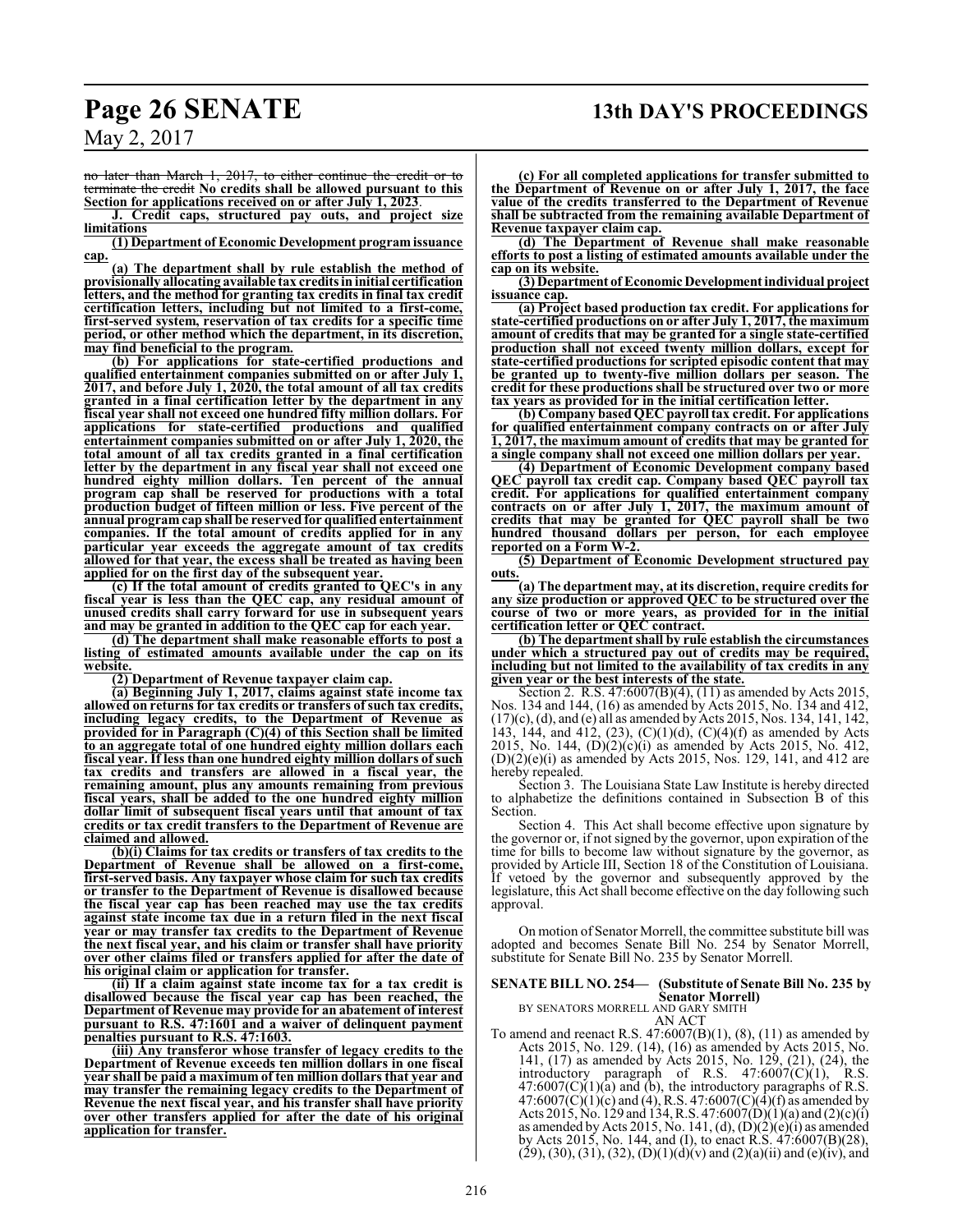# **13th DAY'S PROCEEDINGS Page 27 SENATE**

# May 2, 2017

(J), and to repeal R.S.  $47:6007(B)(4)$ ,  $(11)$  as amended by Acts 2015, Nos. 134 and 144, (16) as amended byActs 2015, No. 134 and  $412$ ,  $(17)(c)$ ,  $(d)$ , and  $(e)$  all as amended by Acts 2015, Nos. 134, 141, 142, 143, 144, and 412, (23), (C)(1)(d), (C)(4)(f) as amended by Acts 2015, No. 144,  $(D)(2)(c)(i)$  as amended by Acts 2015, No. 412,  $(D)(2)(e)(i)$  as amended by Acts 2015, Nos. 129, 141, and 412, relative to the motion picture production tax credit; to provide for definitions applicable to the credit; to provide for base investment credit enhancements; to provide for conditions required to earn the credit; to provide for payroll credits for qualified entertainment companies; to provide for credit caps, structured pay outs, and project size limitations; to remove duplicate provisions; to provide for a sunset date; to provide for an effective date; and to provide for related matters.

The bill was read by title and placed on the Calendar for a second reading.

#### **SENATE BILL NO. 238—** BY SENATOR PERRY

AN ACT

To enact R.S. 47:338.24.4, relative to municipal sales and use taxes; to authorize the governing authority for the town of Duson to levy and collect an additional sales and use tax; to require voter approval; to provide for the use of the tax revenue; and to provide for related matters.

Reported favorably by the Committee on Local and Municipal Affairs. The bill was read by title, ordered engrossed and passed to a third reading.

#### **SENATE BILL NO. 240—** BY SENATOR RISER

AN ACT

To amend and reenact R.S. 47:293(10) and to enact R.S. 47:293(9)(a)(xviii) and 297.14, relative to individual income tax exemptions; to provide for an exemption from individual income tax for certain taxpayers who suffered losses due to flooding in 2016; to provide for an effective date; and to provide for related matters.

Reported with amendments by the Committee on Revenue and Fiscal Affairs.

#### **SENATE COMMITTEE AMENDMENTS**

Amendments proposed by Senate Committee on Revenue and Fiscal Affairs to Original Senate Bill No. 240 by Senator Riser

AMENDMENT NO. 1 On page 1, line 4, change "flooding" to "a flood or tornado"

AMENDMENT NO. 2 On page 2, line 2, after "**flood**" insert "**or tornado**"

AMENDMENT NO. 3 On page 2, line 17, after "**flood**" insert "**or tornado**"

AMENDMENT NO. 4 On page 2, line 23, after "**flood**" insert "**or tornado**"

AMENDMENT NO. 5 On page 2, line 27, after "**flood**" insert "**or tornado**"

AMENDMENT NO. 6 On page 3, line 6, after "**flood**" insert "**or tornado**"

AMENDMENT NO. 7 On page 3, line 9, change "**January 1, 2017**" to "**March 1, 2017**"

AMENDMENT NO. 8 On page 3, line 14, after "**flood**" insert "**or tornado**"

On motion of Senator Morrell, the committee amendment was adopted. The amended bill was read by title, ordered engrossed and recommitted to the Committee on Finance.

**SENATE BILL NO. 241—** BY SENATOR JOHNS

AN ACT

To enact R.S. 47:302(BB) and 321.1(F)(67), relative to state sales and use tax; to provide with respect to the exemption for sales and purchases of orthotic devices, prosthetic devices, prostheses and restorative materials utilized by or prescribed by dentists in connection with health care treatment; to provide for effectiveness and applicability of the exclusion; and to provide for related matters.

Reported with amendments by the Committee on Revenue and Fiscal Affairs.

#### **SENATE COMMITTEE AMENDMENTS**

Amendments proposed by Senate Committee on Revenue and Fiscal Affairs to Original Senate Bill No. 241 by Senator Johns

#### AMENDMENT NO. 1

On page 1, line 2, after "To" delete the remainder of the line and insert in lieu thereof the following: "amend and reenact the introductory paragraphs ofR.S. 47:302(AA) and 321.1(F)(66) and to enact R.S.  $47:302(AA)(29)$  and  $321.1(F)(66)(u)$ , relative to state sales and use tax; to provide"

#### AMENDMENT NO. 2

On page 1, line 8, after "Section 1." delete the remainder of the line and insert in lieu thereofthe following: "The introductory paragraphs of R.S. 47:302(AA) and 321.1(F) $\overline{(66)}$  are hereby amended and reenacted and R.S. 47:302(AA)(29) and 321.1(F)(66)(u) are hereby enacted to read as follows:

#### AMENDMENT NO. 3

On page 1, line 4, after "devices," delete the remainder of the line and insert in lieu thereof the following: "prostheses, restorative materials, and other dental devices; "

#### AMENDMENT NO. 4

On page 1, line 5, delete "connection with health care treatment;"

#### AMENDMENT NO. 5

On page 1, delete lines 11 through 17, and insert:

"AA. Notwithstanding any other provision of this Section to the contrary, beginning July 1, 2016, **except Paragraph (29) of this Subsection,** the following specific exclusions and exemptions shall be applicable to the tax levied pursuant to the provisions of this Section:

\* \* \* **(29) Beginning October 1, 2017, sales and purchases of orthotic devices, prosthetic devices, prostheses, restorative materials, and other dental devices as provided in R.S. 47:305(D)(1)(t).**"

#### AMENDMENT NO. 6

On page 2, delete lines 9 through 14, and insert:

"(66) Beginning July 1, 2016, **except as provided in Subparagraph (u) of this Paragraph,** in addition to those exclusions and exemptions provided for in Paragraphs (1) through (65) of this Subsection, the following exclusions and exemptions shall be allowable for purposes of the tax levied pursuant to the provisions of this Section:

\* \* \* **(u) Beginning October 1, 2017, sales and purchases of orthotic devices, prosthetic devices, prostheses, restorative materials, and other dental devices as provided in R.S. 47:305(D)(1)(t).**"

On motion of Senator Morrell, the committee amendment was adopted. The amended bill was read by title, ordered engrossed and passed to a third reading.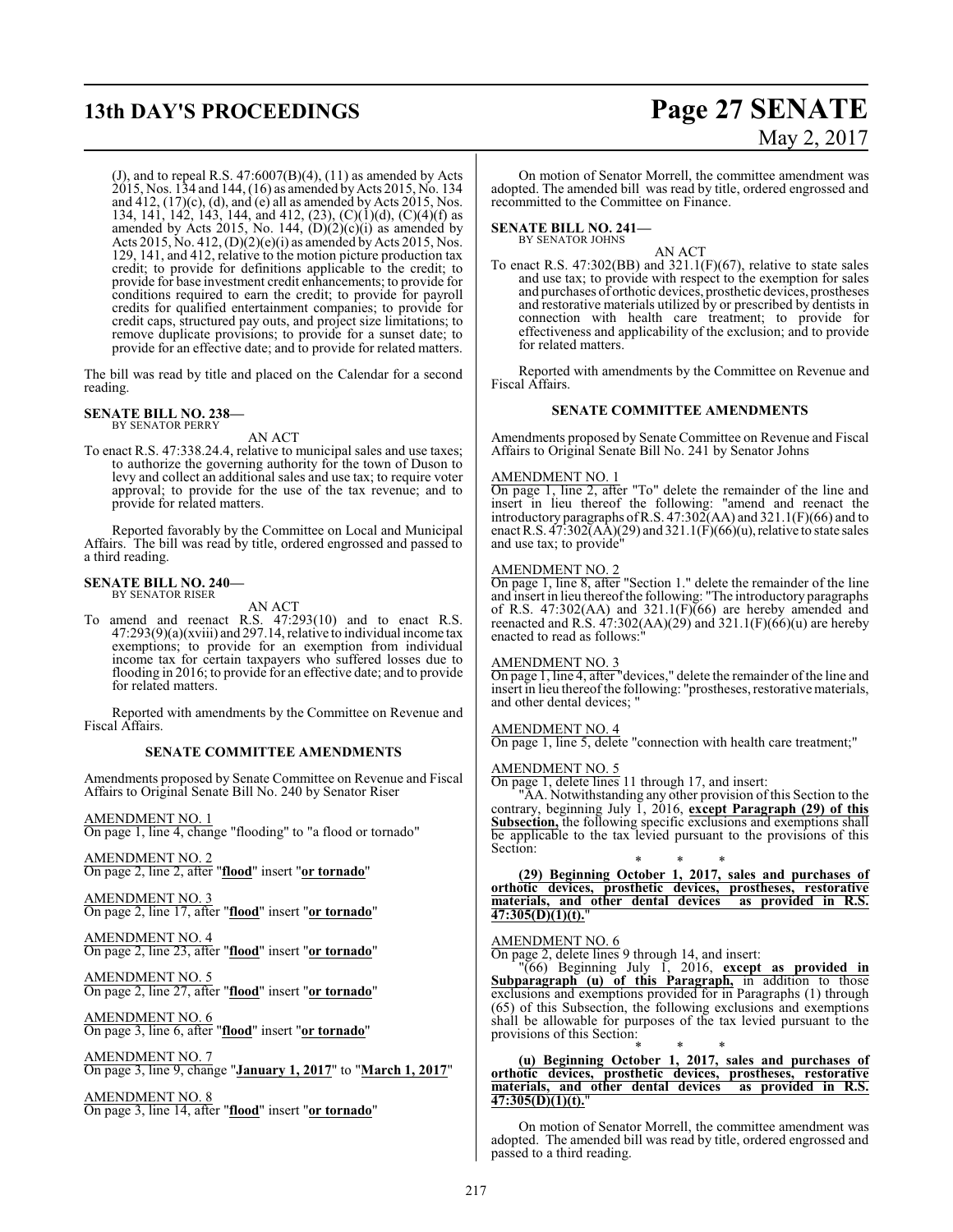# **Page 28 SENATE 13th DAY'S PROCEEDINGS**

May 2, 2017

## **SENATE BILL NO. 243—**

BY SENATOR PEACOCK AN ACT

To amend and reenact R.S. 47:6035(A), (B)(2), (C)(1), (D), and (E) and to repeal R.S.  $47:6035(C)(1)$  and  $(D)$  as amended by Section 5 of Act 125 of the 2015 Regular Session of the Legislature, relative to the tax credit for conversion of vehicles to alternative fuel usage; to remove the refundability of the credit; to reduce the credit rate for the conversion of vehicles and fueling equipment; to provide for the calculation of the credit for purchases of new vehicles originally equipped to be propelled by an alternative fuel; to provide for an effective date; and to provide for related matters.

Reported with amendments by the Committee on Revenue and Fiscal Affairs.

#### **SENATE COMMITTEE AMENDMENTS**

Amendments proposed by Senate Committee on Revenue and Fiscal Affairs to Original Senate Bill No. 243 by Senator Peacock

#### AMENDMENT NO. 1

On page 3, line 8, change "**twenty-five**" to "**thirty**"

On motion of Senator Morrell, the committee amendment was adopted. The amended bill was read by title, ordered engrossed and passed to a third reading.

#### **SENATE BILL NO. 248—** BY SENATOR MORRELL

AN ACT

To amend and reenact R.S.  $47:6034(C)(1)(a)(ii)(aa)$  and (bb), (4), and (K) and to repeal R.S.  $47:6034(C)(1)(a)(ii)(bb)$  as amended by Section 5 of Act No. 125 of the 2015 Regular Session of the Legislature, relative to tax credits; to provide for an annual credit cap for the musical and theatrical production income tax credit; to provide for a termination date; to provide for an effective date; and to provide for related matters.

Reported with amendments by the Committee on Revenue and Fiscal Affairs.

#### **SENATE COMMITTEE AMENDMENTS**

Amendments proposed by Senate Committee on Revenue and Fiscal Affairs to Original Senate Bill No. 248 by Senator Morrell

AMENDMENT NO. 1

On page 3, line 3, after "on or after July 1, 2015" insert "**and on or before January 1, 2018**"

On motion of Senator Morrell, the committee amendment was adopted. The amended bill was read by title, ordered engrossed and passed to a third reading.

### **Senate Resolutions on Second Reading Reported by Committees**

**SENATE RESOLUTION NO. 1—** BY SENATORS MORRISH AND ALARIO

A RESOLUTION

To approve the annual integrated coastal protection plan for Fiscal Year 2018 as adopted by the Coastal Protection and Restoration Authority Board.

Reported with amendments by the Committee on Transportation, Highways and Public Works.

#### **SENATE COMMITTEE AMENDMENTS**

Amendments proposed by Senate Committee on Transportation, Highways and Public Works to Original Senate Resolution No. 1 by Senator Morrish

AMENDMENT NO. 1 On page 1, line 4, change "et seq.," to "et seq."

AMENDMENT NO. 2 On page 1, line 8, change "et seq.," to "et seq."

AMENDMENT NO. 3 On page 1, line 11, change "et seq.," to "et seq."

AMENDMENT NO. 4 On page 2, line 27, after "board" change "must" to "shall"

AMENDMENT NO. 5

On page 3, delete lines 2 and 3 and insert the following: "WHEREAS, these committees shall take action on the annual plan on or before June first of each calendar year; and"

On motion of Senator Cortez, the committee amendment was adopted and the amended Senate Resolution was ordered engrossed.

On motion of Senator Cortez the resolution was recommitted to the Committee on Natural Resources.

#### **Senate Concurrent Resolutions on Second Reading Reported by Committees**

**SENATE CONCURRENT RESOLUTION NO. 1—** BY SENATORS MORRISH AND ALARIO AND REPRESENTATIVE **LEGER** 

A CONCURRENT RESOLUTION

To approve the comprehensive master plan for integrated coastal protection projects, as adopted by the Coastal Protection and Restoration Authority Board.

Reported with amendments by the Committee on Transportation, Highways and Public Works.

#### **SENATE COMMITTEE AMENDMENTS**

Amendments proposed by Senate Committee on Transportation, Highways and Public Works to Original Senate Concurrent Resolution No. 1 by Senator Morrish

AMENDMENT NO. 1 On page 1, line 4, change "et seq.," to "et seq."

AMENDMENT NO. 2

On page 2, line 11, change "Coastal Protection and Restoration Authority (CPRA)" to "board"

AMENDMENT NO. 3 On page 2, line 16, change "CPRA" to "the board"

AMENDMENT NO. 4

On page 2, line 30, after "representative," change "U.S." to "United States" and after "Engineers," change "U.S." to "United States"

AMENDMENT NO. 5

On page 3, line 1, change "U.S." to "United States"

AMENDMENT NO. 6 On page 3, line 3, change "CPRA" to "the board"

#### AMENDMENT NO. 7

On page 3, line 30, after "in" and before "Houma" insert "the cities of"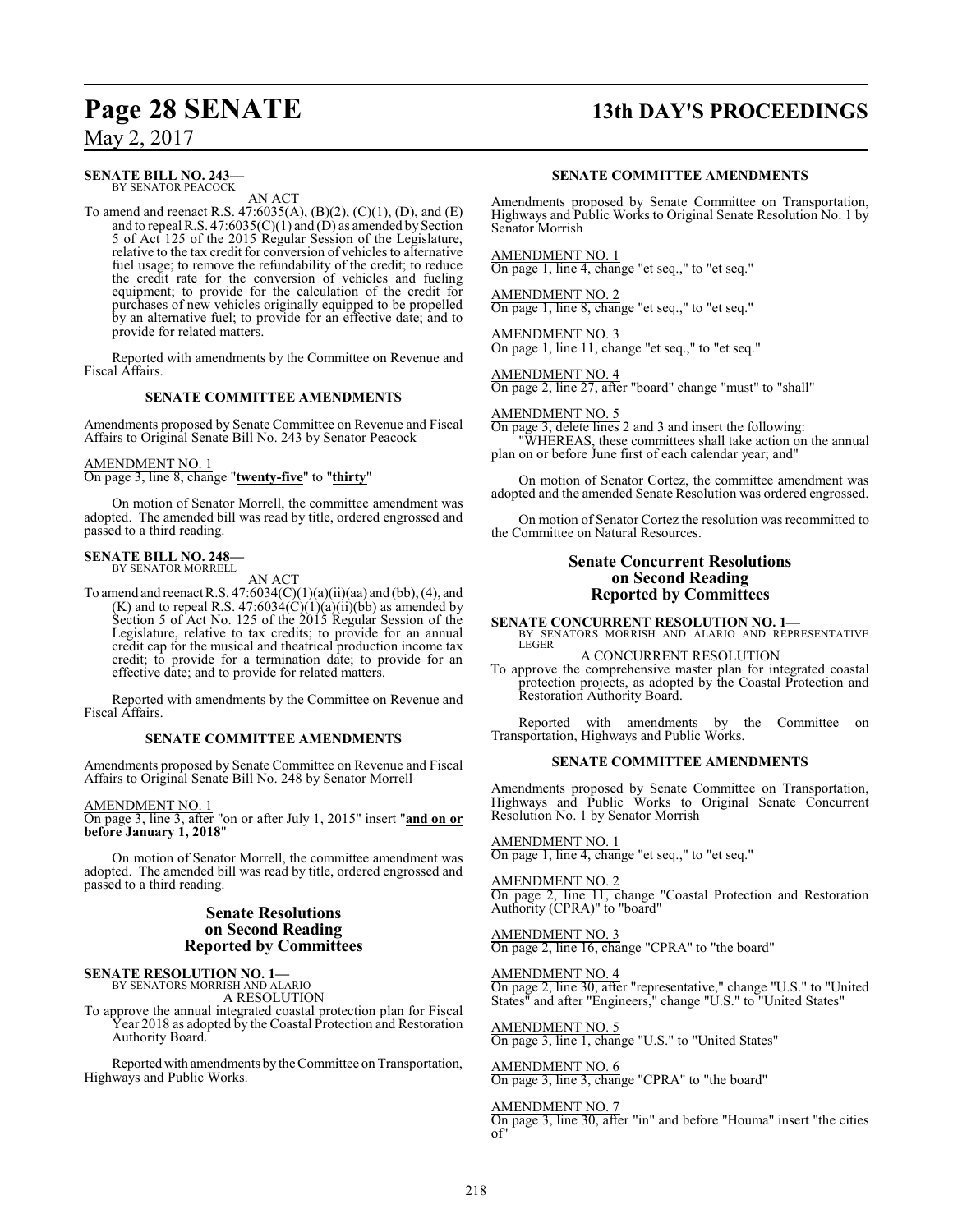# **13th DAY'S PROCEEDINGS Page 29 SENATE**

# May 2, 2017

AMENDMENT NO. 8

On page 4, line 2, after "in" and before "Abbeville" insert "the city of" and after "Abbeville," insert "and the census-designated places of"

#### AMENDMENT NO. 9

On page 4, line 4, change "sixteen" to "twenty" and change "nine" to "one thousand two"

AMENDMENT NO. 10 On page 4, line 5, change "eighty-five" to "one hundred fifteen"

AMENDMENT NO. 11 On page 4, line 6, change "three thousand five" to "six"

#### AMENDMENT NO. 12

On page 4, line 19, change "protection," to "protection"

On motion of Senator Cortez, the committee amendment was adopted and the amended Senate Concurrent Resolution was ordered engrossed.

On motion of Senator Cortez the resolution was recommitted to the Committee on Natural Resources.

### **Senate Bills and Joint Resolutions on Third Reading and Final Passage, Subject to Call**

### **Called from the Calendar**

Senator Chabert asked that Senate Bill No. 148 be called from the Calendar.

#### **SENATE BILL NO. 148—** BY SENATOR CHABERT

AN ACT

To enact Chapter 48 of Title 34 of the Louisiana Revised Statutes of 1950, to be comprised of R.S. 34:3471 through 3483, relative to waterways; to provide for a priority program for the deepening and dredging of waterways; to establish the Dredging and Deepening Fund; to provide for certain terms, definitions, language, conditions, procedures, and requirements; and to provide for related matters.

#### **Floor Amendments**

Senator Martiny sent up floor amendments.

#### **SENATE FLOOR AMENDMENTS**

Amendments proposed by Senator Martiny on behalf of the Legislative Bureau to Engrossed Senate Bill No. 148 by Senator Chabert

AMENDMENT NO. 1 On page 5, line 22, following "**commissioner of**" and before "**multimodal**" insert "**the office of**"

AMENDMENT NO. 2 On page 6, line 16, at the beginning of the line change

"**appropriation**" to "**appropriations**"

On motion of Senator Martiny, the amendments were adopted.

#### **Floor Amendments**

Senator Chabert proposed the following amendments.

#### **SENATE FLOOR AMENDMENTS**

Amendments proposed by Senator Chabert to Engrossed Senate Bill No. 148 by Senator Chabert

#### AMENDMENT NO. 1

On page 4, line 21, after "**year.**" delete the remainder of the line and delete line 22

AMENDMENT NO. 2 On page 9, line 17, after "**funds**" insert a comma "**,**"

On motion of Senator Chabert, the amendments were adopted.

The bill was read by title. Senator Chabert moved the final passage of the amended bill.

#### **ROLL CALL**

The roll was called with the following result:

#### YEAS

Mr. President Fannin Peacock<br>Allain Gatti Perry Allain Gatti Perry Appel Hewitt<br>Barrow Johns Barrow Johns Smith, G.<br>Bishop LaFleur Smith, J. Boudreaux Lambert<br>Carter Luneau Carter **Luneau** Thompson<br>Chabert Milkovich Walsworth Claitor Mills Ward Colomb<br>Cortez Cortez Morrell Total - 34

LaFleur Smith, J.<br>Lambert Tarver Milkovich Walsworth<br>
Mills Ward

**NAYS** 

ABSENT

Morrish

Peterson

Donahue Martiny<br>Long Peterson Total - 4

Total - 0

The Chair declared the amended bill was passed, ordered reengrossed and sent to the House. Senator Chabert moved to reconsider the vote by which the bill was passed and laid the motion on the table.

#### **Rules Suspended**

Senator Gatti asked for and obtained a suspension of the rules to revert to the Morning Hour.

#### **Message from the House**

#### **CONCURRING IN SENATE CONCURRENT RESOLUTIONS**

#### May 2, 2017

To the Honorable President and Members of the Senate:

I am directed to inform your honorable body that the House of Representatives has finally concurred in the following Senate Concurrent Resolutions:

**SENATE CONCURRENT RESOLUTION NO. 64-**<br>BY SENATORS COLOMB, ALARIO, ALLAIN, APPEL, BARROW,<br>BISHOP, BOUDREAUX, CARTER, CHABERT, CLAITOR, CORTEZ,<br>DONAHUE, ERDEY, FANNIN, GATTI, HEWITT, JOHNS, LAFLEUR,<br>LAMBERT, LONG, LUNEAU, M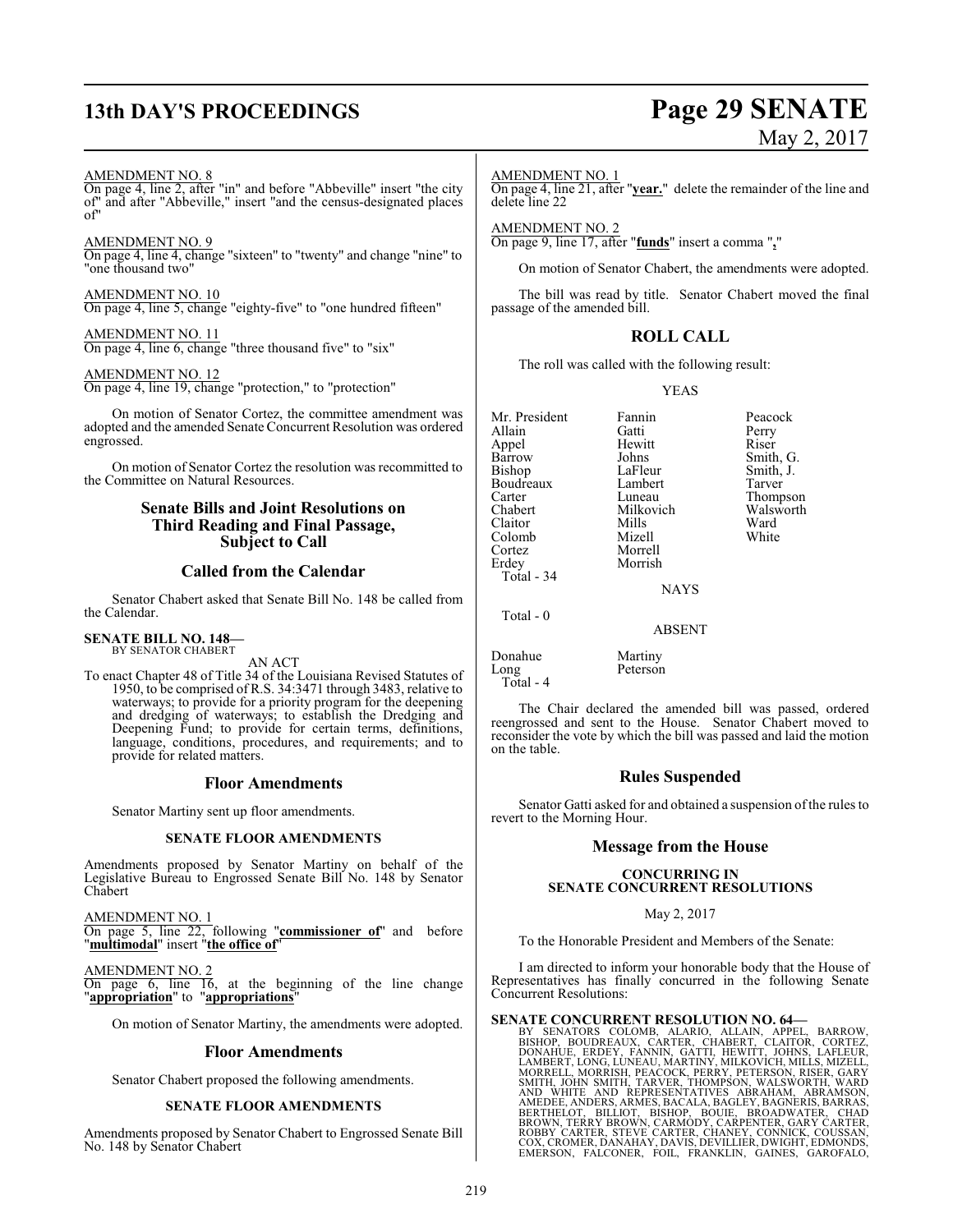# **Page 30 SENATE 13th DAY'S PROCEEDINGS**

## May 2, 2017

GISCLAIR, GLOVER, GUINN, HALL, JIMMY HARRIS, LANCE HARRIS, HAVARD, HAZEL, HENRY, HENSGENS, HILFERTY, HILL, HODGES, HOFFMANN, HOLLIS, HORTON, HOWARD, HUNTER, HUVAL, IVEY, NACKSON, JAMES, JEGER, LEOPOLD, NANCY LANDRY, TERRY

To express the sincere and heartfelt condolences of the Legislature of Louisiana upon the passing of Rose Landry Long, of Natchitoches, Louisiana, and to celebrate the joyous life of a great lady who was fulfilled by her service to her God, her family, and her community.

Reported without amendments.

**SENATE CONCURRENT RESOLUTION NO. 54—** BY SENATOR CHABERT

A CONCURRENT RESOLUTION

To recognize Monday, May 22, 2017, as "LUMCON Day" at the Louisiana State Capitol and to commend the members of the Louisiana Universities Marine Consortium for Research and Education.

Reported without amendments.

**SENATE CONCURRENT RESOLUTION NO. 55—BY SENATORS COLOMB, BARROW, HEWITT, MIZELL AND REPRESON AND REPRESON, BARROW, HEWITT, MIZELL AND REPRESON, HILFERTY, HILL, HODGES, HORTON, NANCY LANDRY, MARCELLE, MORENO, NORTON, SMITH,** 

To commend Mackenzie Kay Andrews upon her receipt of a 2017 Women of Excellence Award from the Louisiana Legislative Women's Caucus Foundation in the category of High School Women of Excellence and upon being a recipient of a Louisiana Legislative Women's Caucus Foundation Scholarship.

Reported without amendments.

**SENATE CONCURRENT RESOLUTION NO. 56—**<br>BY SENATORS COLOMB, BARROW, HEWITT, MIZELL AND REPRESON AND REPRESON<br>AND REPRESENTATIVES AMEDEE, CARPENTER, DAVIS, EMERSON,<br>HILFERTY, HILL, HODGES, HORTON, JACKSON, NANCY LANDRY,<br>MARC

To commend Bria Janai Williams upon her receipt of a 2017 Women of Excellence Award from the Louisiana Legislative Women's Caucus Foundation in the category of College Women of Excellence and upon being a recipient of a Louisiana Legislative Women's Caucus Foundation Scholarship.

Reported without amendments.

**SENATE CONCURRENT RESOLUTION NO. 57—**<br>BY SENATORS COLOMB, BARROW, HEWITT, MIZELLAND PETERSON<br>AND REPRESENTATIVES AMEDEE, CARPENTER, DAVIS, EMERSON,<br>HILFERTY, HILL, HODGES, HORTON, JACKSON, NANCY LANDRY, MARCELLE, MORENO, NORTON, SMITH, STOKES, THOMAS AND WHITE

#### A CONCURRENT RESOLUTION

To commend Malori Dawn Dupree upon her receipt of a 2017 Women of Excellence Award from the Louisiana Legislative Women's Caucus Foundation in the category of High School Women of Excellence and upon being a recipient of a Louisiana Legislative Women's Caucus Foundation Scholarship.

Reported without amendments.

#### **SENATE CONCURRENT RESOLUTION NO. 58—** BY SENATOR MILLS

A CONCURRENT RESOLUTION

To commend the Southern Mutual Help Association for its support in disaster recovery.

Reported without amendments.

## **SENATE CONCURRENT RESOLUTION NO. 59—** BY SENATOR PERRY AND REPRESENTATIVE HENSGENS A CONCURRENT RESOLUTION

To commend Randall Bertrand, coach of the girls' basketball team at Gueydan High School, upon the occasion of being named Louisiana Class 1A Coach of the Year in girls' basketball for the 2016-2017 season.

Reported without amendments.

## **SENATE CONCURRENT RESOLUTION NO. 61—** BY SENATOR PERRY AND REPRESENTATIVE MIGUEZ A CONCURRENT RESOLUTION

To commend and congratulate Elijah Mitchell on his outstanding football career at Erath High School and to wish him much success with his upcoming college career at the University of Louisiana at Lafayette as a Ragin' Cajun.

Reported without amendments.

# **SENATE CONCURRENT RESOLUTION NO. 63—BY SENATOR WHITE AND REPRESENTATIVES BACALA, BERTHELOT, CHAD BROWN, CARPENTER, DAVIS, EDMONDS, FOIL, HAVARD, HODGES, IVEY, JAMES, JORDAN, MACK, MARCELLE, POPE, PRICE, SCHEXNAYDER, SMITH** A CONCURRENT RESOLUTION

To commend and congratulate the city of Baton Rouge, Louisiana, and its citizenry and public officials on the Bicentennial celebration of municipal incorporation and to encourage civic participation in the year-long calendar of events known as BR200.

Reported without amendments.

#### **SENATE CONCURRENT RESOLUTION NO. 62—** BY SENATOR MARTINY

A CONCURRENT RESOLUTION To recognize May 2017 as Building Safety Month.

Reported with amendments.

Respectfully submitted, ALFRED W. SPEER Clerk of the House of Representatives

#### **Introduction of Senate Resolutions**

**SENATE RESOLUTION NO. 68—**

BY SENATOR BISHOP A RESOLUTION

To urge and request the governing or management board of each charter school to include in its membership at least one parent or legal guardian of a student enrolled in the school who shall be elected by the parents or legal guardians representing at least a majority of the students attending the school.

The resolution was read by title and placed on the Calendar for a second reading.

#### **SENATE RESOLUTION NO. 69—**

BY SENATOR CORTEZ A RESOLUTION

To recognize Tuesday, May 9, 2017, as Ports Day at the state capitol.

The resolution was read by title and placed on the Calendar for a second reading.

## **Privileged Report of the Committee on Senate and Governmental Affairs**

#### **ENROLLMENTS**

Senator Peterson, Chairman on behalf of the Committee on Senate and Governmental Affairs, submitted the following report: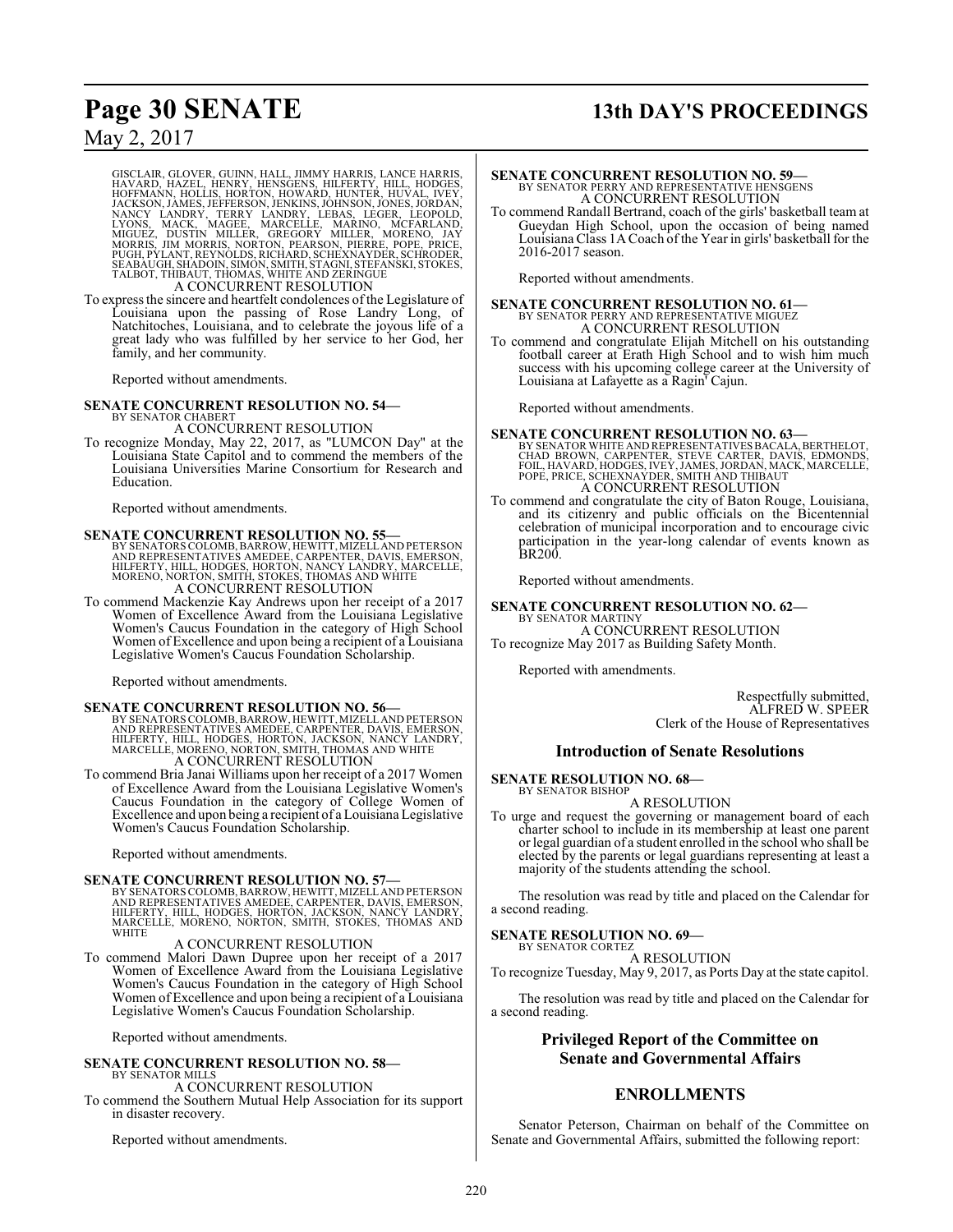To the President and Members of the Senate:

I am directed by your Committee on Senate and Governmental Affairs to submit the following report:

The following Senate Concurrent Resolutions have been properly enrolled:

**SENATE CONCURRENT RESOLUTION NO. 53**<br>BY SENATORS ALARIO, ALLAIN, APPEL, BARROW, BISHOP, BOUDREAUX, CARTER, CHABERT, CLAITOR, COLOMB, CORTEZ,<br>DONAHUE, ERDEY, FANNIN, GATTI, HEWITT, JOHNS, LAFLEUR,<br>LAMBERT, LONG, LUNEAU, MA SMITH, JOHN SMITH, TARVER, THOMPSON, WALSWORTH, WARD AND WHITE AND REPRESENTATIVES ABRAHAM, ABRAMSON, AMEDEE, ANDERS, ARMES, BACALA, BAGLEY, BAGNERIS, BARRAS,<br>BERTHELOT, BILLIOT, BISHOP, BOUIE, BROADWATER, CHAD<br>BROWN, TERRY BROWN, CARMODY, CARPENTER, GARY CARTER,<br>ROBBY CARTER, STEVE CARTER, CHANEY, CONNICK, COUS EMERSON, FALCONER, FOIL, FRANKLIN, GAINES, GAROFALO,<br>GISCLAIR,GLOVER,GUINN,HALL,JIMMY HARRIS,LANCE HARRIS,<br>HAVARD, HAZEL, HENRY, HENSGENS, HILFERTY, HILL, HODGES,<br>HOFFMANN, HOLLIS,HORTON,HOWARD,HUNTER,HUVAL,IVEY,<br>JACKSON,J NANCY LANDRY, TERRY LANDRY, LEBAS, LEGER, LEOPOLD,<br>LYONS, MACK, MAGEE, MARCELLE, MARINO, MCFARLAND,<br>MIGUEZ, DUSTIN MILLER, GREGORY MILLER, MORENO, JAY<br>MORRIS, JIM MORRIS, NORTON, PEARSON, PIERRE, POPE, PRICE, PUGH, PYLANT, REYNOLDS, RICHARD, SCHEXNAYDER, SCHRODER,<br>SEABAUGH, SHADOIN, SIMON, SMITH, STAGNI, STEFANSKI, STOKES,<br>TALBOT, THIBAUT, THOMAS, WHITE AND ZERINGUE

A CONCURRENT RESOLUTION

To express the sincere and heartfelt condolences ofthe Legislature of Louisiana upon the passing of a beloved gentleman, renowned lobbyist, community activist, and former member of the Louisiana House of Representatives, the Honorable Ralph R. Miller, and to celebrate a life well lived in service to the betterment of the state of Louisiana.

#### **SENATE CONCURRENT RESOLUTION NO. 51—** BY SENATOR TARVER

A CONCURRENT RESOLUTION

To commend Pastor James C. Birdsong Jr. on his numerous accomplishments.

#### **SENATE CONCURRENT RESOLUTION NO. 52—** BY SENATOR WARD AND REPRESENTATIVE JORDAN

A CONCURRENT RESOLUTION

To express the sincere condolences of the Legislature of Louisiana upon the passing of Lawrence J. "Football" Badeaux, former mayor and town clerk of the village of Rosedale, Louisiana, and to celebrate the rich legacy of public service and accomplishment that he leaves to his community and state.

> Respectfully submitted, KAREN CARTER PETERSON Chairman

The foregoing Senate Concurrent Resolutions were signed by the President of the Senate.

#### **Message from the House**

#### **SIGNED HOUSE CONCURRENT RESOLUTIONS**

#### May 2, 2017

To the Honorable President and Members of the Senate:

# **13th DAY'S PROCEEDINGS Page 31 SENATE** May 2, 2017

I am directed to inform your honorable body that the Speaker of the House of Representatives has signed the following House Concurrent Resolutions:

#### **HOUSE CONCURRENT RESOLUTION NO. 44—** BY REPRESENTATIVES AMEDEE AND LANCE HARRIS

A CONCURRENT RESOLUTION

To commend the Louisiana State University at Alexandria men's basketball teamfor its meritorious achievements in its first three seasons and to congratulate the Generals on an outstanding 2016-2017 season.

#### **HOUSE CONCURRENT RESOLUTION NO. 45—**

BY REPRESENTATIVES STEVE CARTER, JAMES, JORDAN, MACK, MARCELLE, POPE, PRICE, SCHEXNAYDER, SMITH, AND THIBAUT A CONCURRENT RESOLUTION

To recognize and commemorate the bicentennial of Baton Rouge's incorporation as a city, and to encourage participation in the year-long Baton Rouge bicentennial celebration.

#### **HOUSE CONCURRENT RESOLUTION NO. 47—**

BY REPRESENTATIVE GAROFALO AND SENATORS ALARIO, ALLAIN, APPEL, BARROW, BISHOP, BOUDREAUX, CARTER, CHABERT,<br>CLAITOR, COLOMB, CORTEZ, DONAHUE, ERDEY, FANNIN, GATTI,<br>HEWITT, JOHNS, LAFLEUR, LAMBERT, LONG, LUNEAU, MARTINY,<br>MILKOVICH, MILLS, MIZELL, MORRELL, MORNSH, PEACOCK,<br>PERRY, A CONCURRENT RESOLUTION

To express sincere and heartfelt condolences upon the death of former state representative Reed Stephen Henderson.

#### **HOUSE CONCURRENT RESOLUTION NO. 48—**

BY REPRESENTATIVE HENSGENS AND SENATOR PERRY A CONCURRENT RESOLUTION

To commend the Gueydan High School girls' basketball team for winning the 2017 Class A state championship.

and asked that the President of the Senate affix his signature to the same.

> Respectfully submitted, ALFRED W. SPEER Clerk of the House of Representatives

The House Concurrent Resolutions contained herein were signed by the President of the Senate.

#### **ATTENDANCE ROLL CALL**

#### PRESENT

Mr. President Erdey Morrell<br>Allain Fannin Morrish Allain Fannin Morrish<br>
Appel Gatti Peacock Appel Gatti Peacock Barrow Hewitt Perry<br>Bishop Johns Riser Bishop Johns Riser<br>Boudreaux LaFleur Smith, G. Boudreaux LaFleur Smith, G.<br>Carter Lambert Smith, J. Chabert Luneau<br>Claitor Martiny Claitor Martiny Thompson Colomb Milkovich Walsworth Cortez Mills Ward Donahue Mizell White Total - 36

Lambert Smith,<br>
Luneau Tarver

#### ABSENT

Long Peterson Total - 2